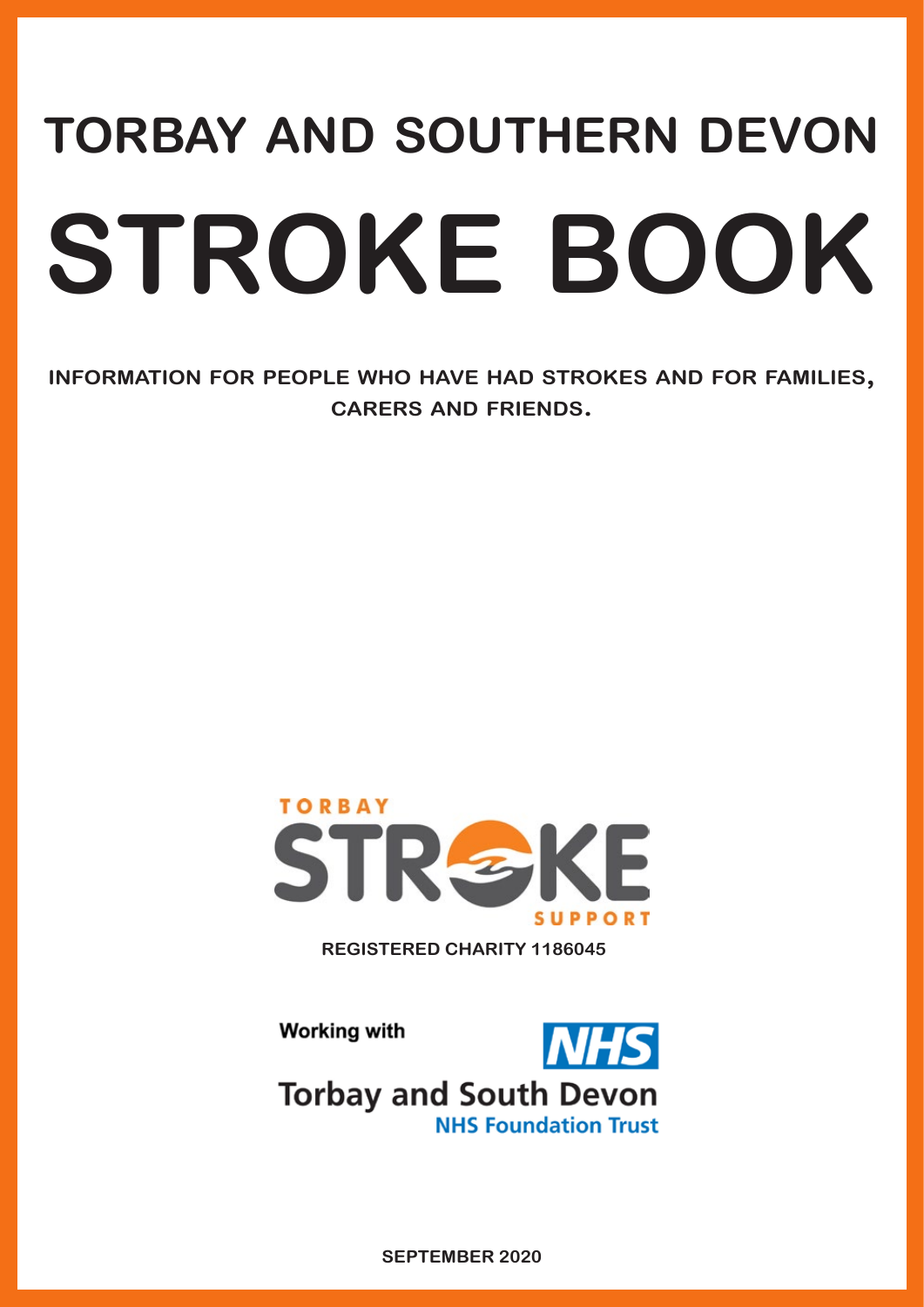#### **INTRODUCTION**

This is an updated and enlarged book that has been found to be useful to stroke survivors and carers in three editions over the past 10 years.

It should not be used as a basis for taking, or not taking, any specific course of action in relation to your care, and is not a replacement for information that is given to you at hospital or by health professionals. We especially thank the NHS professionals who assisted with material for this book.

This book has been produced voluntarily by Torbay Stroke Support, a charity run by local stroke survivors. The photos within are of stroke survivors and carers at Torbay Stroke Support groups. Many of these people had massive strokes. They have, sometimes over many years, pushed against the effects of disability, and extended their contribution to the world. It is to their courage and persistence, as great examples to all stroke survivors, that this effort is dedicated. The information is correct at date of publication.



**Working with** 



**Torbay and South Dev NHS Foundation Trust** 

| <b>WHAT STROKE IS</b>       |                                  | $\overline{\mathbf{4}}$ |
|-----------------------------|----------------------------------|-------------------------|
| <b>EFFECTS OF STROKE</b>    |                                  | 5                       |
| <b>REDUCE YOUR RISK</b>     |                                  | $\overline{7}$          |
| <b>NHS SERVICES</b>         | <b>NEURO REHAB TEAM</b>          | 10                      |
|                             | <b>LOCAL NHS CONTACT DETAILS</b> | 11                      |
|                             | <b>SOCIAL SERVICES</b>           | 11                      |
|                             | <b>NHS COMPLAINTS</b>            | 12                      |
| <b>OTHER STROKE SUPPORT</b> | <b>STROKE ASSOCIATION</b>        | 12                      |
|                             | <b>DIFFERENT STROKES</b>         | 43                      |
|                             | <b>TORBAY STROKE SUPPORT</b>     | 13                      |
|                             | <b>LIVING WITH APHASIA</b>       | 13                      |
| <b>EMOTIONAL ASPECTS</b>    | <b>LOW MOOD</b>                  | 14                      |
|                             | <b>COGNITIVE PROBLEMS</b>        | 15                      |
|                             | <b>FATIGUE</b>                   | 16                      |
|                             | <b>EMOTIONAL SUPPORT</b>         | 16                      |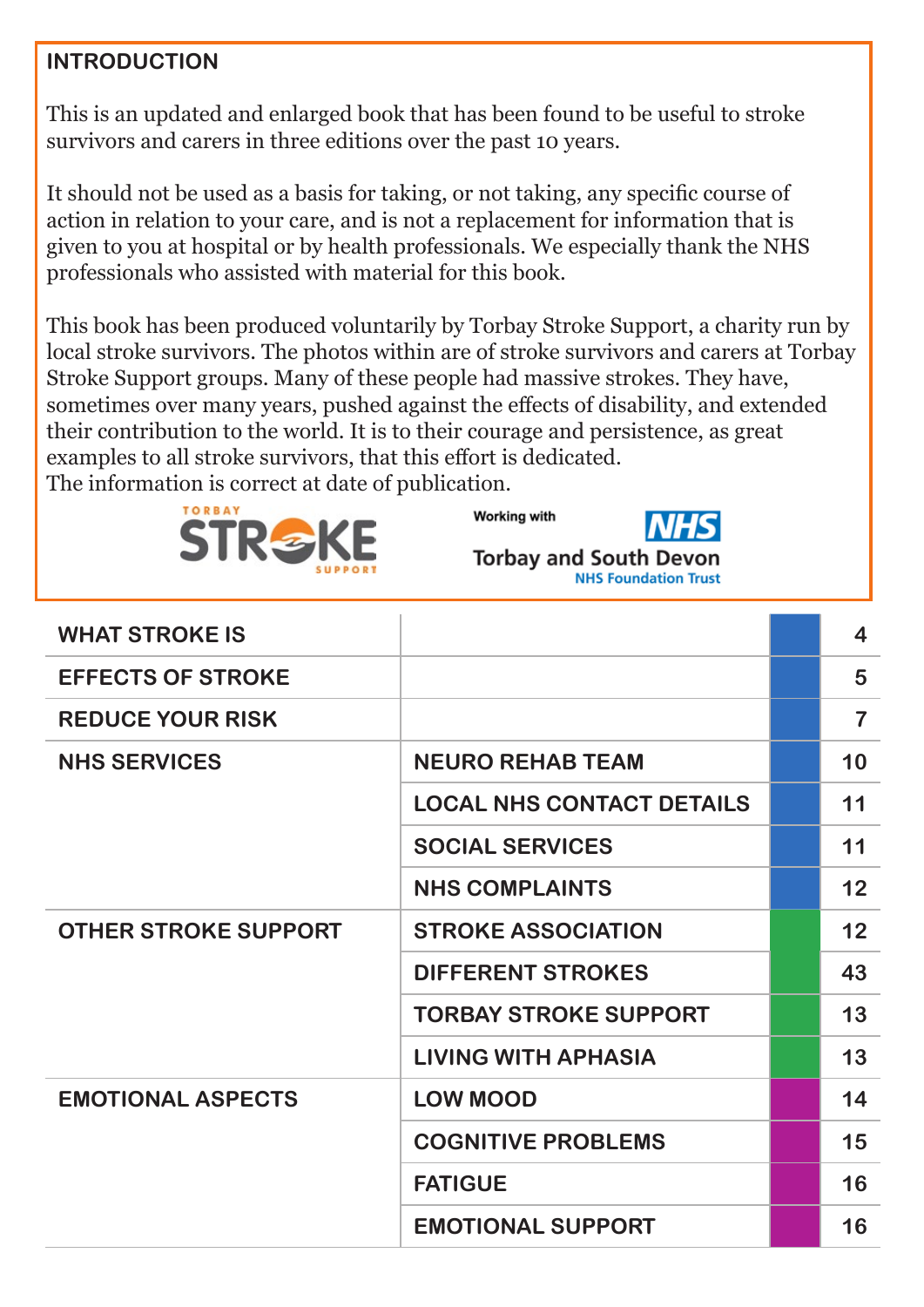| <b>STROKE GROUPS</b>                         |                                                | 20 |
|----------------------------------------------|------------------------------------------------|----|
| <b>EXERCISE</b>                              |                                                | 22 |
| <b>GETTING ABOUT</b>                         | <b>DRIVING</b>                                 | 26 |
|                                              | <b>DVLA</b>                                    | 26 |
|                                              | <b>BLUE BADGE</b>                              | 27 |
|                                              | <b>TOILET KEYS</b>                             | 30 |
|                                              | <b>WHEELCHAIRS ETC</b>                         | 30 |
| <b>HOUSEHOLD</b>                             | <b>ACCOMODATION HELP</b>                       | 29 |
|                                              | <b>PERSONAL ALARM</b>                          | 29 |
|                                              | <b>PROPERTY ADAPTIONS</b>                      | 30 |
|                                              | <b>HONEST TRADERS</b>                          | 31 |
| <b>CARING</b>                                | <b>CARERS ASSESSMENT</b>                       | 32 |
|                                              | <b>CARER SUPPORT SERVICES</b>                  | 32 |
|                                              | <b>CARE HOMES</b>                              | 35 |
| <b>MONEY</b>                                 | <b>BENEFITS</b>                                | 36 |
|                                              | <b>WORK</b>                                    | 37 |
|                                              | <b>POWER OF ATTORNEY</b>                       | 38 |
| <b>GOOD SOURCES OF</b><br><b>INFORMATION</b> | <b>STROKE ASSOCIATION</b><br><b>LEAFLETS</b>   | 40 |
|                                              | <b>AGEUK GUIDES</b>                            | 41 |
|                                              | <b>LOCAL NHS INFO FACTSHEETS</b>               | 42 |
|                                              | <b>YOUNGER STROKE SURVIVOR</b><br><b>PACKS</b> | 43 |
| <b>WORD MEANINGS</b>                         |                                                | 44 |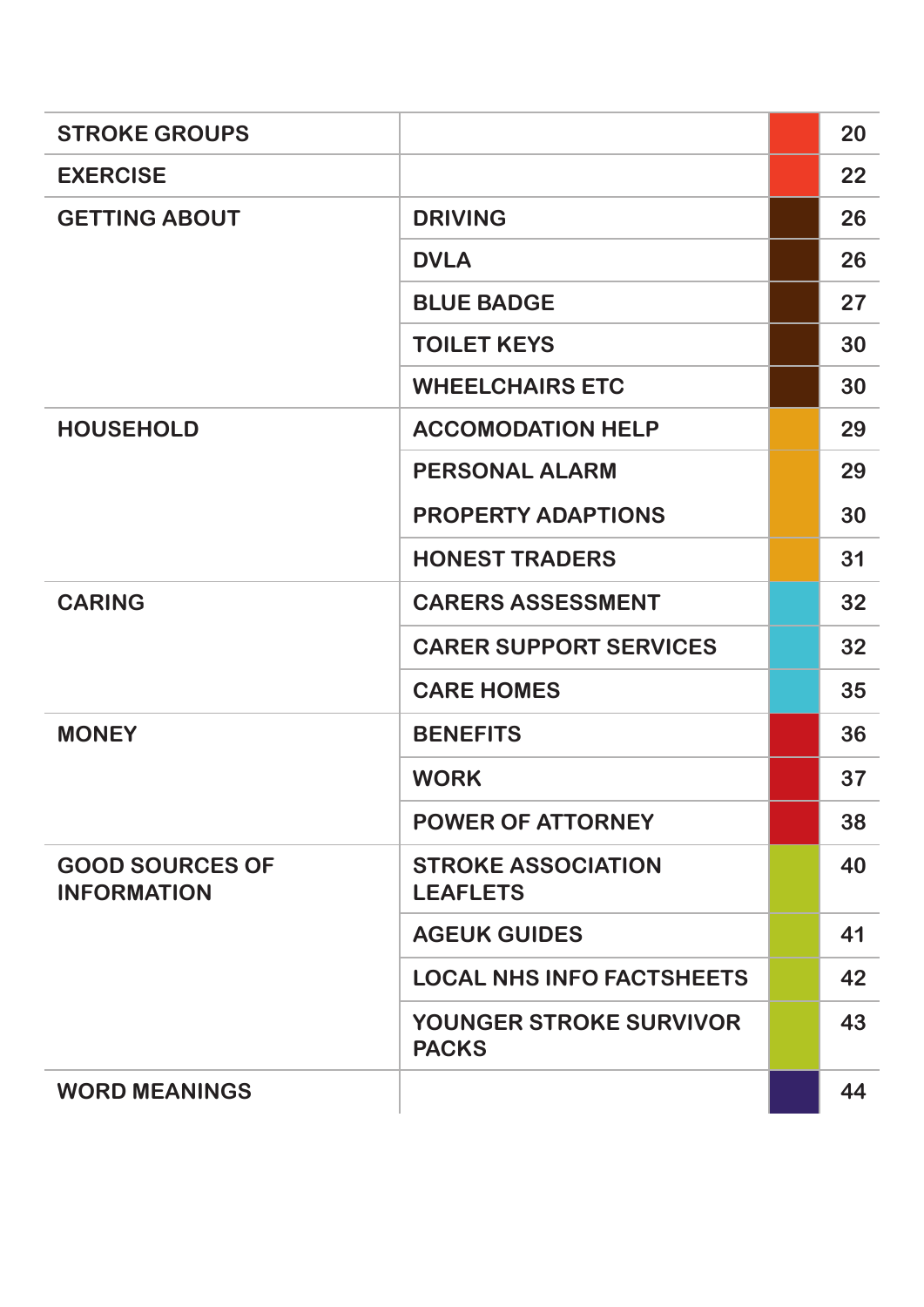

#### **WHAT IS A STROKE?**

**TORBAY MEN'S STROKE GROU** 

A stroke is a brain attack. It is caused by a blood clot or a bleed in the brain which blocks the blood supply and causes brain cells to become damaged or die.

#### **HOW DOES A STROKE HAPPEN?**

This can occur in two main ways:

- 1. Around 80% of strokes are caused by a blockage. Blood to the brain is transported through arteries from the heart. A clot, which can form in an artery or in another part of the body, blocks the artery, stopping the blood from reaching the brain, This is called an ischaemic stroke.
- 2. Up to 20% of strokes are caused when a blood vessel bursts, causing bleeding directly into the brain. This is called a haemorrhagic stroke.

You may have had what is called a TIA. A TIA (*Transient Ischaemic Attack*) is a 'mini stroke' where symptoms last up to 24 hours. It must be treated as a medical emergency, as a TIA often leads to a stroke. **TIA**

> The brain controls everything we do. A stroke causes damage to the brain, which affects how the body works and how you are able to make sense of the world around you.

#### Every stroke is different and people who have a stroke are affected in different ways. For some, the symptoms are mild and last only a short time. For others, stroke may cause severe and lasting damage. This depends on how and where in the brain the damage occurs. **EVERYONES STROKE IS DIFFERENT**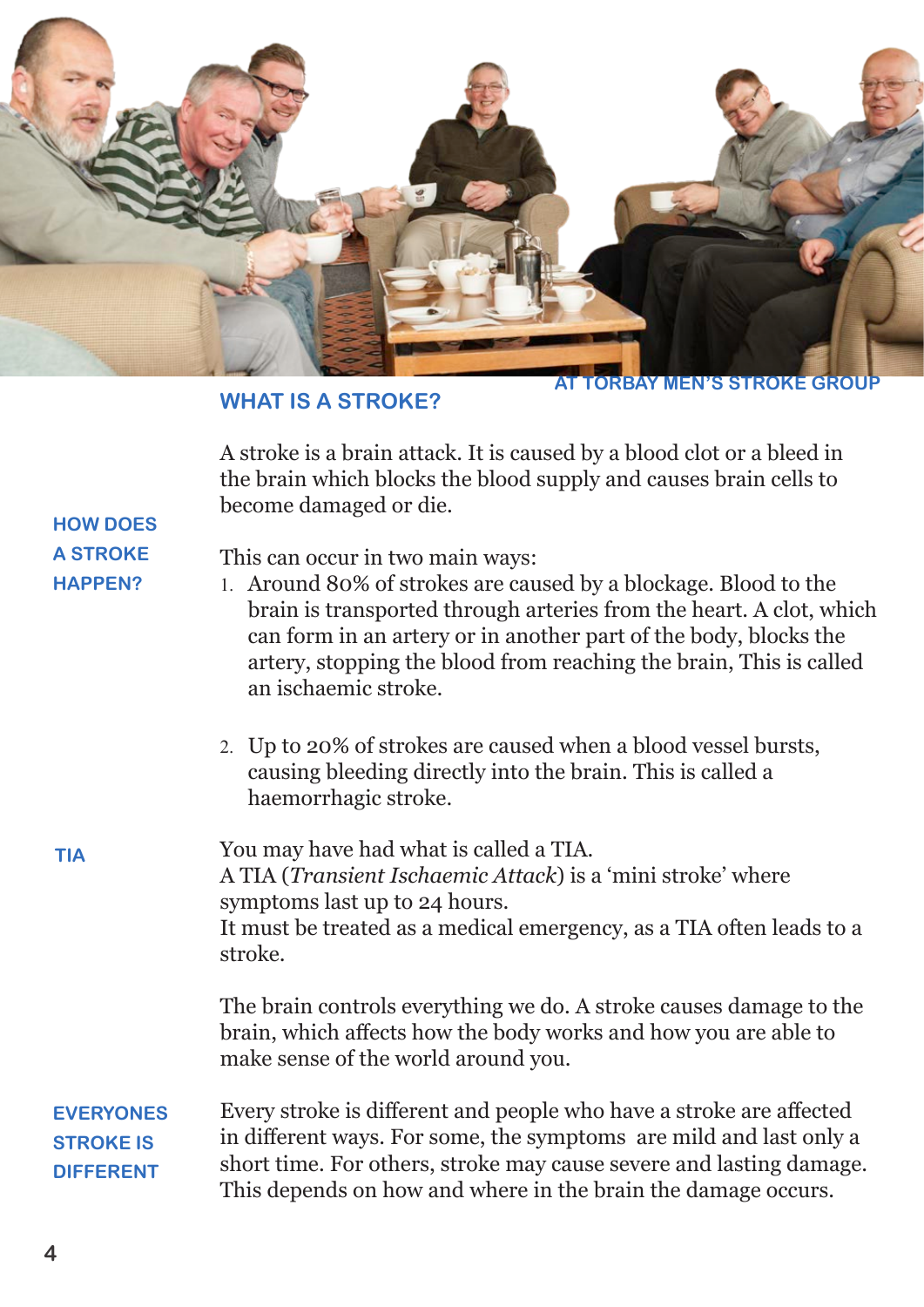### **EFFECTS OF STROKE**

#### **Effects of stroke can include:**

#### **Vision**

You may have double vision or a variety of problems, such as loss of awareness of half or part of the space around you.

#### **Weakness or paralysis**

This is one of the most common effects of stroke. It usually happens on one side of the body. Your balance can also be affected.

#### **Speech or language**

Many stroke survivors experience difficulty speaking or understanding, and reading and writing.

#### **Emotions**

**MORE ON EMOTIONAL SUPPORT ON PAGE 14**

Having a stroke can affect your moods. Depression, anxiety, apathy and mood swings can happen as a result of stroke. Your pattern of behaviour may change and you may react differently than you used to. It is normal to be upset, and to struggle initially. However this usually passes.

#### **Swallowing**

Around half of stroke survivors have difficulty swallowing after a stroke. It can be dangerous if food or liquid gets into the windpipe or lungs. Excess saliva can be a problem.

#### **Bladder and bowels**

Difficulty controlling bladder and bowels is not uncommon. With an appropriate assessment and treatment, most people improve. Support services are available for those with ongoing problems.

#### **Cognitive**

You may experience problems with your memory, attention, concentration and coordination. You may also have difficulty recognising familiar objects or knowing how to use them.

**MORE ON FATIGUE PAGE 15**

#### **Fatigue**

Most people experience extreme tiredness after a stroke. You may also have trouble sleeping, which makes you more tired.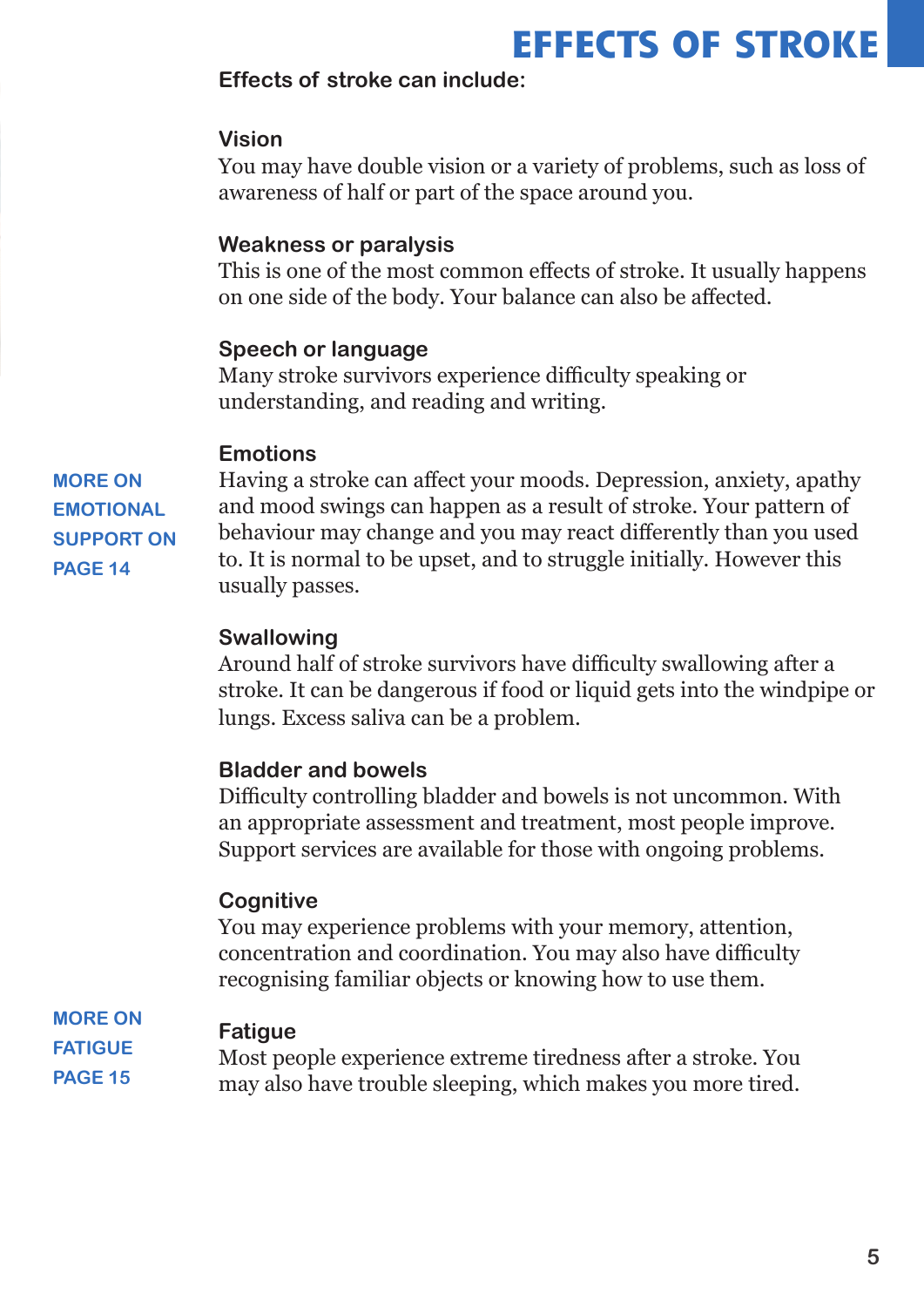### **EFFECTS OF STROKE**

#### **Sensation**

Disturbances in sensation, such as decrease or increase in sensation, unpleasant feelings of hot or cold, and tingling like pins and needles, can result from a stroke. A physiotherapist might be able to assist to ease some of these feelings.

#### **Sexual Function**

Strokes, by themselves, are rarely a direct cause of sexual problems. But the stress brought on by a stroke is as difficult as any a couple can ever face. Sexual dynamics may be changed, at least temporarily, by problems such as inability to speak or paralysis of one side of the body. Difficulty in getting, or maintaining, an erection may occur. It is important to deal with the nuances of a new sex life after a stroke. Your GP may be able to offer you some help, or refer you to specialist support. Relate is an organisation that offers assistance for couples dealing with sexual or relationship issues.

#### **Behaviour**

Behaviours can be changed in terms of your control over your emotions, and in how you react to others. Stroke often affects the ability to control emotions - this is called being 'emotionally labile'. You might experience excessive crying or laughter, sometimes unrelated to what is going on around you. Emotional outbursts and having a short fuse can result from stroke damage, or as a reaction to the stroke, and be as distressing to you as they are to other people. It is helpful for people not to over-react and to acknowledge that they understand this reaction is part of your stroke. Speak to your therapist or GP about how to deal with it.

#### **Pain**

As with many aspects of stroke, pain may persist for some time, but physiotherapy and other treatments are successful in many instances, and there are coping techniques that can be learned to help you manage long-term pain. See your GP.

Stroke Association Factsheet "Pain after stroke" has information about pain management. See page 40

Most recovery happens in the first few months after a stroke, but you can continue to recover for several years.

**"RELATE" CONTACT PAGE 19**

**HOT AND** 

**PINS AND NEEDLES**

**COLD**

**EMOTIONAL SUPPORT PAGE 14**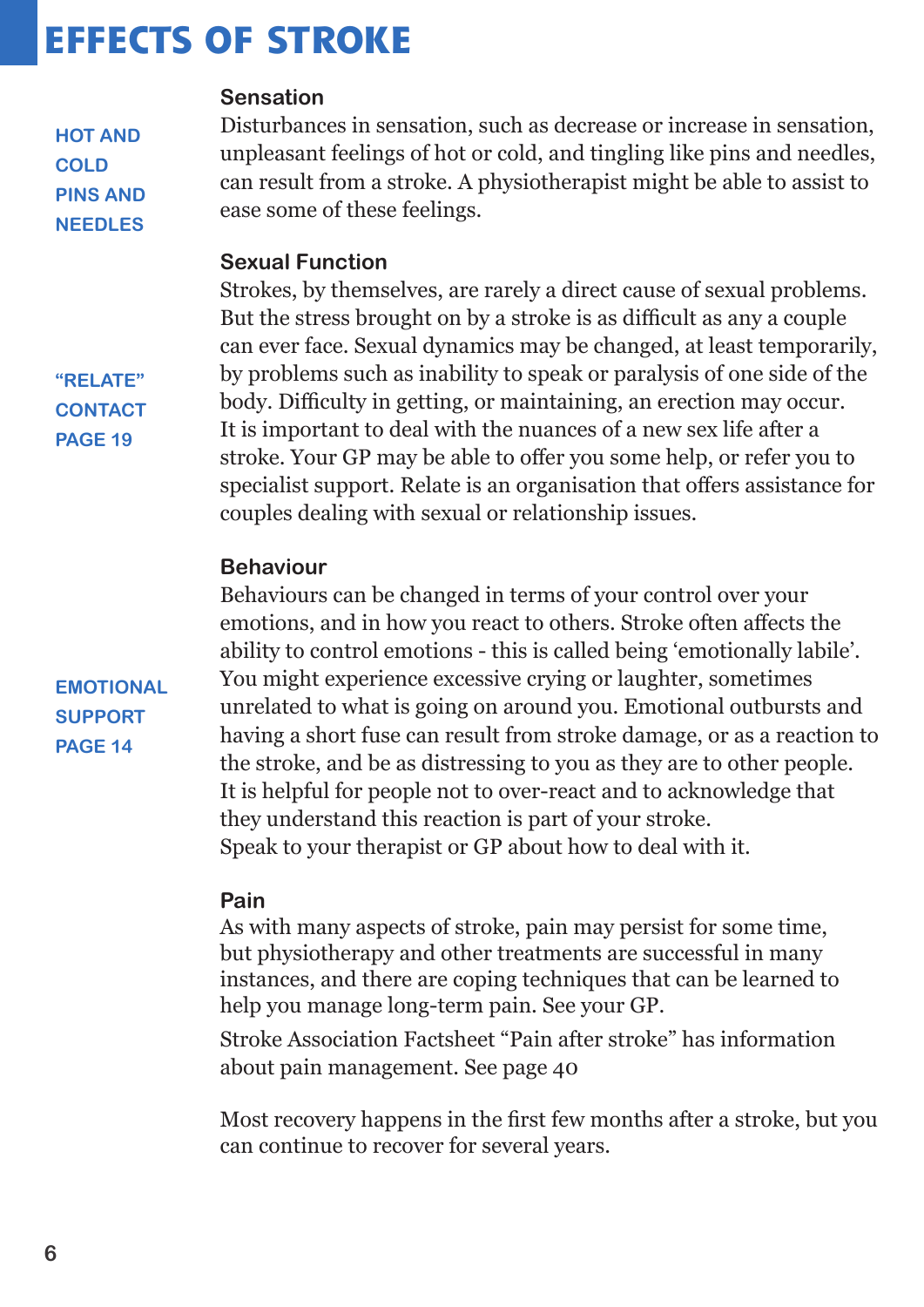# **REDUCING YOUR RISK**

Some things that increase your risk can't be lessened, including:

- If someone else in your family has had a stroke
- Older people's arteries harden so they are more at risk
- Men under 75 have more strokes than women
- Asian, African or African-Carribbean people are more at risk
- People with heart disease or diabetes are at higher risk

| <b>REDUCE</b>                                                              | The following can help to reduce your risk, in order of priority:                                                                                                                                                                                                                                                                                  |
|----------------------------------------------------------------------------|----------------------------------------------------------------------------------------------------------------------------------------------------------------------------------------------------------------------------------------------------------------------------------------------------------------------------------------------------|
| <b>YOUR RISK</b><br><b>OF STROKE</b><br><b>OR ANOTHER</b><br><b>STROKE</b> | <b>Smoking</b><br>Smoking doubles your risk of stroke. It causes artery damage and<br>increases your chance of a blood clot.<br>Stopping can cut your risk in half, no matter how long you have<br>smoked.<br>Help is available                                                                                                                    |
| <b>GET HELP</b>                                                            | • Torbay Stop Smoking Service: To access personal support<br>contact your Torbay pharmacy from the list on this website<br>and ask to make an appointment with a stop smoking adviser:<br>torbayandsouthdevon.nhs.uk/services/healthy-lifestyles/stop-<br>smoking,                                                                                 |
| <b>TO STOP</b>                                                             | or phone 01803 219700<br><b>Devon NHS Stop Smoking Service: 0800 2982654</b><br>$\bullet$                                                                                                                                                                                                                                                          |
| <b>SMOKING</b>                                                             | <b>Smokefree National Helpline</b> on 0300 123 1044 to speak to<br>$\bullet$<br>a trained adviser, or access 28 days free NHS quitting advice and<br>tips straight to your inbox to increase your chance of success on<br>quitnow.smokefree.nhs.uk                                                                                                 |
| <b>BLOOD</b><br><b>PRESSURE</b>                                            | <b>Blood Pressure</b><br>Blood pressure is a measure of the force with which the blood<br>presses on the walls of your arteries as it is pumped around your<br>body. High blood pressure is the biggest risk factor for stroke.<br>Blood pressure varies throughout the day.<br>Ideally your blood pressure should be lower than 140/85, or 130/80 |
|                                                                            | if you have diabetes.<br>You may be prescribed medication to reduce your blood pressure.                                                                                                                                                                                                                                                           |
|                                                                            | <b>Atrial Fibrillation</b>                                                                                                                                                                                                                                                                                                                         |
|                                                                            | If you have an irregular heartbeat or palpitations see your GP.                                                                                                                                                                                                                                                                                    |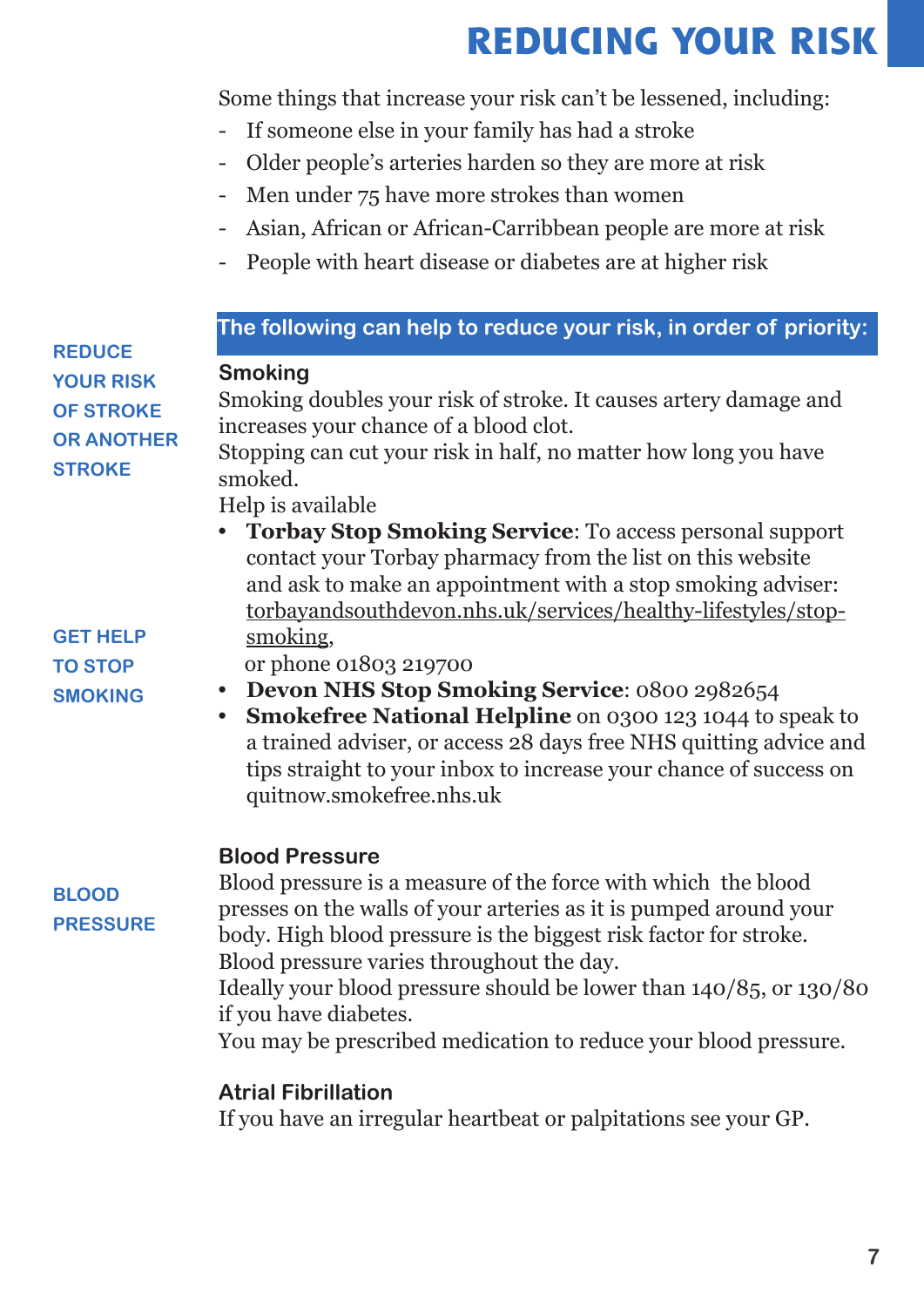## **REDUCING YOUR RISK**

#### **Diet**

A healthy diet can reduce your risk of stroke, or can reduce risk of having a further event. It can also reduce risk of heart disease, diabetes and cancer. Your GP may prescribe medicines to control your risk; a healthy diet may improve how the medication works, and also blood pressure and cholesterol levels.

Suggestions on how to change your diet to reduce risk of stroke:

- Fruit and vegetables at least a third of your diet, or  $5$  portions a day, eg an apple or banana, two plums, handful of berries.
- For vegetables about 3 heaped tablespoons for one portion.
- Have fruit as snacks.
- Swap white flour foods and white rice, pasta etc. for whole grain foods. Whole grain products contain more B vitamins and fibre, which can be beneficial in reducing risk.
- Protein: eat 2 portions per day of low-fat proteins in the form of lean meat, fish, eggs and vegetarian alternatives. Beans and pulses are high in protein, fibre and vitamins and minerals.
- 1-2 portions of fish per week (one oily) reduces the risk of the main cause of stroke – a blockage to the blood supply to the brain.

**Fluid:** drink at least 6-8 glasses water and other fluids

#### **Cholesterol**

High cholesterol increases your risk of stroke. Your doctor can give you an individual plan to help keep it down.

Reduce fat to control weight, and in particular "bad fats" such as saturated fats found in meat, dairy products, palm oil, ghee and coconut oil, and trans fats found in processed foods such as margarine, cakes, biscuits, pastries. These can lead to fatty deposits in arteries, and eventually blood clots, which increase the risk of strokes occurring.

General tips for reducing cholesterol:

- Too much saturated and trans fats can increase the dangerous type of cholesterol in your blood. Healthier choices include olive oil and rapeseed oil for cooking, and use spreads based on these oils.
- Regular exercise will improve the balance of cholesterol in your blood, and will also help reduce blood pressure.
- Increase foods that contain fibre oats, beans, peas, pulses, nuts, fruit and vegetables.
- Eat 1-2 portions of oily fish per week eg salmon, mackerel, sardines, trout, herring, pilchards.

#### **EAT FIVE-A-DAY**

#### **DRINK PLENTY OF FLUID**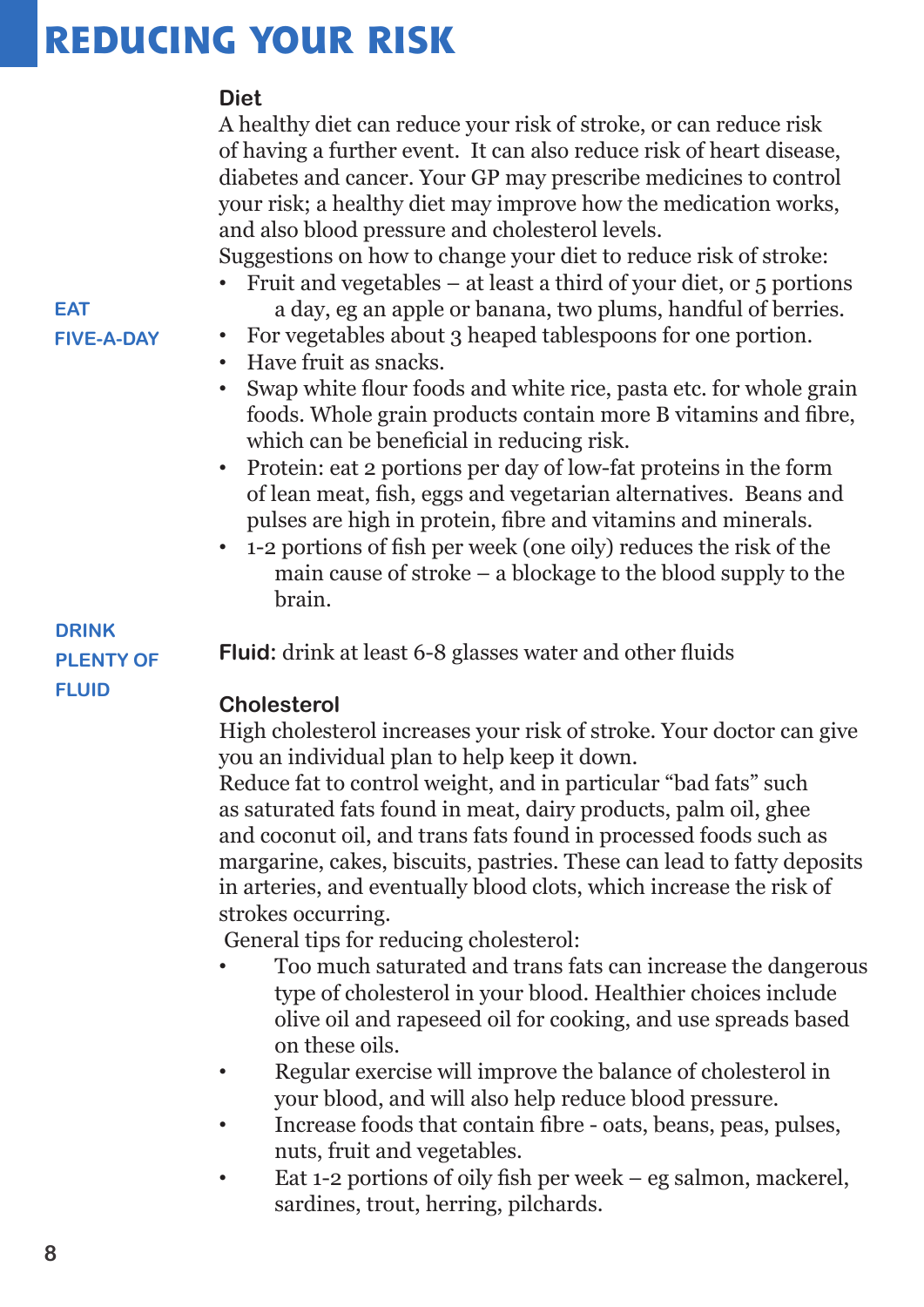## **REDUCING YOUR RISK**

• Eggs, liver, prawns have little effect on your cholesterol levels.

### **Salt**

Salt may increase blood pressure, the biggest risk factor for stroke. Salt intake is difficult to measure because most in our diet comes from processed and ready-made everyday food. Tips:

- Don't add salt to food try herbs, spices, garlic, lemon/lime juice and zest or chilli.
- Reduce intake of salty snacks, ready meals and pre-prepared soups, and processed meats like bacon, sausages, meat pies, smoked fish.
- Choose lower salt versions where possible in foods like bread, breakfast cereal, sauces, ketchup.
- Use no more than 6g salt per day: this is the equivalent of 2.5g sodium. To work out total salt, multiply the sodium content on

food labels by 2.5.

#### **Drinking**

Drinking alcohol raises your blood pressure.

A unit of alcohol is a small glass of wine, or a half pint of weak beer. Men who drink more than 3 or 4 units a day, or women who drink more than 2 or 3 units a day, are at risk of stroke. Binge drinking is especially dangerous - drinking more than 6 small glasses of wine, or 3 pints of weak beer in 6 hours is binge drinking.

*Drinkline* (National Helpline) 0300 123 1110.

*Alcoholics Anonymous*: Support for those whose lives are affected by alcohol. 0800 9177650, email: help@aamail.org.

*Drug and Alcohol Services NHS*: advice, treatment, information and support for alcohol and drug users, their families, and friends. Includes prescribing, counselling, and onward referral to other agencies or rehabilitation centres.

Torbay 01803 60433o.

Devon: Together Drug and Alcohol Service 0800 2335444.

#### **SEE YOUR GP WITHIN**

**SIX WEEKS** 

**GOING HOME** 

**AFTER** 

**FROM**

**HOSPITAL**

**DRUG AND ALCOHOL SUPPORT**

### **Regular check-ups**

It is recommended that you see your GP for a health check within 6 weeks of hospital discharge, for a checkup and medication check, then after 6 months, and then at least annually.

**SALT MAY INCREASE BLOOD PRESSURE, THE** 

**BIGGEST** 

**RISK FACTOR**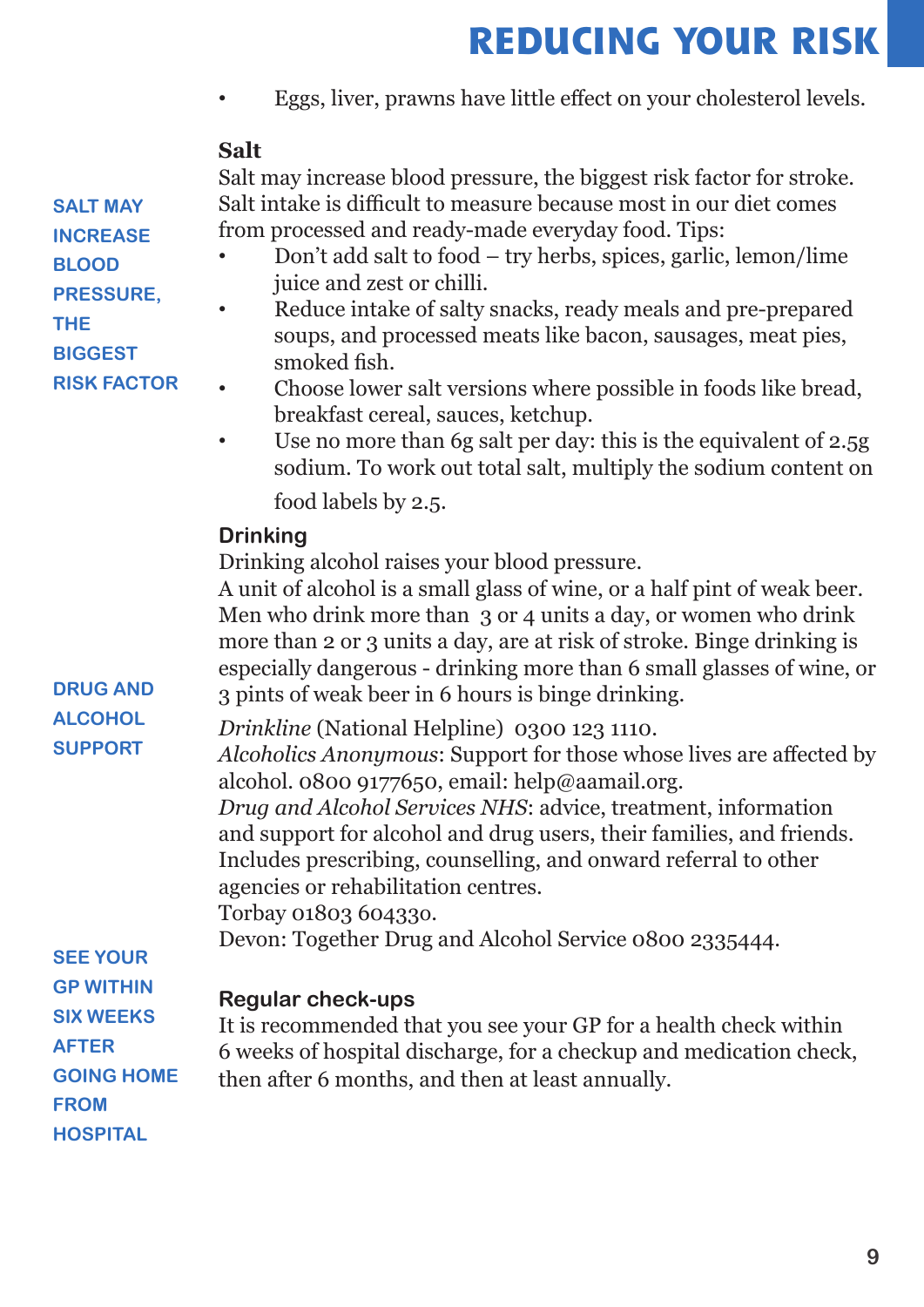### **NHS COMMUNITY THERAPY**

On discharge from hospital, a decision concerning further rehabilitation at home may have been discussed with you. You may be given a follow-up appointment before you leave hospital. If you haven't been contacted or you have specific concerns, don't hesitate to contact the hospital, or contact the appropriate therapists yourself.

#### **Community Neurological Rehabilitation Team**

A community team of therapists working with people after a stroke or acquired brain injury.

**CONTACT THE COMMUNITY TEAM YOURSELF IF YOU HAVE CONCERNS**

What to expect from the service:

During your appointment we will discuss with you and your family how you are managing following your stroke/brain injury. We also plan some goals you would like to work towards, before we come to visit.

At our initial visit, we will discuss which members of the team would be most appropriate to help you and how often you will be seeing them. Some therapies will be offered in a group setting. Therapists will encourage you to work towards your agreed short and long term goals, which will be reviewed regularly. Your therapy input will be provided according to your needs.

The team includes:

**Occupational Therapists** who provide assessment, education and treatment; including cognitive and functional activities of daily living and returning to work.

**Physiotherapists** who provide assessment, education and treatment including gait retraining and functional mobility, upper limb retraining, management of fatigue and management of motor impairment including weakness and/or spasticity.

**Speech and Language Therapists** who provide assessment, education and treatment of communication difficulties (dysphasia), including reading & writing, and the assessment, education and treatment of swallowing difficulties (dysphagia).

**Assistant Practitioners/Rehab Support Workers** may work with you to continue the treatment programme agreed with the therapists. The assistants are experienced in working with all the therapies and so can help you to work on several goals at the same time.

**Clinical Neuropsychologist:** The Community Team have links with the Clinical Neuro-Psychology Team.

#### **THERAPIST ROLES**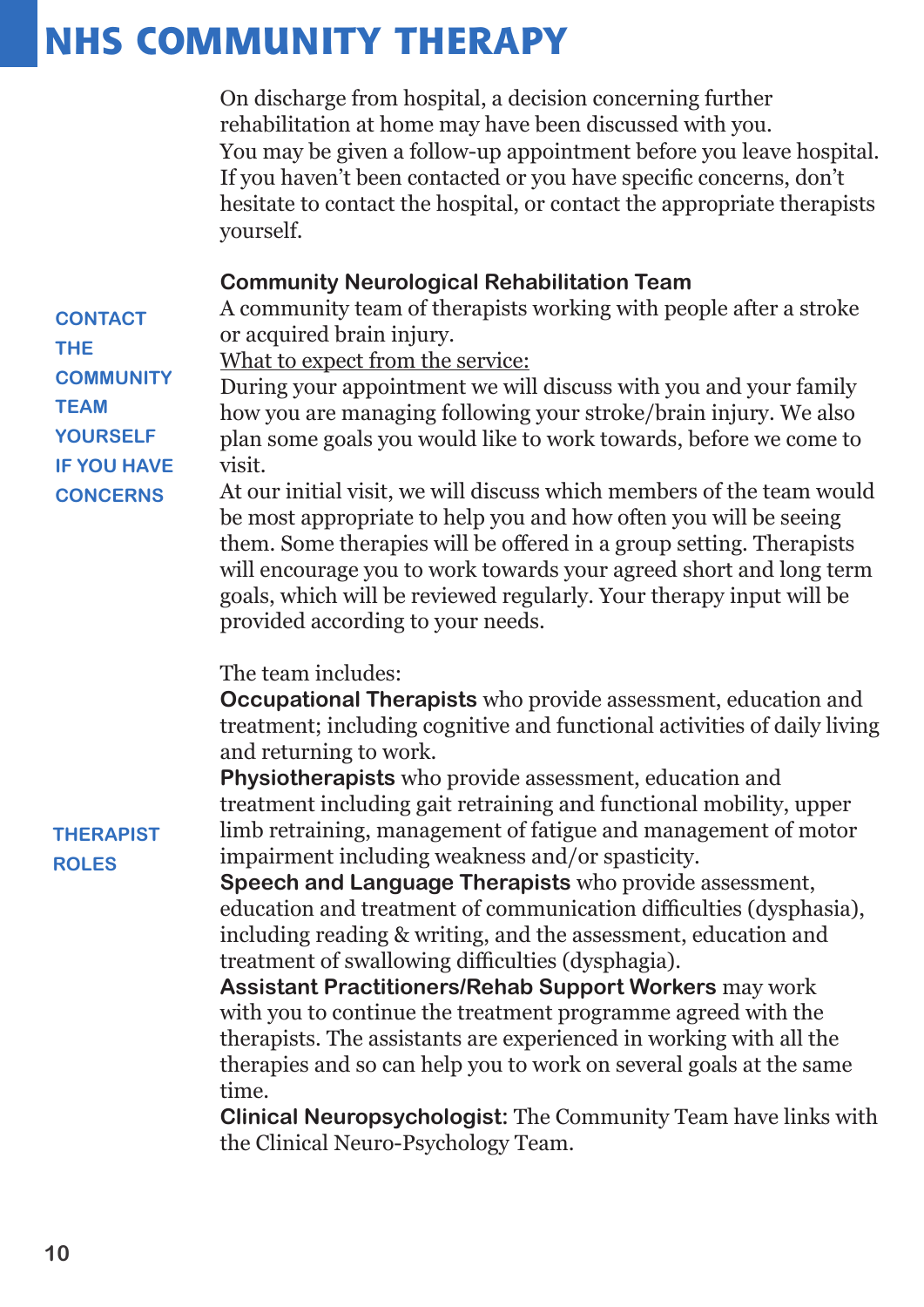### **NHS COMMUNITY THERAPY**

You may also benefit from:

- Taking a rest break (up to one hour) at a similar time each day, in a quiet room. This can reduce fatigue and increase your concentration.
- Eating nutritious food at regular intervals and drinking water or squash. Reducing your intake of caffeine and alcohol.
- Build structure and routine into your day. This includes using a diary or calendar to assist your routine and aid recall.
- Physio video's: www.torbayandsouthdevon.nhs.uk/services/ physiotherapy/support-videos/stroke/

**Torbay Community Neuro Rehab Team** Paignton Health and Wellbeing Centre Tel: 01803 547157

#### **Teignbridge Community Neuro Rehab Team**

Newton Abbot Community Hospital Tel: 01626 324510 To access either Torbay or Teignbridge team: torbayandsouthdevon.nhs.uk/services/community-neurologicalrehabilitation-team

#### **CONTACT DETAILS FOR NHS TEAMS**

**George Earle Stroke Unit** (Torquay) 01803 655569

#### **Teign Ward Stoke Unit**

(Newton Abbot) 01626 324553

#### **SOCIAL SERVICES**

**ARE YOU HAVING FALLS?**

#### **Social Care Team Torbay**

01803 219700 0300 456 4876 (out of hours)

### **Social Care Team Devon**

0845 155 1007 (My Devon) 0345 6000 388 (out of hours)

#### **Falls**

If you are experiencing falls, it is advisable to ask for an assessment. Torbay - 01803 219700 Devon - Care Direct on 0345 155 1007.



**STROKE SURVIVORS VISITING STROKE WARDS AT CHRISTMAS TIME**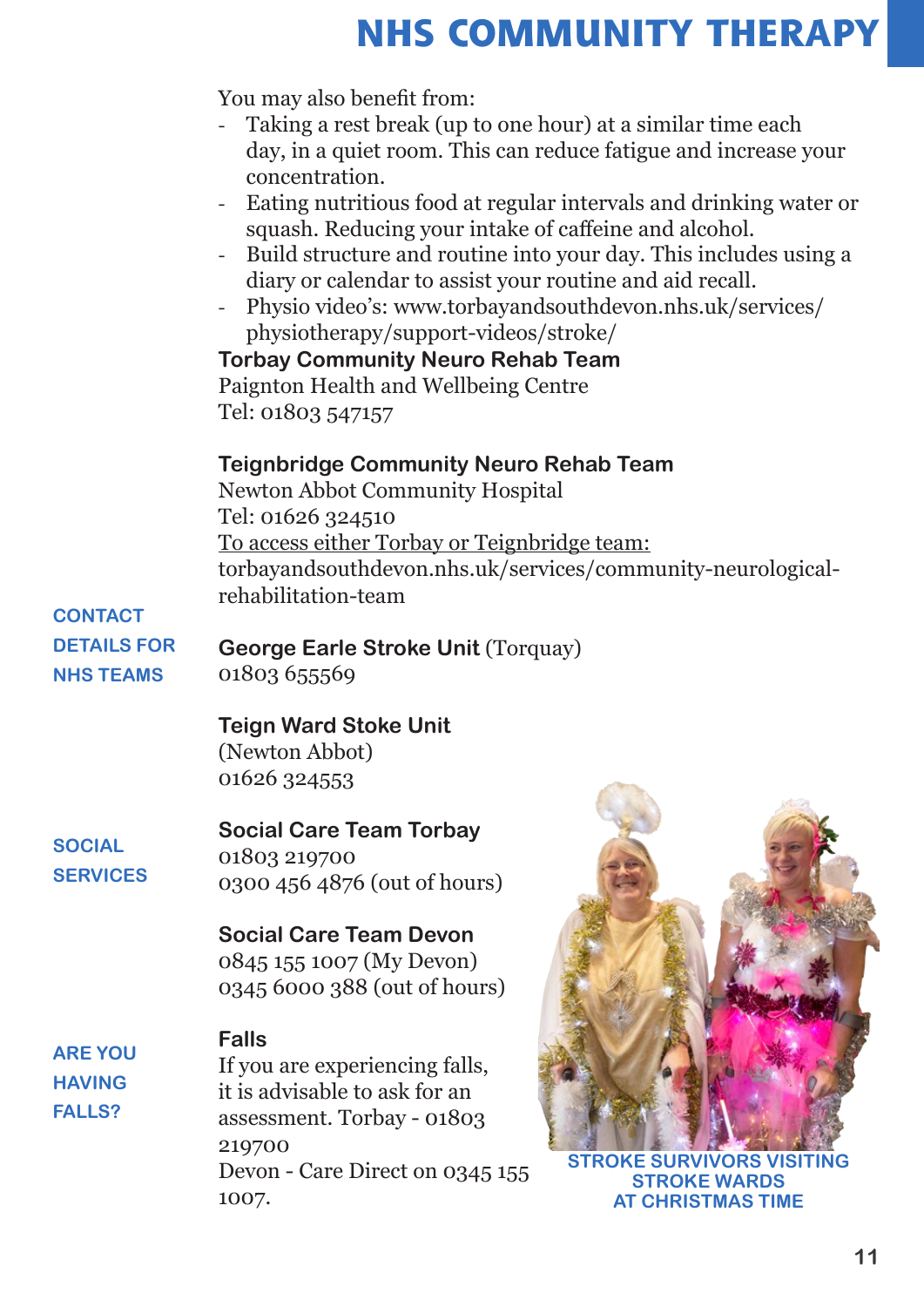### **OTHER SUPPORT**

#### **Concerns about NHS services**

If you are concerned about the care you have received, it is important to let the service know. You could raise your concerns with the service manager, the hospital ward manager or matron, or the practice manager of your surgery if your concern is about your GP.

If you would like to talk with someone outside of the service concerned, you can contact PALS, or contact an independent advocate to support you in making your case.

#### **Patient Advice and Liaison Service (PALS)**

PALS is a service for anyone using the local NHS. After listening to your concern,they will discuss the options available with you and offer further assistance if required. If the problem is such that they cannot resolve the situation personally, they will put you in touch with the most appropriate person to help. 01803 655838 Email: tsdft.feedback@nhs.net

#### **Advocacy support**

These organisations who can support you to provide feedback to NHS if required: Support Empower Advocate Promote (SEAP) 0330 440 9000 Email: info@seap.org.uk Devon Advocacy Consortium 0845 231 1900 Email: devonadvocacy@livingoptions.org

#### **Healthwatch Devon and Torbay**

Healthwatch Devon is the independent consumer champion for people using local health and social care services in Devon. They listen to what people like about services and what could be improved and share those views with those with the power to make change happen.

www.healthwatchdevon.co.uk 0800 5200640



#### **Stroke Association**

The Stroke Association operates within the Torbay and South Devon area. Torbay and South Devon Stroke Recovery Service provides practical advice, emotional support and high-quality information following a stroke. Whether you are a stroke survivor, carer or family member, we will work with you to identify and address your physical needs through a personalised plan, and support you to rebuild your life after stroke. This service offers:

**CONCERNS ABOUT NHS SERVICES**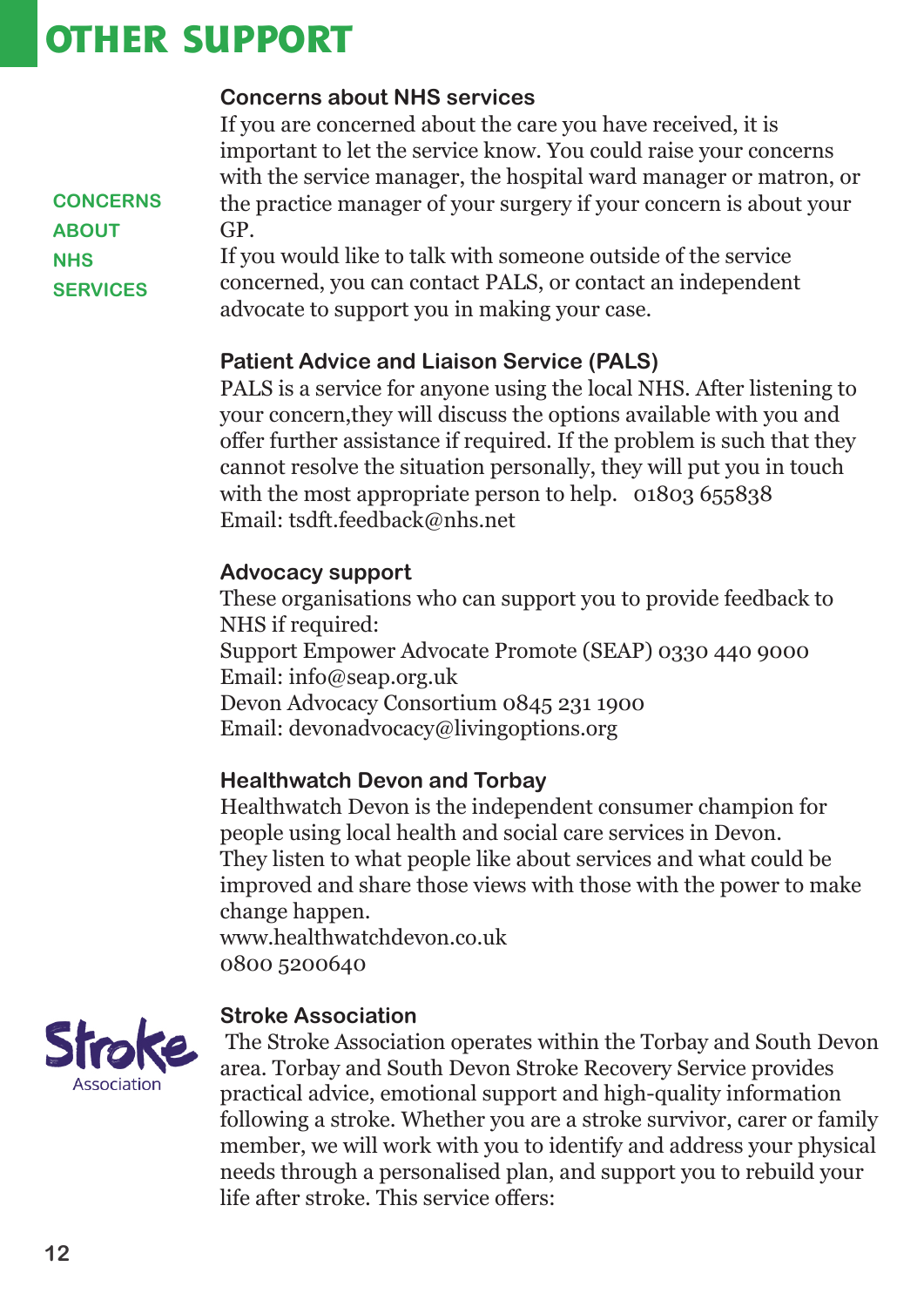## **OTHER STROKE SUPPORT**

- Coordinated support throughout your stroke journey
- Home visits and/or regular telephone calls
- Leaflets, factsheets and information about Life After Stroke Grants and benefits
- Help with returning to work, if required
- Assistance with accessing local leisure, social activities and self-management tools
- Support for carers
- Signposting to other organisations that could help.

This service is for stroke survivors (including TIAs/mini-strokes), and families and carers of people affected by stroke, living in Torbay and South Devon.

For more information, contact your local Stroke Support Coordinator: 07717 275848; National Helpline: 0303 3033 100 email: helpline@stroke.org.uk Web: www.stroke.org.uk



#### **Torbay Stroke Support**

Stroke survivor led registered charity that provides free peer support to survivors of stroke, their carers and those at risk of stroke. Support includes support from other stroke survivors and carers, mainly through peer support groups.

See page 20 for details and contact information.

#### **Younger Stroke Survivors**

See Different Strokes on page 43

#### **Aphasia Support**

**SUPPORT FOR APHASIA**

Suddenly losing your ability to communicate can be challenging for families and friends. Making sense of aphasia and adjusting to the ongoing recovery takes time. Living With Aphasia is a charity that supports people in Devon affected by aphasia. They bring people with aphasia together to share experiences, make friends, and rebuild confidence in communication. Living With Aphasia Devon 07912 320 372 livingwithaphasia.org

#### **Communication Difficulties**

See Stroke Association A Complete Guide to Communication Problems after Stroke Information Leaflet – details on page 40

#### **Outsiders**

A club where people with physical and social disabilities can make new friends and, if they wish, find partners. www.outsiders.org.uk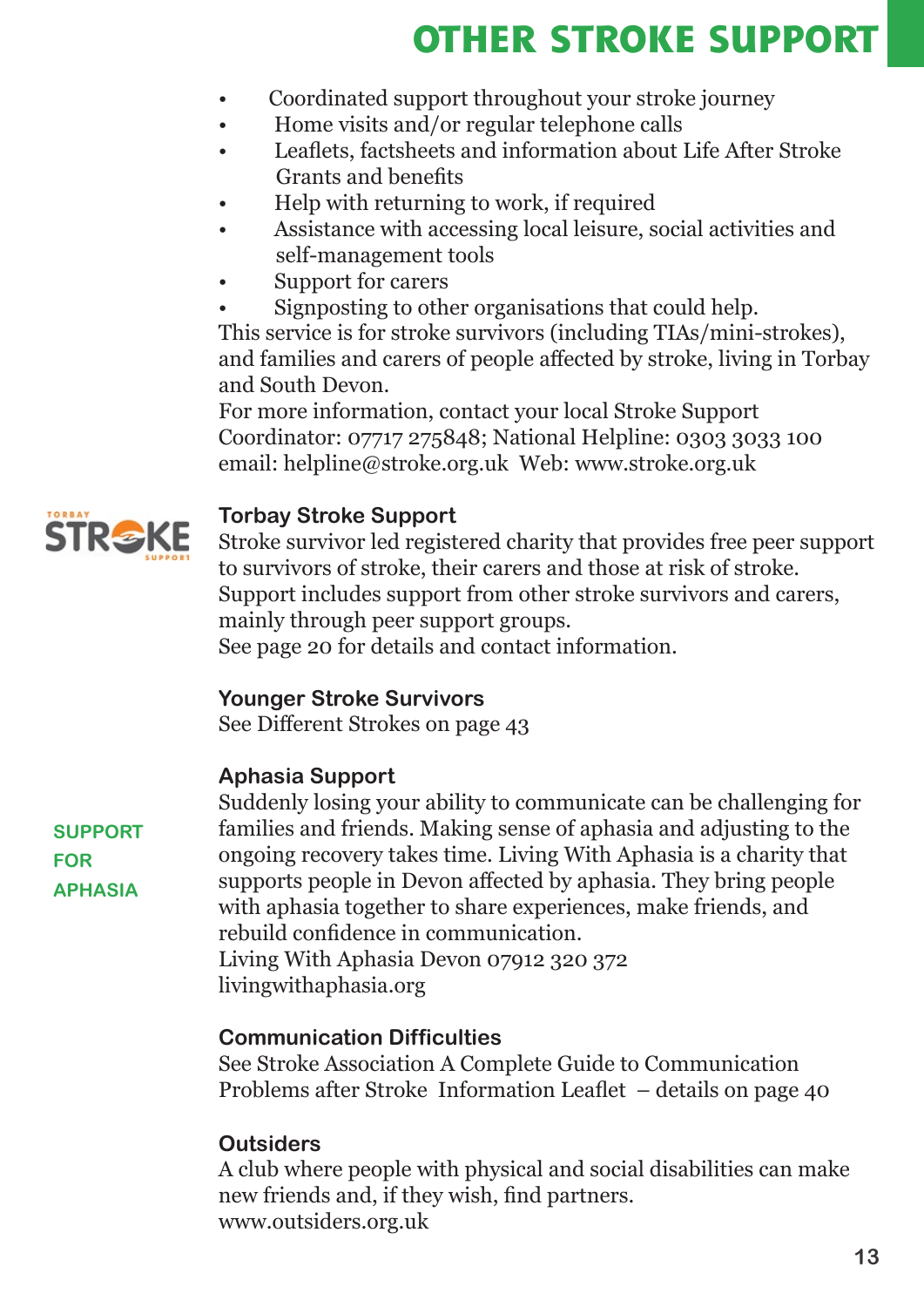### **EMOTIONS**

#### **Emotional recovery**

A stroke is an unexpected and frightening event for anyone to go through and, although everyone copes differently, it is 'normal' to struggle or feel overwhelmed at times.

A stroke can affect any area of your life and it is hard to predict how you will be affected immediately after or in the longer term. Many people feel worried, angry or uncertain about the future and you might find yourself feeling a range of difficult emotions as you adapt to changes in your life. We often experience big shifts in how we feel (sometimes labelled as 'mood swings'), and this is part of how people adjust to such a major life event.

Many people are critical of themselves and feel that they should be 'doing better' but it is usually more helpful if you can find ways to be kind and patient with yourself.

Sometimes it is hard to feel motivated throughout the process of recovery. Changes in motivation happen to most people, but family, friends and healthcare professionals can help you keep focused and energised so that you can achieve your goals. Some people might seem apathetic and may find it hard to identify emotions, or be disconnected from how they feel. Some of us are not used to being cared for in this way. If you were more independent before the stroke, it might be hard to accept support. Remember, you are important and you do deserve support.

#### **Why do I feel so low?**

After a stroke, people can feel anxious, unhappy, angry or upset. These feelings come and go, and fears about the future (even returning home) can be difficult to bear. You and your family are likely to be affected but might have different feelings. This can be difficult and often you may feel like nobody understands.

Meeting other stroke survivors can help you feel understood and connected to others. The same applies to carers, so meeting other people in the same situation can be very helpful. All of these reactions are a normal part of the emotional adjustment that people make when they experience a traumatic or shocking event, and sharing our experiences is usually helpful. This can be in a group or with just one other person.

Some people do become depressed or very anxious after a Stroke and this can have a negative impact on their recovery. These changes can pass with time but there is help available as well. It is a good idea to tell your GP or health professional, who will be able to help you monitor your wellbeing and access further support, which

**MOOD SWINGS ARE NORMAL IN SUCH A MAJOR LIFE EVENT**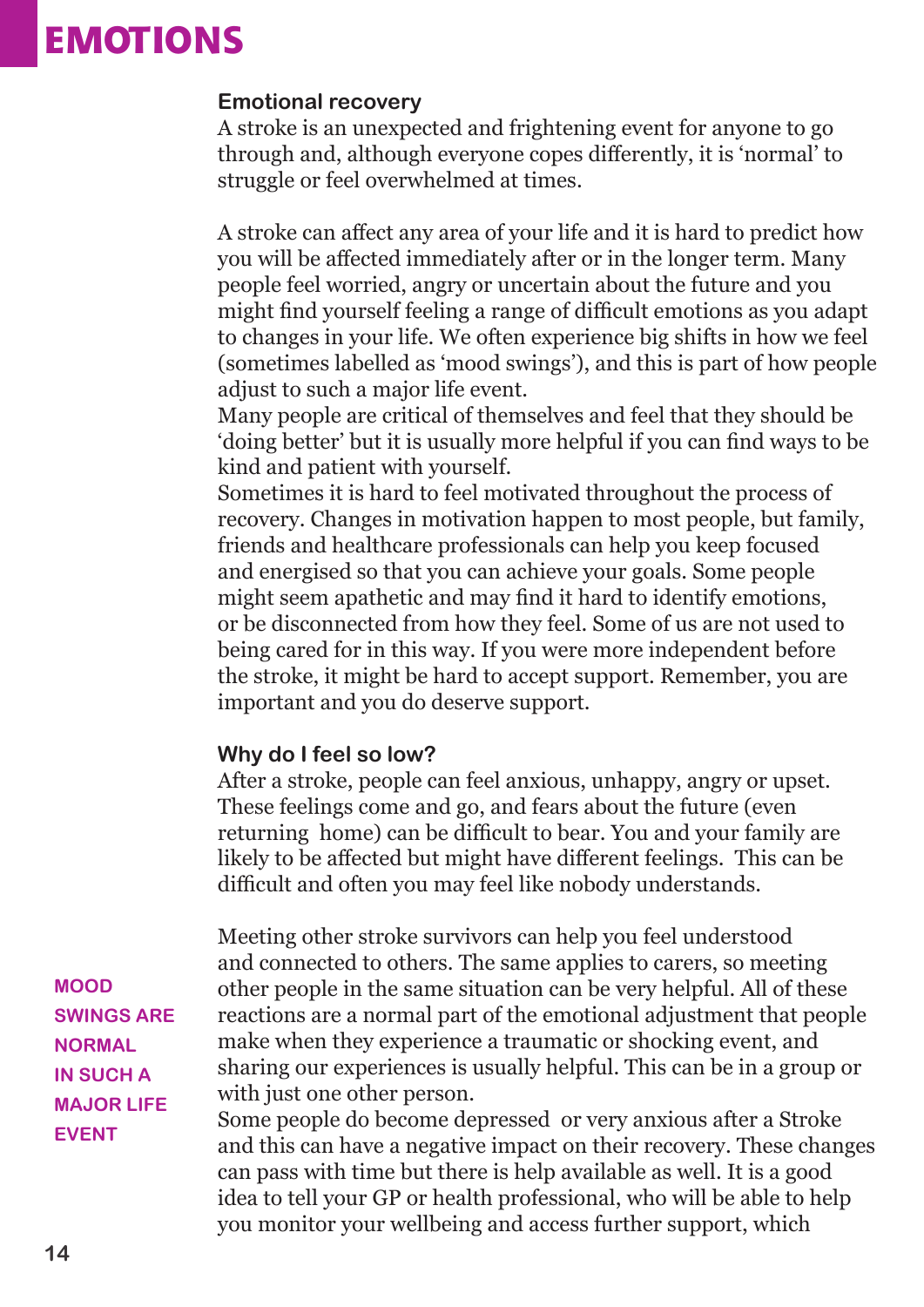might include medication and/or talking to a Neuro-rehabilitation specialist or psychological therapist..

#### **Why do I feel so tired?**

Almost everyone who has a stroke complains of fatigue. Your brain has had some damage as a result of your stroke and is having to work much harder to do some of the things you used to do automatically. This tiredness can be especially frustrating when you are trying to put effort into your rehabilitation. It can sometimes be difficult for others to understand your tiredness.

Some helpful tips for dealing with tiredness include:

- Be sensible about the amount you can do at one time. It will not always be realistic to expect yourself to be as efficient as you were before your stroke.
- Rest when you need to and avoid becoming completely exhausted. Remember to keep some charge in your battery. It's always easier to charge if it's not gone flat.
- Set small goals, and celebrate achieving them. It can be very frustrating if we set unrealistic targets for ourselves and then fail to meet them.

#### **Managing Cognitive Problems**

After a stroke, it is common to have problems with concentration, memory and language. Some people also have visual disturbances such as not seeing items on the left- or right-hand side.

Therapists in the Community Neuro-rehabilitation teams will be able to help with these problems but there are things that you can do too. People notice that it can be harder to take in information because the speed of thinking slows down. You may suffer what we call sensory overload in which there seems to be too much going on – too much noise, too many people, too much information. Often this is apparent in busy environments like supermarkets. If you find that this is a problem, start off by making sure you do not have too many things happening at once, for example, do not try and take in what someone is saying at the same time as watching the TV or trying to focus on a task. Do one thing at a time.

When you start your recovery do not go to places that are noisy or busy. If you have to go to the shops go at a quieter time. If there are children at home, agree a "quiet place" like your bedroom where you can go if you need a break.

**FATIGUE AFFECTS ALMOST EVERYONE WHO HAS A STROKE**

#### **MANAGING COGNITIVE PROBLEMS**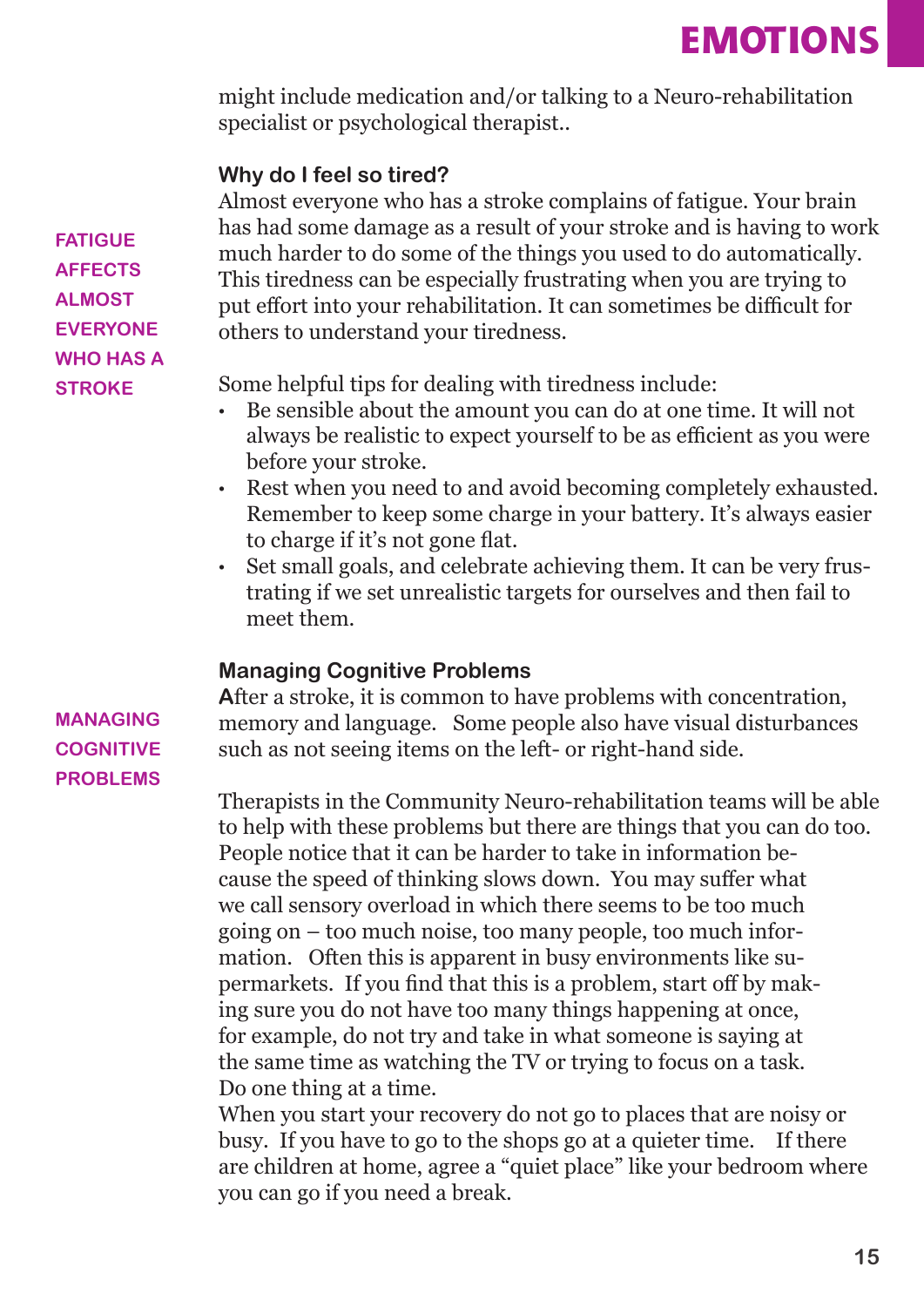### **EMOTIONS**

**TIPS FOR MANAGING COGNITIVE PROBLEMS**

If it is hard to concentrate you will find it more difficult to remember or learn things. As above, concentrate on one thing at a time. Make sure you give yourself extra time to do tasks. If you find that you are distractible use the "Stop – Think" technique. Rehearse what you are going to do by saying to yourself "I am going to the kitchen to make a drink" for example. When you get to the kitchen repeat again, "I'm coming here to make a drink". If you find that your attention has wandered, - Stop – then ask yourself "What am I doing?" "Am I doing what I came in here to do?"; "What do I need to do now?"

#### **MEMORY**

Forgetting is a normal part of memory but after any injury to your brain this can get worse. Focus your mental energy only on the things you really need to remember. Is there something that particularly irritates you that you forget? If so concentrate on this. There are a number of ways to support your memory:

#### **Change how you use your memory.**

You can use techniques to help you learn information more efficiently and retrieve it better. You can use imagery, for example if you keep your keys on a hook by the front door you can close your eyes when you put the key there and bring up a picture of the key on the hook. You can look for distinguishing features on people's faces and link this with their name – adding a rhyme makes it even better; for example, "Clare has curly hair."

**Change your environment so that it is more memory friendly.**  For example, you can label cupboards with their contents. You can put things that you have to take out in front of the front door so that you have to step over them in order to leave.

#### **Change your behaviour.**

Keeping to routines is very important for your memory, for example, make sure items are always put back in the same place; always take your medication at the same time each day.

#### **Use memory aids.**

Memory aids include items such as mobile phones, diaries, calendars and noticeboards.

One thing that is not helpful is leaving someone to guess information. Sometimes people around the person who have had a stroke think that this will force them to think harder, but our brains do not work like this. If you cannot remember something after a few seconds, tell the other person and ask them to give you the correct information. Do not be left guessing. If they tell you the correct information you are much more likely to remember it in future. This is called errorless learning.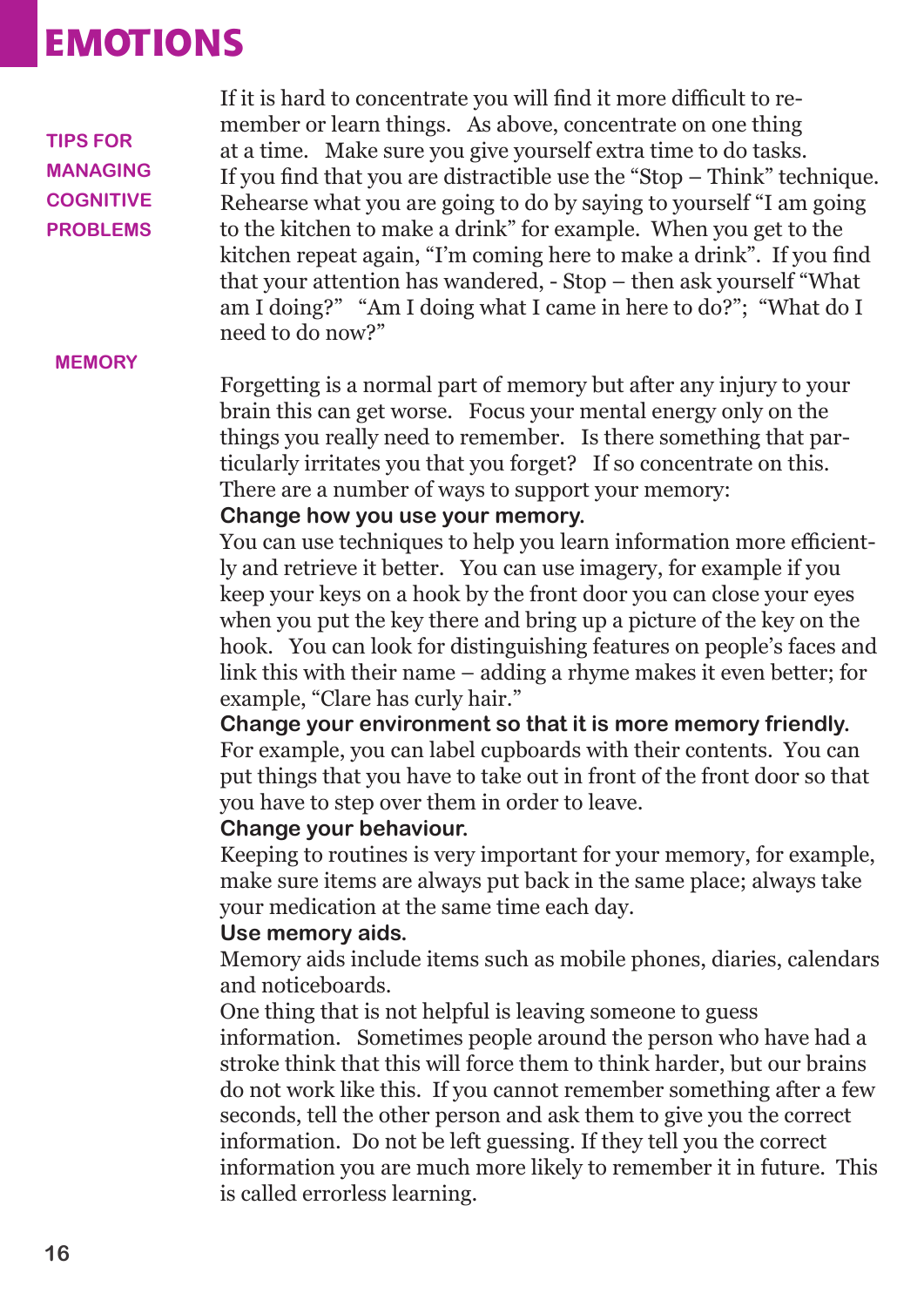Many cognitive problems do improve over time but it is hard to predict what will happen because everyone's stroke and recovery is different. Try and view these problems as things to be managed. Just as you might have had to learn to walk again, so you can learn to manage difficulties with concentration and memory.

#### **What support is available?**

A 'stepped approach' is provided to offer emotional support to stroke survivors.

- 1. Peer support, starting on the hospital wards, and in the community via local stroke groups. This is where stroke survivors communicates with and gets support from someone who has "been there". See Stroke Groups on page 20
- 2. Psychological therapies offered by the Mental Health Services or Neuropsychology.

The Neuro Rehabilitation Team (see page 10) can offer advice on how to cope, as well as whom to contact, and your GP will be able to advise you on the range of treatments available.

People who have had strokes say that it is most important that you know that help is available. If you feel stuck please do make sure you contact your GP or the Neuro Rehabilitation Team. Below is a summary of some of the different sources of support **EMOTIONAL SUPPORT**

available locally and nationally

#### **Help for Emotional and Mental Health**

#### GP

If you are not under a mental health team please contact your GP for a referral.

#### Self referral

For mild anxiety and depression you can self refer by calling TALKWORKS. "We can help you if you are feeling low in mood, stressed or depressed as well helping you if you live with panic attacks, social anxiety/shyness, phobias, Post Traumatic Stress Disorder (PTSD)...and health anxiety".

0300 555 3344 Essential contacts

Torbay Emergency Duty Team: 0300 456 4876 | SMS number: 07810 54 8004

Devon Emergency Duty Team: 0345 6000 388 Mental Health Teams: 01803 546470 (Torbay)

Samaritans: 116 123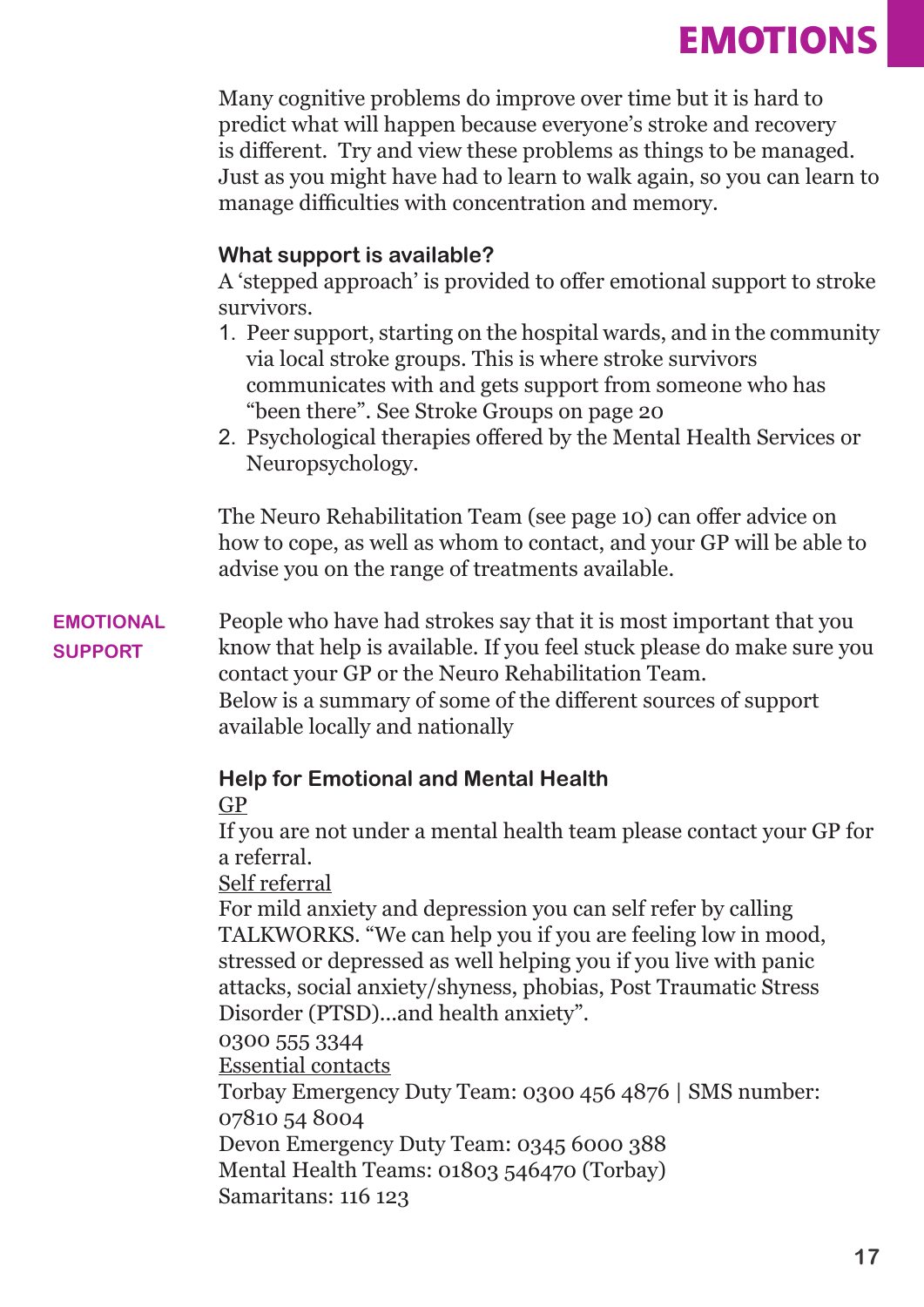### **EMOTIONS**

#### **HOPE**

An NHS programme to help people struggling with long-term health conditions; build confidence and learn how to manage their conditions, including mental health issues such as anxiety, stress and depression. HOPE aims to hel you to:

- Feel more able to support and share your experiences with others to help you feel less isolated.
	- Feel reassured and able to recognise your own potential and enhance your happiness and quality of life.
	- Feel more confident in dealing with emotional issues such as: anxiety, anger, depression and uncertainty.
	- Increase your ability to handle stressful situations.
	- Discover how to use relaxation techniques to refresh your mind and body.
	- Learn how to make plans and achieve goals that can help you make changes for the better.

Free, 6-week course. Various times and locations throughout Torbay and South Devon.

01803 210493

#### **Counselling COUNSELLING**

See Torbay and Southern Devon Family and Emotional Support Services Information Sheet for up to date information on what is available– details on page 42

#### **Healthy Lifestyles**

An NHS team of Health Coaches provide friendly, approachable, holistic support for individuals who are motivated to improve their health and wellbeing. Health Coaches empower you to make and maintain positive changes to your lifestyle through coaching, goal setting and follow up support. Help with improving mood, losing weight, drinking and smoking reduction and exercise options. www.torbayandsouthdevon.nhs.uk/services/healthy-lifestyles 0300 456 1006

#### **Samaritans**

Confidential and emotional support available to everyone 24 hours a day, 365 days a year. Samaritans National Telephone 116 123 jo@samaritans.org

### **SEXUAL AND**

#### **Sexual or Relationship Issues**

**RELATIONSHIP ISSUES**

Relate is a charity providing relationship support. Services include counselling for couples, families, young people and individuals,

#### **HELP FOR DEPRESSION AND ANXIETY**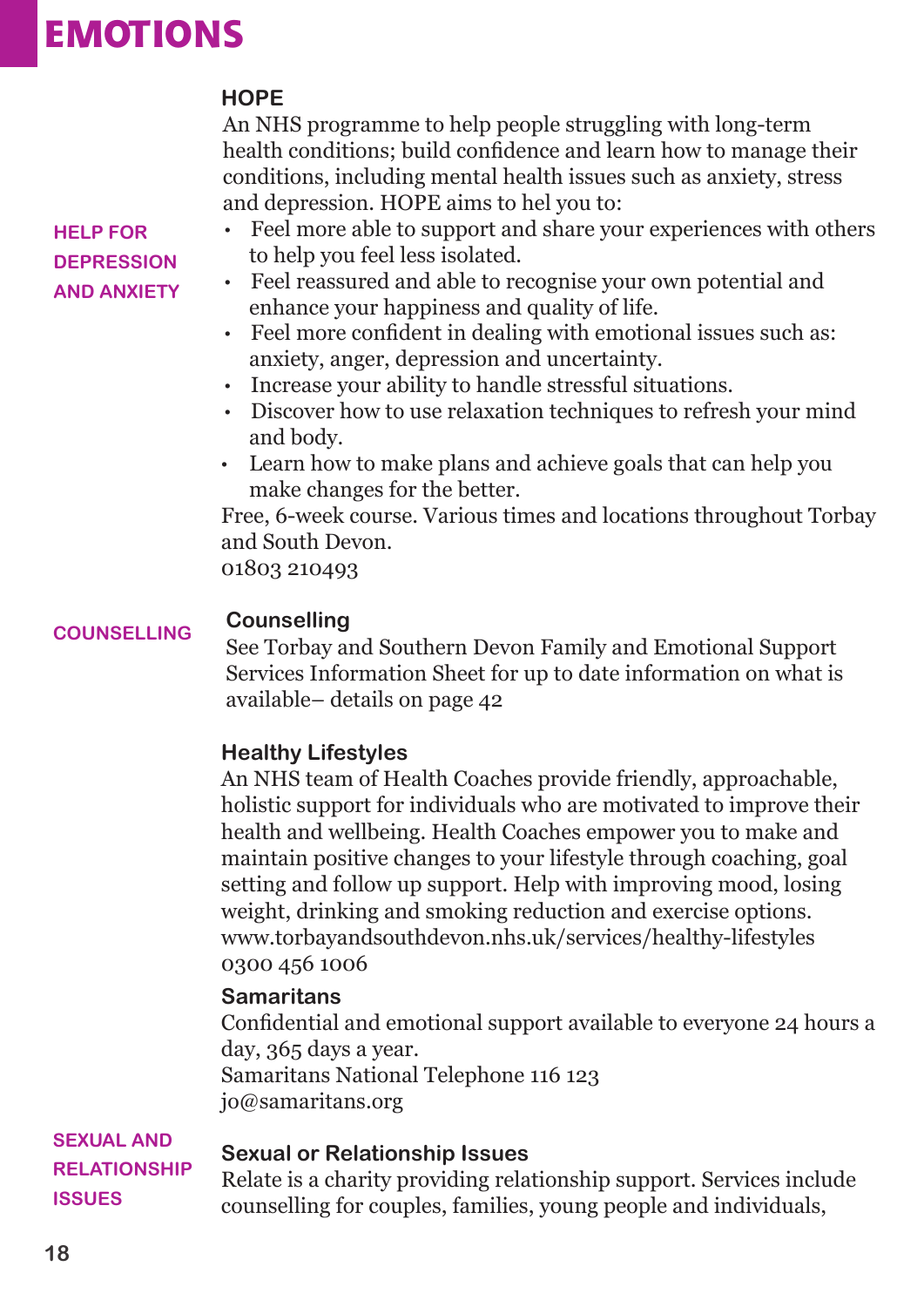### **EMOTIONS**

sex therapy. Online services include webcam counselling and a therapeutic based LiveChat service. Torbay 01803 299001 Exeter and district 0300 772 9681 relate.org.uk

#### **Cruse Bereavement BEREAVEMENT**

Support, advice and information to children, young people and adults when someone dies. Cruse: 0808 808 1677

helpline@cruse.org.uk

#### **Befriending**

Age UK Torbay - Befriending and Careline

01803 555181

carol@ageuktorbay.org.uk

www.ageuk.org.uk/torbay Befriending

Volunteers visit people for about 1 hour each week in their own home for a chat and a cup of tea, offering friendship and companionship to over 50's living in the community.

Careline: volunteers telephone housebound people for a regular chat and to see if all is well.

Brixham Does Care 01803 857727 brixhamdoescare@yahoo.co.uk www.brixhamdoescare.co.uk

This befriending charity aims to combat loneliness, isolation and despair. It offers support to people of all ages living in Brixham and surrounding areas, including a home visiting service and a range of weekly groups.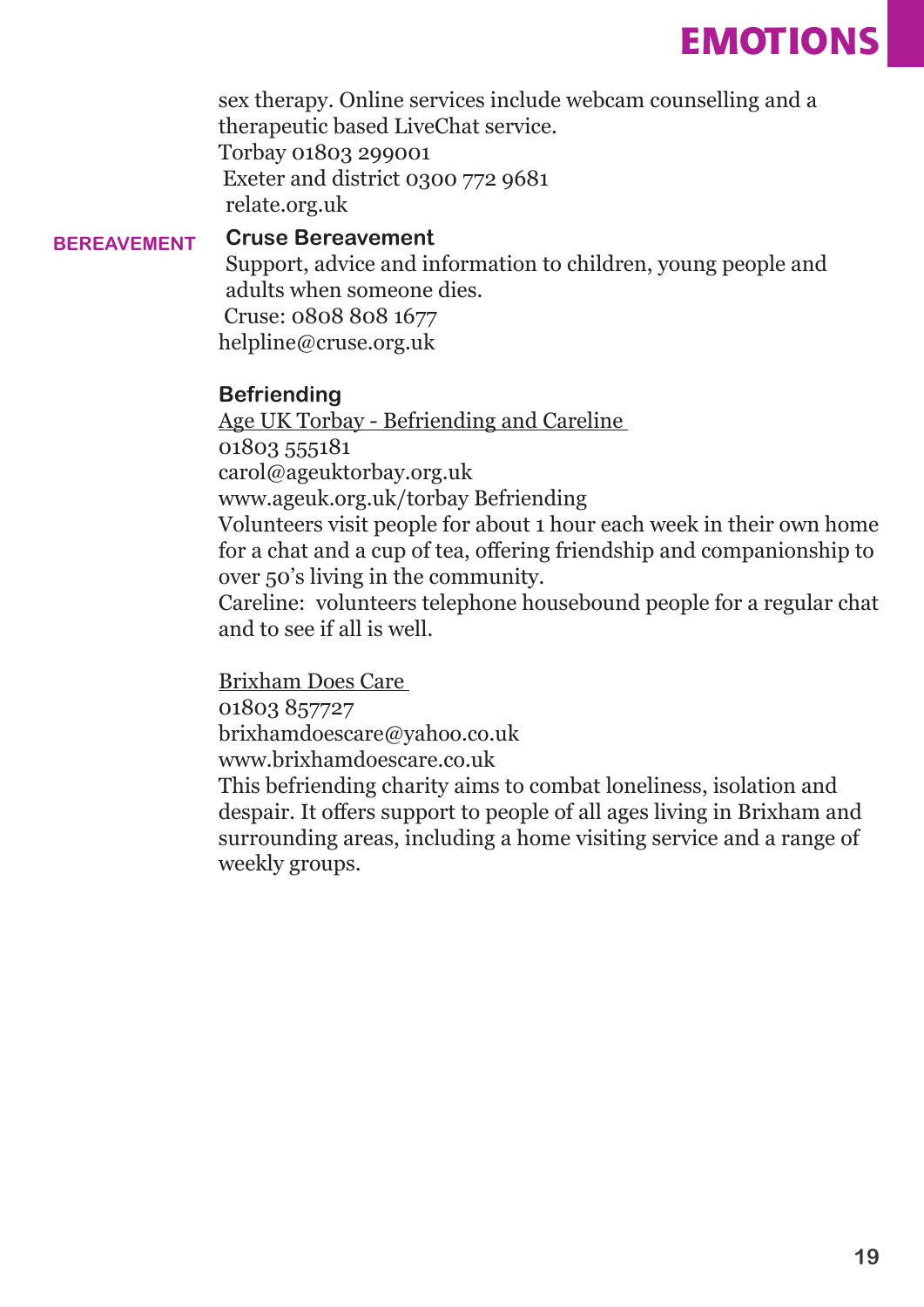### **STROKE GROUPS**

No-one understands a stroke as well as someone who has had one. Groups provide an opportunity to meet others, gain encouragement, and share strategies for rehabilitiation. They help to rebuild confidence. They are often great fun and a good way to meet friends.



#### **Torbay Stroke Support Groups To make contact: 07946 298 914 torbay-stroke-support.co.uk**

#### **Torbay Stroke HUB at Paignton Library.**

A weekly peer support and information drop-in for stroke survivors, carers and those at risk. This group is, for many attendees, a first stop after stoke. It aims to help build confidence, share knowledge

and understanding in a group session. Guest speakers help educate and inform as well as signpost opportunities that help recovery and communication. Free. Open to all.

Coffee/ tea is available at the library cafe for those who want to stay.

Run by stroke survivors. Paignton Library, Room 13. Opp bus station. TQ3 5AG.

Full access for disabilities. Every Monday 11am for 1 hour.



**AT TORBAY WOMEN'S STROKE GROUP**

#### **PROVIDE INVALUABLE SUPPORT FROM OTHER STROKE SURVIVORS AND CARERS**

**GROUPS** 

#### **Torbay Peer Support Group For Women**

This group is for women of working age who have had a stroke, who meet to chat and socialise, share experiences and stories in a relaxed, informal, mutually supportive setting. Free. Refreshments, if required, are charged for by the hotel.

Stroke survivors supporting each other. Nice hotel in Paignton. Excellent access. Every Tuesday for 2 hours between 10.30 -12.30.

#### **Torbay Peer Support Group For Men**

A weekly group for men who meet to chat and socialise. This group is focussed on men of working age who have had a stroke, who meet to share experiences and stories in a relaxed, informal, mutually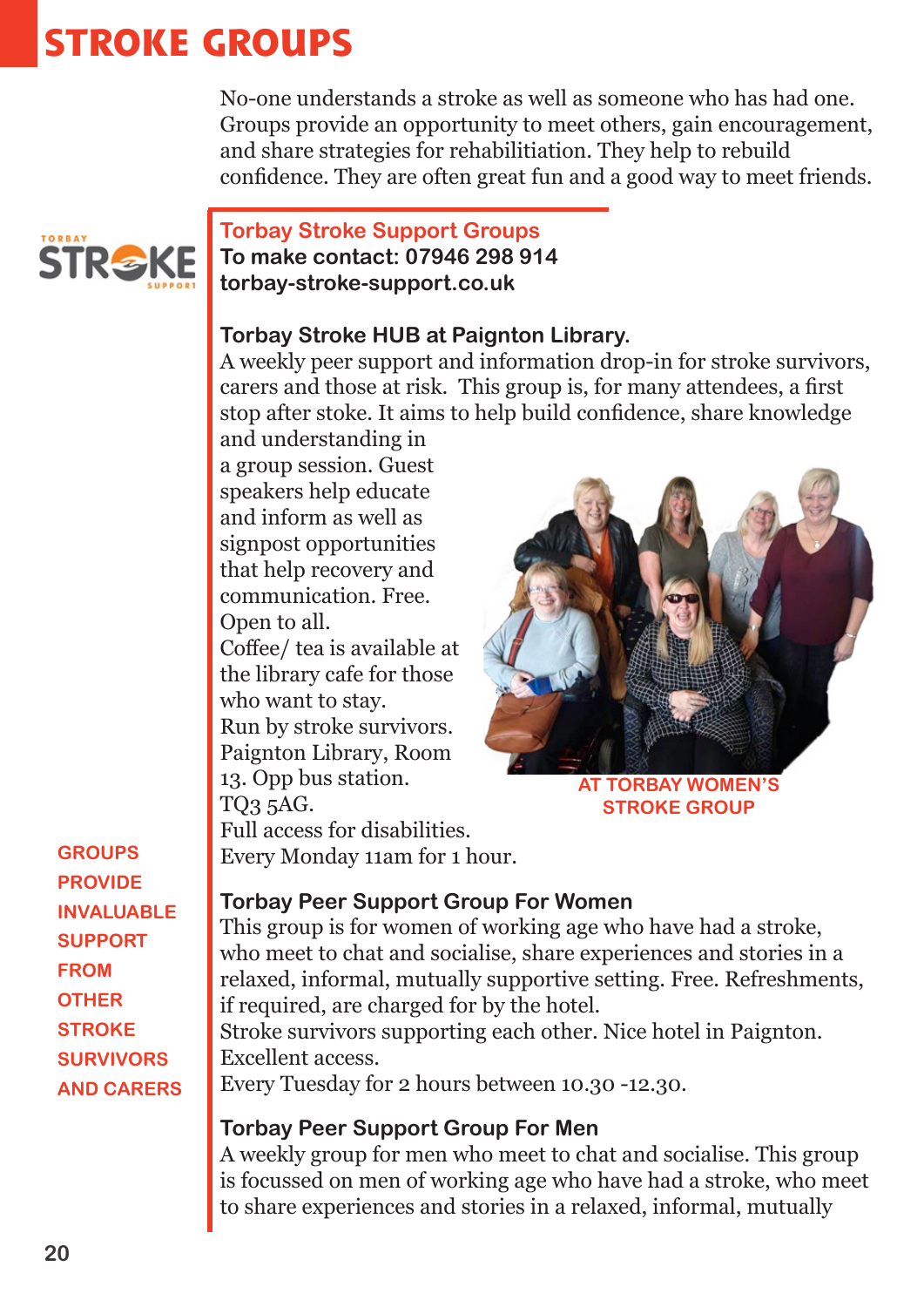# **STROKE GROUPS**

supportive setting. Free. Refreshments, if required, are charged for by the hotel. Nice hotel in Torquay. Excellent access Every Wednesday for 2 hours between 11-1

#### **Torbay Stroke Computer Group**



A weekly group where the focus is on offering computer based support. Attendees can receive help with accessing the internet, locating forms, sending e mails etc. Skills that may have been lost post stroke can be relearned.

Paignton Library (IT Suite- Full access for disabilities) Every Thursday between 1-3pm

#### **Torbay Stroke Survivors and Carers Group**

A weekly small group who meet to discuss stroke matters. This group is focussed on supporting those for whom bigger groups would be off-putting. Peer led by those who have had a stroke. Free. Refreshments are charged for by the hotel. Nice hotel in Torquay. Excellent access Every Tuesday 11am – 12 noon

#### **Stroke City Torbay - Stroke Walking Football**

A slower version of football for fun and exercise. See details in next section

**OTHER LOCAL STROKE GROUPS**

#### **Babbacombe Communication Group (for over 60's)**

Peer support: stroke survivors over 60 supporting each other. Coffee and communication in a nice hotel in Torquay. Tuesdays at 10.30am. Please phone 07717 275848 to find out more.

#### **Totnes Exercise and Support Group (Different Strokes)**

Socialising and support, and some exercise, aimed at working age stroke survivors. Meets on the first Thursday of every month at 11:00am – 12.30pm. Rushbrook, Station Road, Totnes,TQ9 5HW. Email: Totnes@differentstrokes.co.uk Phone Sue: 01803 459 866

#### **Kingsteighton Stroke Group - Strokes Ahead**

Rydon Hall, Rydon Road, Kingsteighton. Mondays 2.00-4.00pm, every two weeks. Keith & Susan 01803 316845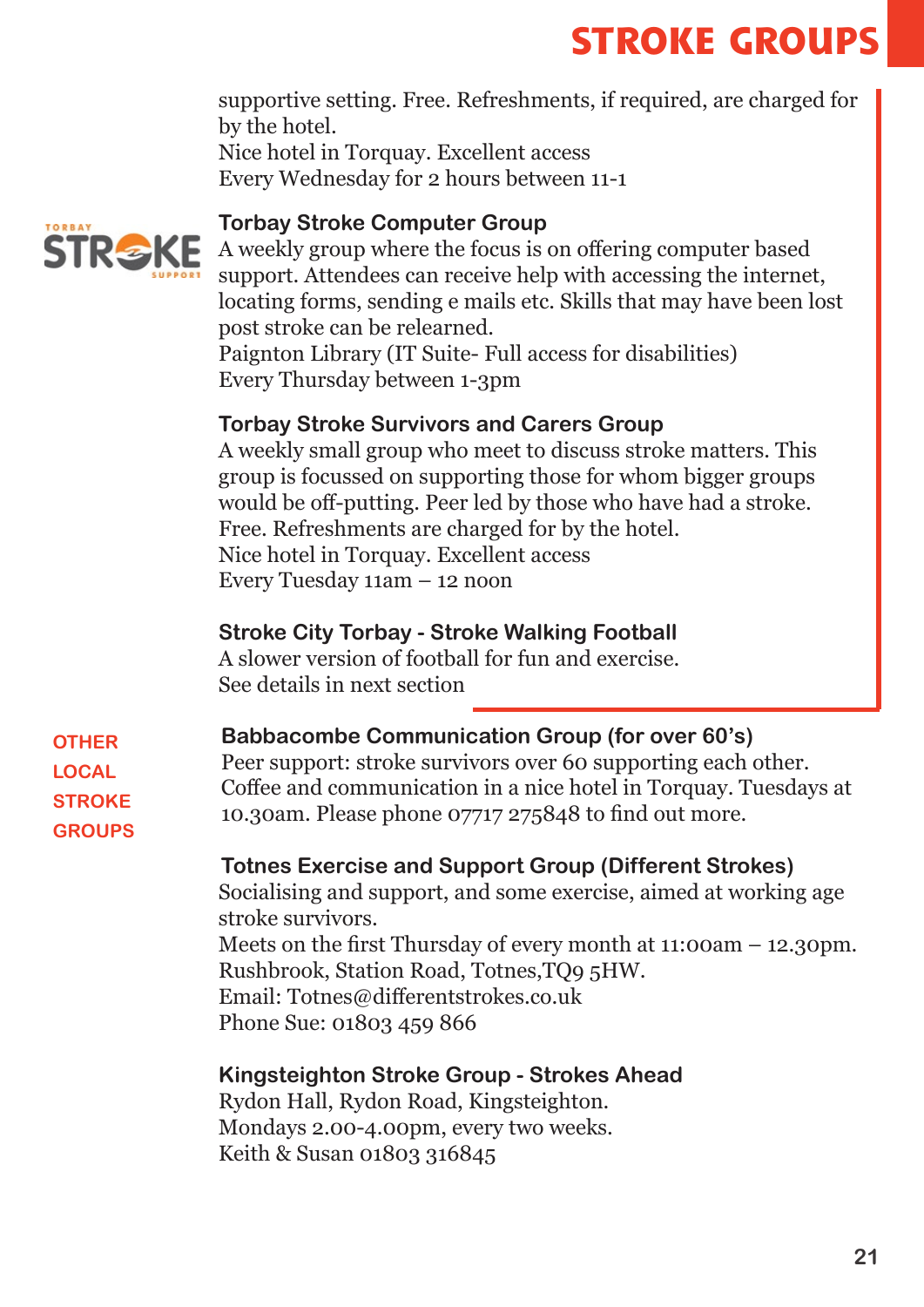### **EXERCISE**

|                                                                                                                                           | <b>EXERCISE</b>                                                                                                                                                                                                                                                                                                                                                                                                                                                                                                                   |
|-------------------------------------------------------------------------------------------------------------------------------------------|-----------------------------------------------------------------------------------------------------------------------------------------------------------------------------------------------------------------------------------------------------------------------------------------------------------------------------------------------------------------------------------------------------------------------------------------------------------------------------------------------------------------------------------|
| <b>EXERCISE</b>                                                                                                                           | If you have reduced movement since your stroke, the physiotherapist<br>may have given you some specific exercises. It is important to keep<br>working with these to help your recovery.                                                                                                                                                                                                                                                                                                                                           |
| <b>OPTIONS</b>                                                                                                                            | General regular exercise also helps to reduce blood pressure and                                                                                                                                                                                                                                                                                                                                                                                                                                                                  |
| <b>FOR STROKE</b><br><b>SURVIVORS</b>                                                                                                     | control weight. If able, you should aim to exercise for at least 30<br>minutes, 3 times a week.                                                                                                                                                                                                                                                                                                                                                                                                                                   |
|                                                                                                                                           | When exercising you should aim to be slightly out of breath but still<br>able to hold a conversation.                                                                                                                                                                                                                                                                                                                                                                                                                             |
|                                                                                                                                           | If you are not able to exercise to this level, any activity at all will still<br>be beneficial.                                                                                                                                                                                                                                                                                                                                                                                                                                   |
|                                                                                                                                           | Your Physiotherapist or Occupational Therapist are good people to<br>talk to about exercise programmes.                                                                                                                                                                                                                                                                                                                                                                                                                           |
|                                                                                                                                           | It is always advisable to speak with a health professional before<br>starting an exercise programme.                                                                                                                                                                                                                                                                                                                                                                                                                              |
| <b>KEEP DOING</b><br><b>ANY PHYSIO</b><br><b>EXERCISES</b><br><b>YOU HAVE</b><br><b>BEEN GIVEN.</b><br><b>THEY REALLY</b><br><b>HELP.</b> | The Fitness in Torbay Exercise referral Scheme (Fitbay)<br>A 10 week exercise programme supervised by fully qualified<br>professionals and is open to anyone registered with a GP in the Bay.<br>The cost is $E_4$ o. There are various venues across Torbay offering<br>gym sessions, walking programmes and Toning Tables.<br>For more information about the Fitness in Torbay scheme speak to<br>your doctor or contact the Community Fitness Team.<br>0300 456 1006<br>torbayandsouthdevon.nhs.uk/services/healthy-lifestyles |
|                                                                                                                                           | <b>Water Mobility - Stroke Rehabilitation</b>                                                                                                                                                                                                                                                                                                                                                                                                                                                                                     |
|                                                                                                                                           | Plainmoor Swimming Pool (Swim Torquay Ltd.), Marnham Road,<br>Torquay                                                                                                                                                                                                                                                                                                                                                                                                                                                             |

Swimming sessions for those recovering from strokes and other neurological problems. The 30-minute sessions aid rehabilitation by helping participants to regain flexibility and mobility, as well as enhancinggeneral fitness levels. All sessions are tailored to individuals with one-to-one tuition when required. Times: Tuesdays, 10.30 am - 12.00 and Thursdays, 10.30 am - 12.00. Cost: £6.00 per session.

For further details and to register 01803 323400 www.swimtorquay.com Email: swimtorquay@outlook.com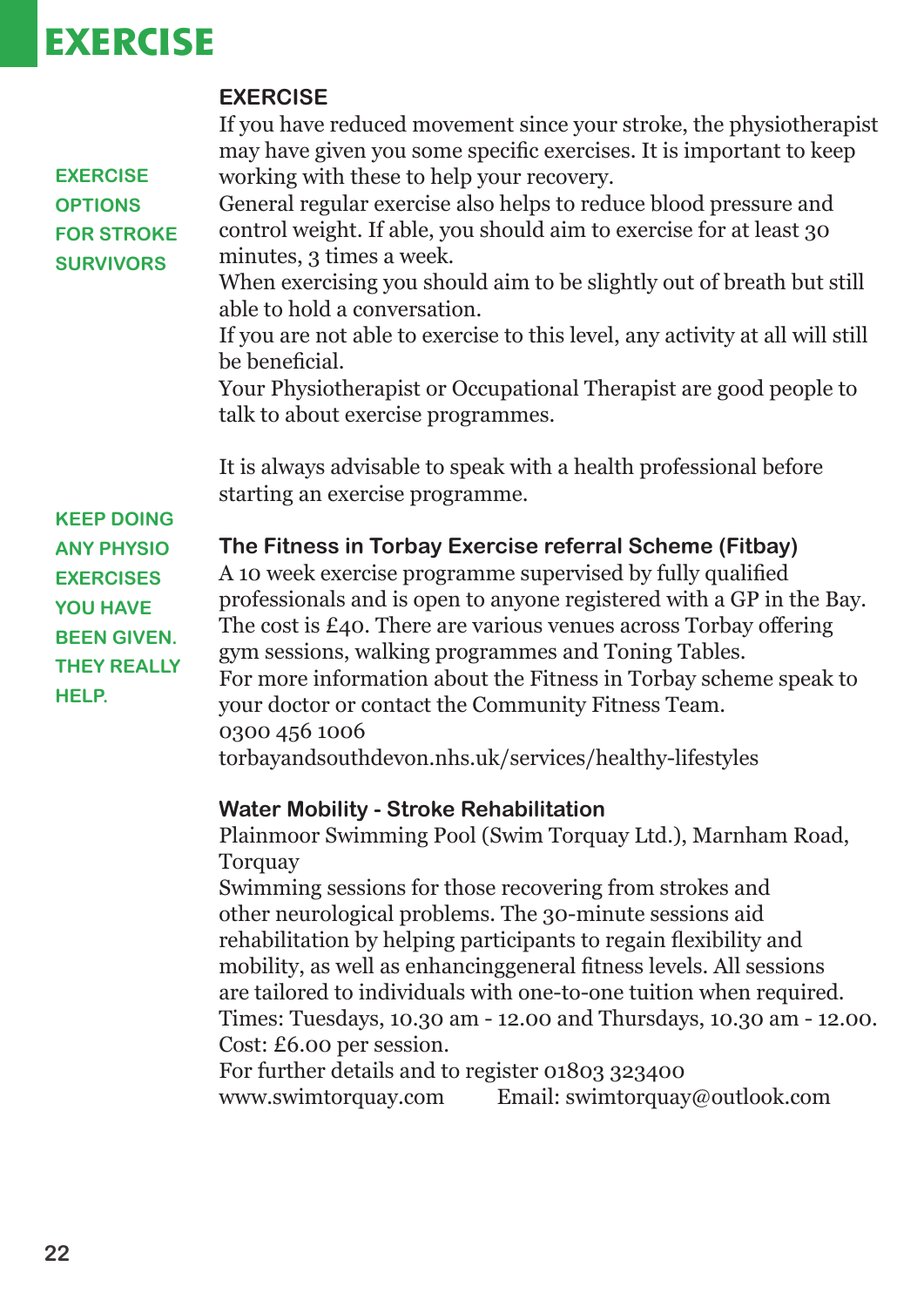### **EXERCISE**

#### **Strength and balance exercise classes**

The Healthy Lifestyles service provides strength and balance exercise classes for residents of Torbay and South Devon.

The strength and balance class is a 12 week exercise programme designed to help boost confidence, improve flexibility, mobility, strength and stamina. During each session, exercises are carried out in standing with the use of a chair for support. It may be necessary to begin the programme seated before progressing to standing. The ultimate aim is to ensure that participants are able to maintain a good quality of life and remain as independent as possible. Classes are held in Bovey Tracey, Brixham, Dawlish, Newton Abbot, Paignton, Teignmouth, Torquay, and Totnes. To sign up, speak to your GP for more information or call 0300 456 1006 to refer yourself.

#### **Teignbridge Walk This Way**

Active Devon and Teignbridge District Council are continuing to develop Walking For Health, so that more people in Devon can enjoy being part of a local health walk group. During your walk you will meet walkers with different fitness levels making walking ideal for returning to exercise after illness or getting into activity for the first time.

01626 215611 walkthisway@teignbridge.gov.uk

#### **Torbay Health Walks**

These walks are affiliated to the Walking for Health scheme and are recommended for beginners, those recovering from illness or surgery, or for those with mobility limitations. We have walks to suit all levels from short walks which last no more than 30 minutes. The terrain on most of our walks is flat and on pavements, but our timetable indicates any steps, slopes or stiles which you may find on a small number of our walks. It's fun and sociable to walk with others, and in the process you will discover interesting and beautiful parts of the Bay, enjoy the view... and feel healthier! 01803 207976 Sports@torbay.gov.uk

**WALKING GROUPS TO GET GOING AGAIN**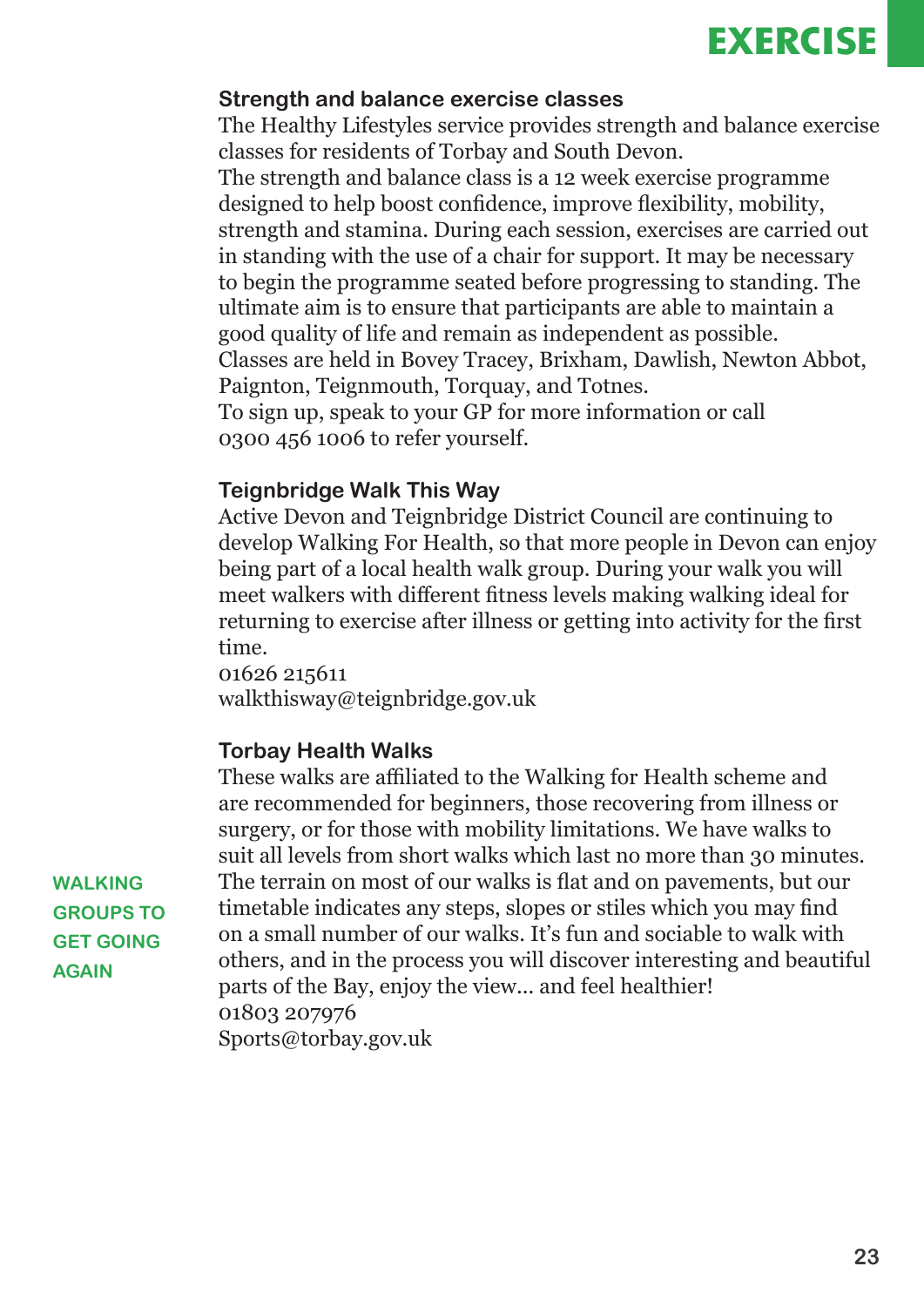### **EXERCISE**

#### **Stroke City Torbay - Stroke Walking Football**

Physical and social activity to help movement and well-being. This is a slower version of football for fun and exercise. The group is open to all. Herald Express nominees team of the year. "We want to challenge isolation, promote well-being and encourage conversation. Don't hesitate to become a part of what we do".

Paignton Community School, by Paignton Zoo. Disabled access is available

Every Friday 4.45-6pm Email: strokecitytorbay@gmail.com Facebook: Stroke City Torbay Phone: 07946298914



**"STROKE CITY" WALKING FOOTBALL** 

**EXCELLENT TORBAY DISABILITY LEAFLET "GENTLE EXERCISE" DETAILS ON PAGE 42**

#### **Devon Exercise Referral Scheme**

Exercise Referral Schemes are specially designed for healthcare professionals to recommend their patients to an exercise programme in order to support their health and wellbeing and quality of life. The services are provided by a number of leisure centres in Devon and operate through qualified instructors who design and work through a personalised programme of exercise with the patient. A programme will normally include an initial one-to-one consultation, followed by a 12 - 16 week programme. The services are paid for by the patient, although many leisure providers offer the services as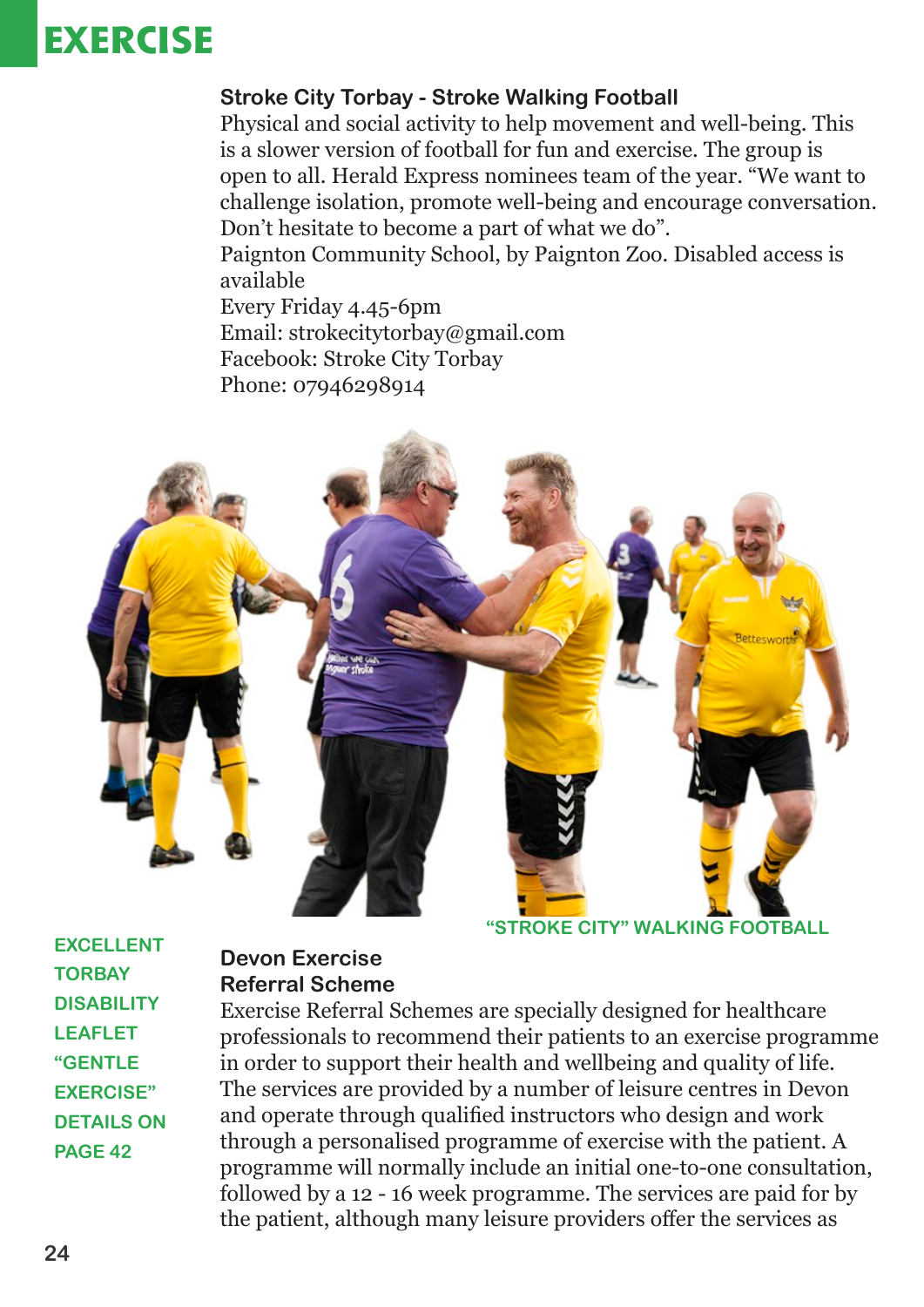

part of a membership scheme or offer concessionary rates. To be referred on to these services speak to your GP, Nurse, Physiotherapist or Healthcare Assistant. 01392 386 396 Email : publichealth@devon.gov.uk

#### **Adult and Community Learning (ACL) Torbay**

ACL offers a range of gentle exercise and keep fit classes around Torbay Brixham: 01803 540770 or aclbrixham@southdevon.ac.uk Paignton: 01803 540770 or aclpaignton@southdevon.ac.uk Torquay: 01803 540865 or acltorquay@southdevon.ac.uk Website: www.southdevon.ac.uk

#### **Torbay Velopark**

**AT THE VELOPARK**

**CYCLING** 

Provides specially adapted bikes for use by people with disabilities. Bikes include specially made trikes. Torbay Velopark, Penwill Way, Paignton TQ4 5JR 01803 659711 www.torbay.gov.uk/leisure-sports-and-community/velopark torbay.velopark@lexleisure.org.uk

#### **More exercise options**

See Torbay and Southern Devon Sport and Outdoor Activities (P34) Information Sheet – details on page 42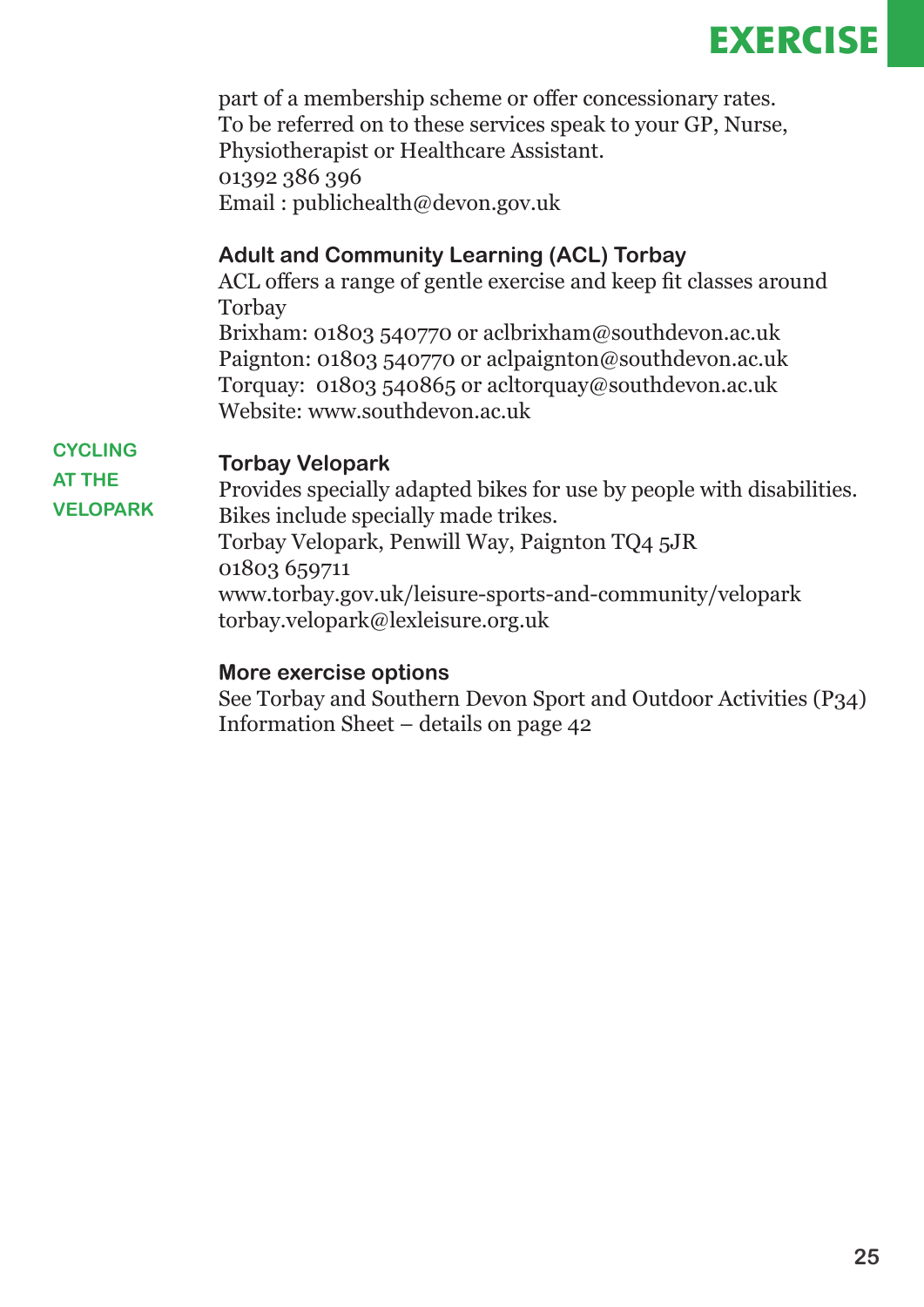### **GETTING ABOUT**

|                    | Driving after a stroke or a TIA                                                                                                           |
|--------------------|-------------------------------------------------------------------------------------------------------------------------------------------|
|                    | You are not allowed to drive a car or motorcycle for at least one<br>month after a stroke or TIA. You may resume driving after this       |
|                    | period if you have made a satisfactory recovery, and you should talk                                                                      |
| <b>YOU ARE NOT</b> | to your GP to confirm this. You do not need to inform DVLA if you                                                                         |
| <b>ALLOWED TO</b>  | are cleared as safe to drive after one month. If you are unable to                                                                        |
| <b>DRIVE FOR</b>   | drive at this stage you do need to inform DVLA.                                                                                           |
| <b>AT LEAST</b>    | If you drive a large goods vehicle (LGV) or a passenger carrying                                                                          |
| <b>ONE MONTH</b>   | vehicle (PCV) you are not allowed to drive under this licence for one                                                                     |
| <b>AFTER A</b>     | year and you need to inform the DVLA.                                                                                                     |
| <b>STROKE OR</b>   | If you have any doubts as to your right to drive, discuss the matter                                                                      |
| TIA.               | with your stroke professional or doctor.                                                                                                  |
|                    | Do I need to notify the DVLA?                                                                                                             |
|                    | During the first month after your stroke or a single TIA, although                                                                        |
|                    | you are not allowed to drive, you are not required to notify the                                                                          |
|                    | DVLA.                                                                                                                                     |
| <b>SEE STROKE</b>  | You <u>must</u> notify the DVLA if any of the following apply:                                                                            |
| <b>ASSOCIATION</b> | You have had several TIAs.<br>$\bullet$                                                                                                   |
| <b>DRIVING</b>     | You had a subarachnoid haemorrhage (brain bleed).<br>$\bullet$                                                                            |
| <b>AFTER</b>       | Your condition worsens at any time.                                                                                                       |
| <b>STROKE</b>      | You have experienced seizures.                                                                                                            |
| <b>LEAFLET</b>     | Treatment for your stroke included brain surgery.<br>$\bullet$<br>You have experienced more than one stroke in three months.<br>$\bullet$ |
| <b>DETAILS ON</b>  | Your doctor or stroke professional expresses concern about your<br>$\bullet$                                                              |
| <b>PAGE 40</b>     | fitness to drive.                                                                                                                         |
|                    | • You hold a lorry or bus licence licence.                                                                                                |
|                    |                                                                                                                                           |
|                    | <b>DVLA</b>                                                                                                                               |
| <b>DVLA</b>        | Swansea, SA99 1TU.                                                                                                                        |
| <b>ADDRESS</b>     | 0300 790 6806                                                                                                                             |
|                    | www.dvla.gov.uk                                                                                                                           |
|                    | <b>Vehicle Adaptations and Driving Assessment</b>                                                                                         |
|                    | Devon Drivers Centre (Plymouth and Exeter) works with Cornwall                                                                            |
|                    | Mobility to offer:                                                                                                                        |
|                    | Driving tuition and advice on return to driving.                                                                                          |
|                    | Car adaptation assessments.<br>$\bullet$                                                                                                  |
|                    | Specialist car seats and restraints, including fitting wheelchair<br>$\bullet$                                                            |
| <b>DRIVING</b>     | accessible vehicles.                                                                                                                      |
| <b>ASSESSMENT</b>  | Getting passengers and equipment in and out of a car safely.                                                                              |
|                    | 01872 254920<br>www.cornwallmobility.co.uk                                                                                                |
|                    | info@cornwallmobility.co.uk                                                                                                               |
|                    |                                                                                                                                           |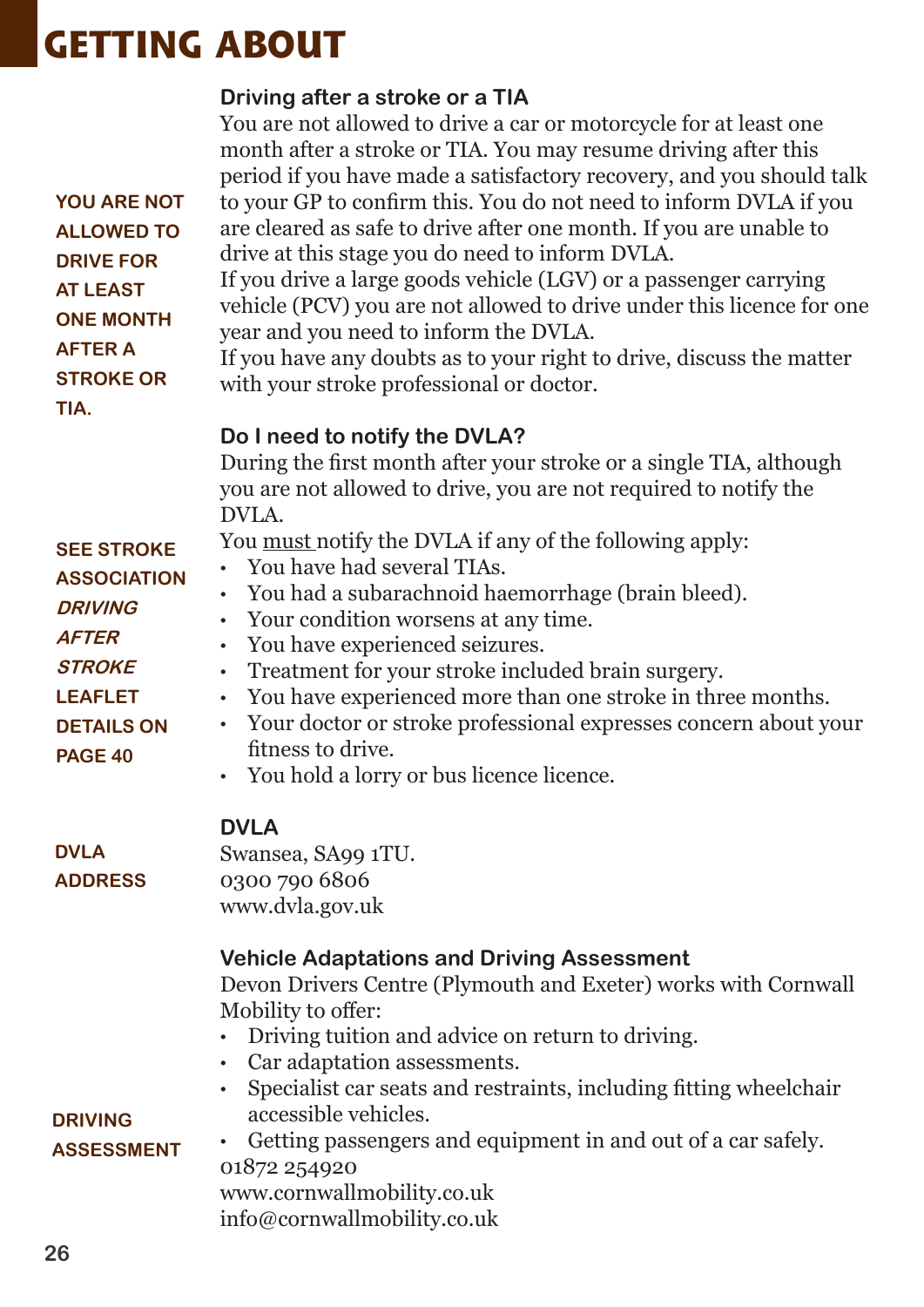### **GETTING ABOUT**



**CARER AND STROKE SURVIVOR AT TORBAY STROKE COMPUTER GROUP**

#### **Concessionary Bus Travel Scheme**

The National Bus Pass in England entitles the pass-holder to free off-peak travel on local buses anywhere in England. Available to older people or those with certain disabilities. Application forms can be got from: Torbay Council (Torbay residents only) 01803 207766

email buspass@torbay.gov.uk Devon County Council Telephone: 01392 383688. www.devon.gov.uk/nationalbuspass email nationalbuspass@devon.gov.uk

#### **Transport Information Torbay**

Torbay Disability Information Service information sheet P20 details wheelchair-accessible taxi firms, ambulance services and local and voluntary services. 0300 4568373

#### **Blue Badge Scheme**

**BLUE BADGE**

The Blue Badge Scheme allows you to park close to your destination. Apply online: www.gov.uk/apply-blue-badge Devon: Care Direct 0345 1551 007. Torbay: 01803 207653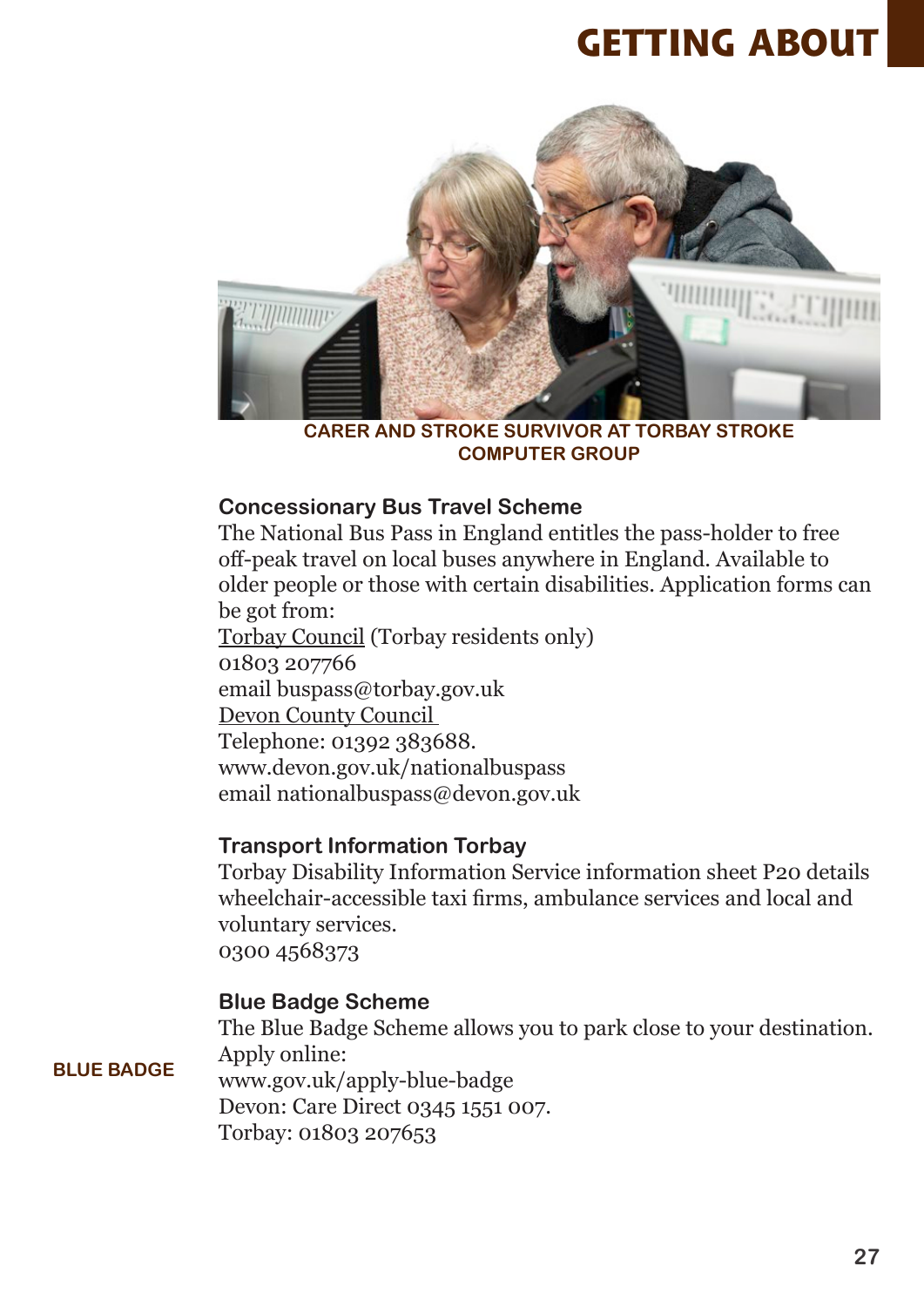### **GETTING ABOUT**

#### **Parking Permit**

Disabled Persons Parking Permits allowing you to park in many Council car parks are available. There is an annual fee. For more information contact Torbay Parking Team 01803 207653 www.torbay.gov.uk/parkingpermits email: parking@torbay.gov.uk Devon Parking Permits www.devonpermits.org My Devon Customer Service Centre 0345 155 1073

#### **Ring and Ride and Voluntary Transport**

Ring & Ride Schemes aim to provide transport for people who find it difficult to use public transport, or who live remotely.

| Dawlish                           | 01626 888777                                                |
|-----------------------------------|-------------------------------------------------------------|
| Kingsbridge (Library) 01548852315 |                                                             |
| <b>Ivybridge</b>                  | 01752 690444                                                |
| Newton Abbot                      | 01626 335775                                                |
| Totnes & Dartmouth 01803 865684   |                                                             |
| Torbay (Fare Car)                 | 01803 207683 - for application form for                     |
|                                   | reduced fare taxi scheme, if eligible, or online at         |
|                                   | www.torbay.gov.uk/roads/travel/community-transport/fare-car |
|                                   |                                                             |

#### **Motability Car, Scooter, Battery Wheelchair**

The Motability Scheme helps you get mobile by exchanging your higher rate mobility allowance to lease a new affordable car, Wheelchair Accessible Vehicle, scooter or powered wheelchair. 0300 456 4566 www.motability.co.uk

#### **Shopmobility**

Scooter or wheelchair hire for shopping etc.

Paignton: 01803 521771 Torquay: 01803 380982 Brixham: 01803 858304 Newton Abbot: 01626 335775

Teignmouth: 01626 777775

Dawlish: 01626 888085

**OPTIONS FOR GETING ABOUT**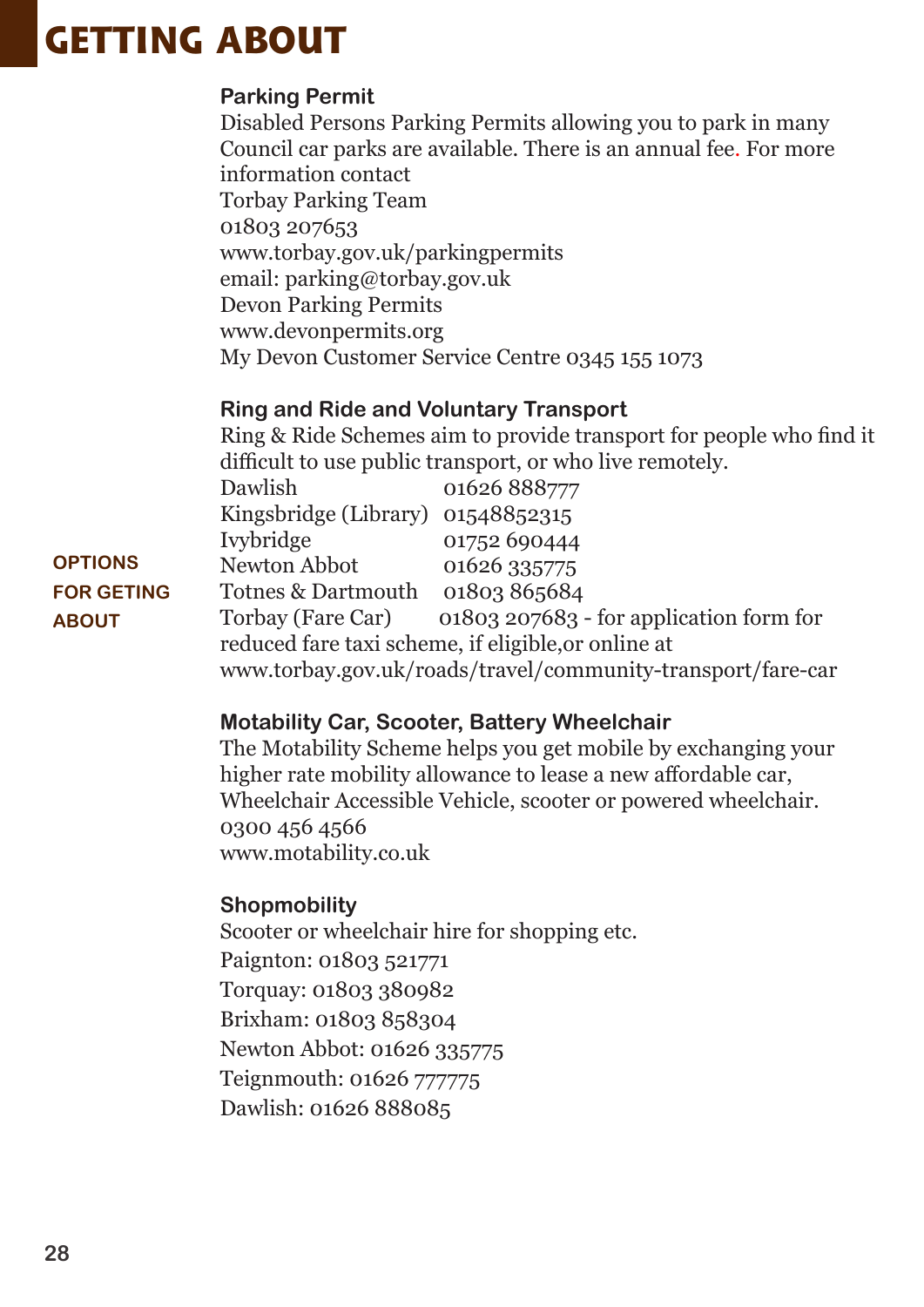### **HOUSEHOLD**

#### **Holidays**

Torbay Disability Information Service produces an up-to-date Fact Sheet on holiday and travel information for people who have disabilities. 0300 4568373 and ask for Factsheet P09. Details page 42.

Holiday Insurance: The Stroke Association Information leaflet Holidays and Stroke has further holiday information about going on holiday, insurance companies and specialist tour companies (see page 40)

#### **Housing**

Torbay: Can provide temporary accommodation for those assessed as in priority need - those with children or pregnant, vulnerable because of age (60+), disability or at risk from violence. Also offers general housing advice and information to private and council tenants, and homeless people.

Housing Helpline: 01803 208723

Devon: If you are disabled you may be considering whether you can adapt your home to better meet your needs, or thinking about moving to another more suitable property. Further information about housing options for the disabled can be found here. Additionally, you can find information about adapting your home. Contact Care Direct on 0345 155 1007

All social housing available in Devon (including Torbay) is advertised through Devon Home Choice. Properties are not allocated but tenants bid on any they are interested in renting. Torbay: 01803 208723 Teignbridge: 01626 215 200 devonhomechoice.com

#### **Personal Alarm: Community Alarm Service**

Puts you in touch with an emergency alarm centre in seconds. A small pendant radio trigger is clipped to the clothing or worn around the neck. It can be rented at a reasonable cost. Torbay NRS Tele Care (working with NHS Torbay) 0300 100 0255 Telecare Devon, Care Direct 0345 1551 007 (working with NHS Devon) There are other private providers of alarms.

**HOUSING SUPPORT**

**PERSONAL** 

**ALARM**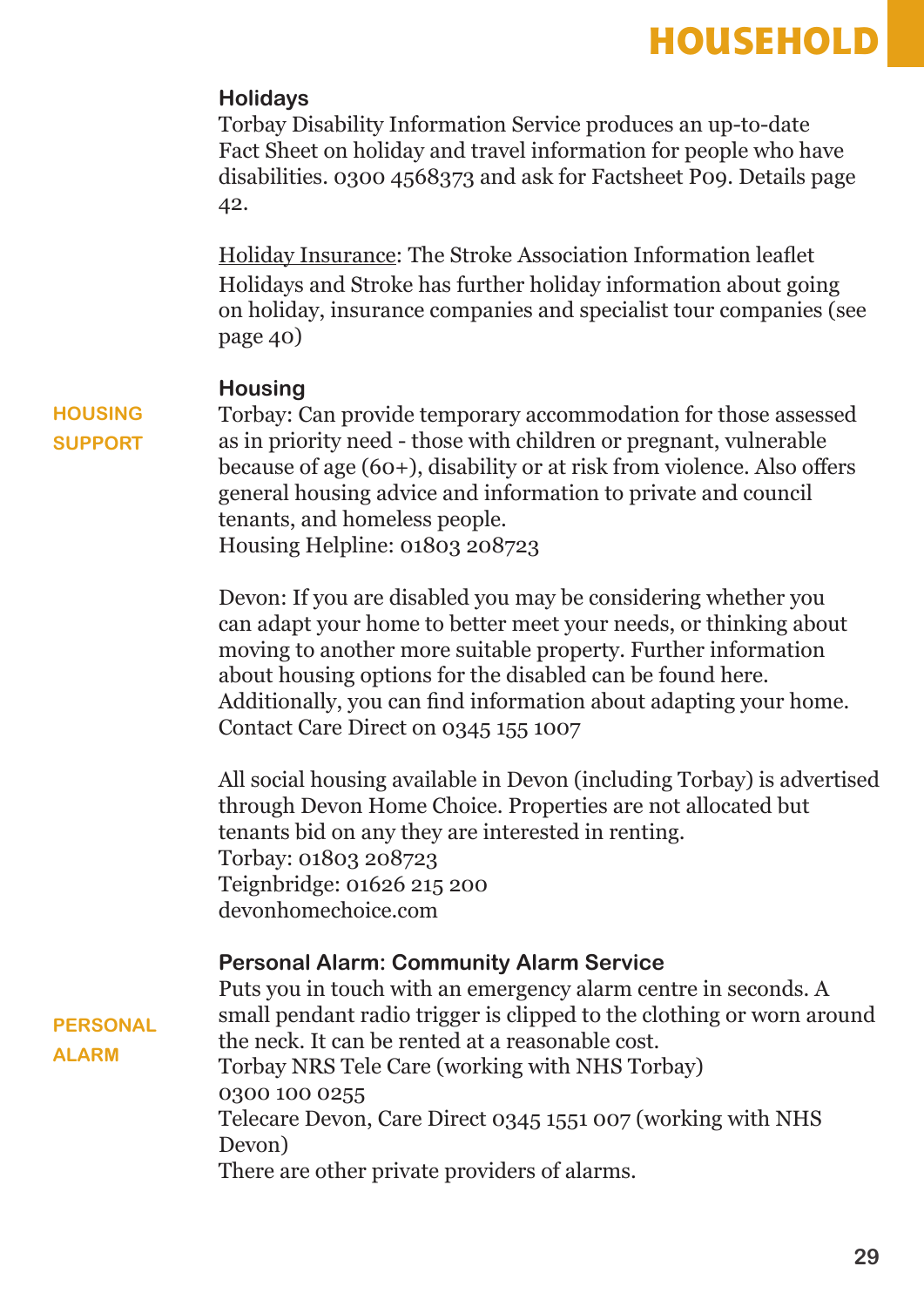### **HOUSEHOLD**

#### **Toilet Keys**

**TOILET KEYS FOR PEOPLE WITH DISABILITIES**

RADAR administers the National Key Scheme (NKS) which offers use of locked public toilets around the country. Maps of toilet locations are also available. Keys can be purchased from Disability Rights UK 020 3687 0790 email: enquiries@disabilityrightsuk.org www.disabilityrightsuk.org/shop, or from Torbay Visitor Information 01803 211 211 Disability Support Torbay 01803 215871 or at Shopmobility Offices.

#### **Meal Delivery**

See Torbay and Southern Devon Meal Delivery Services (P14) Information Sheet – details on page 42

#### **The Independent Living Centre**

In Newton Abbot, which provides advice, assessment and the opportunity to try out a range of community service equipment. Independent Living Centre: 01392 380181 Email: ilc-exeter@devon.gov.uk Web: www.devon.cc.ilc

#### **Equipment Loan and Hire**

British Red Cross loan and sell equipment to aid mobility. They have a delivery service across Torbay (a fee applies) Newton Abbot 01626 369731 Exeter 0300 456 1914 If either closaed leave a message on 0300 456 1914 **WHEELCHAIRS AND EQUIPMENT**

#### **Equipment**

See Torbay and Southern Devon Equipment Hire and Loan Services (including wheelchair hire) (P08) Information Sheet – details on page 42

#### **Property Adaptions: Disabled Facilities Grant**

Torbay: If you have a disability you may need to make changes to your home to make parts of it more accessible, and generally make life easier and more comfortable. Contact the Care Trust to request an Occupational Therapy assessment. They will assess your needs and identify the best way to meet your needs. Please note, this will not always result in a Disabled Facilities Grant, if equipment or smaller adaptations will meet the need. Depending on your income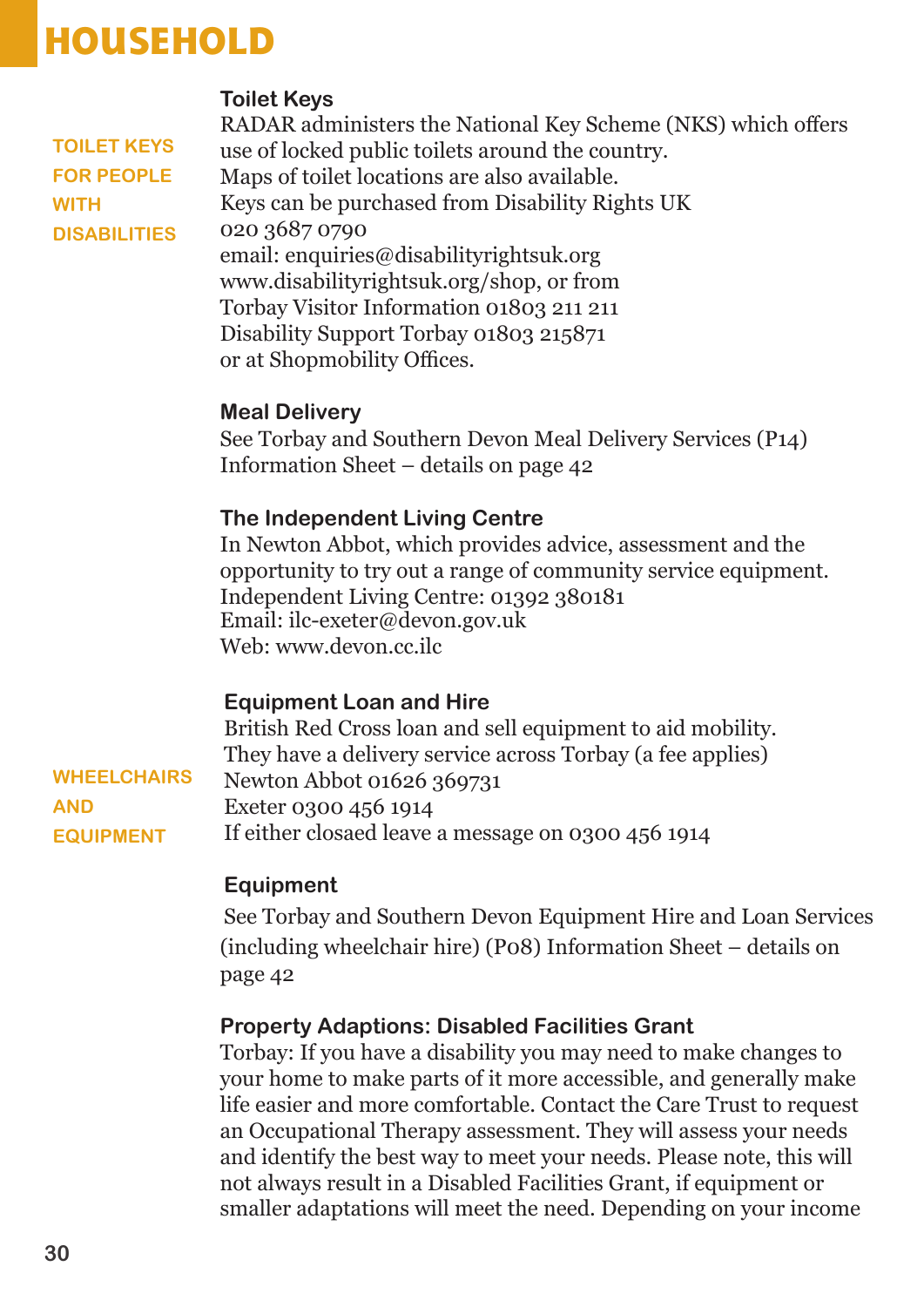### **HOUSEHOLD**

and the amount of any savings you have, you may be able to get a disabled facilities grant to help you make changes to your home. 01803 219700

www.torbay.gov.uk//adapting-your-home

Devon: Care Direct 0345 155 1007

If you are registered as disabled, you will be exempt from paying VAT on works done to adapt your home or equipment purchased specifically to meet your disability needs. More information is available at GOV.UK.

#### **Stairlifts**

See Torbay and Southern Devon Stairlifts and Vertical Lifts (P19) Information Sheet – details on page 42

#### **Honest Tradespeople: Home Maintenance Register**

This AgeUK scheme aims to provide access to competent, trustworthy and reliable traders who are prepared to carry out domestic works and general home and garden maintenance. These companies are all businesses and will have their own individual charge rates.

Instead of falling prey to unscrupulous traders, older people (50+) in Torbay can contact us and ask for the name of a suitable trader from the traders list. 01803 555 181 email reception@ageuktorbay.org.uk

#### **Home Safety Visits**

A home safety visit is a free service offered to residents of Devon and Somerset by the Fire Service. They visit you in your home, at a convenient time, to see what you can do together to make you safer. 0800 0502 999 **UK-WIDE TECHNOLOGY-**



**4GOOD AWARD WON BY TORBAY STROKE COMPUTER GROUP** 

**FINDING TRUSTY TRADES PEOPLE**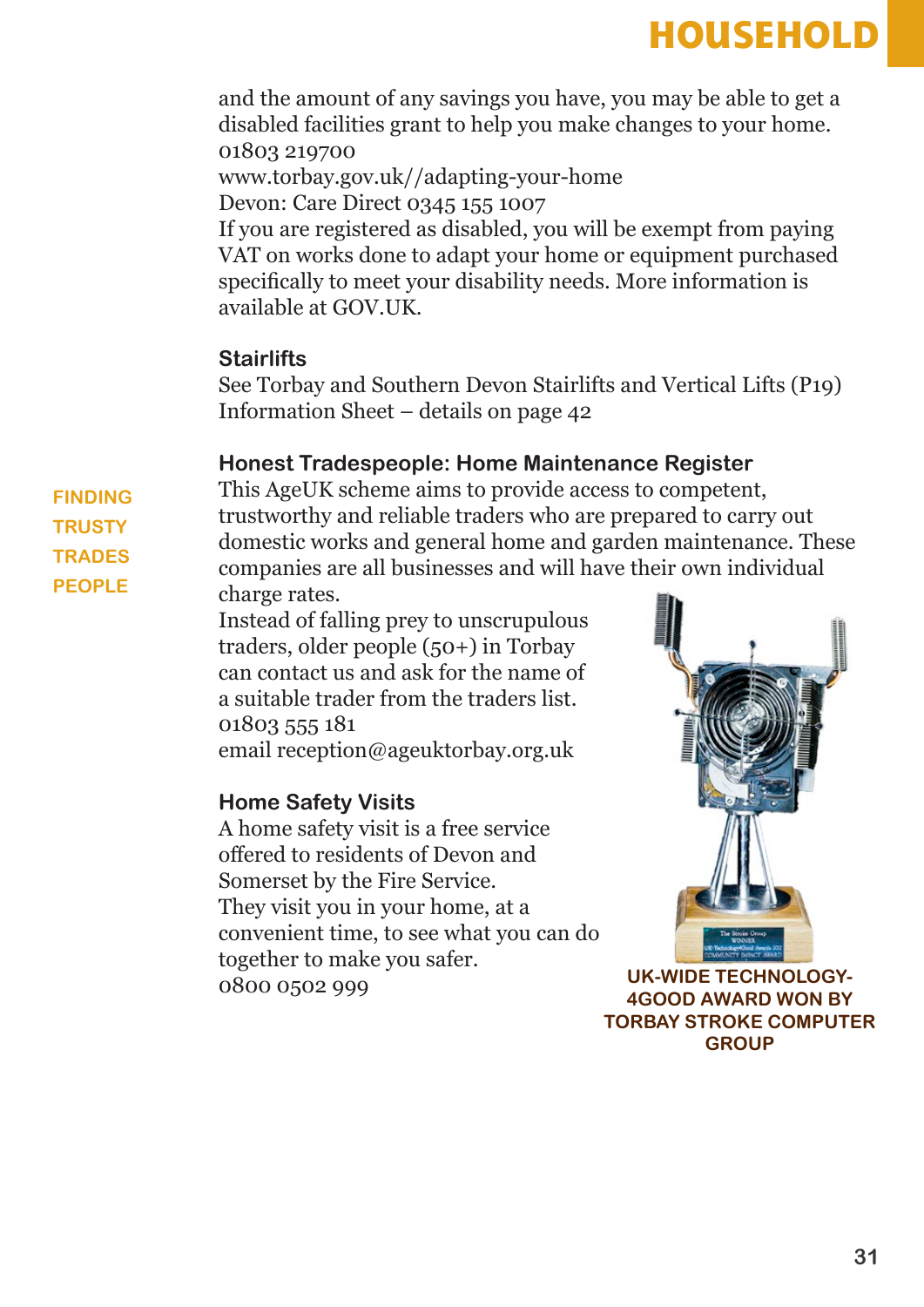### **CARING**

#### **Caring**

Looking after yourself and making time to relax is very important if you are a carer. If you try to continue day after day without a break, you can risk illness, stress and depression.

This section aims just to provide brief information about a selection of the services available, and explains some of your rights as a carer. You can obtain more detailed information from the services below, or from your GP surgery.

#### **Carer's Assessment**

All carers are entitled to a Carers Assessment to see what support is best for them. This is not an assessment of how good you are at caring, but is about the support that may be available to help you in your role as a carer.

Torbay: **ALL CARERS** 

- Signpost for Carers Information Line (01803) 666620 signposts@nhs.net
- Carer Support Workers are based in all GP surgeries in the Bay contact them at your surgery.
- Crossroads Care (see below)

#### Devon:

To ask for an assessment phone Devon Carers on 0345 643 4435. Carer Health and Wellbeing Checks are available from Devon Carers, some GP practices and some pharmacies. If you can't leave the person you look after, it may be possible to arrange care for them while you have the check.

#### **Signposts for Carers / Torbay Carers Service NHS CARER**

**SUPPORT**

Signposts for Carers is a specialist information and advice service for unpaid carers in Torbay. The service is part of Torbay and Southern Devon Health and Care NHS Trust. It develops, co-ordinates and organises the services for unpaid carers who care for someone living in Torbay. It doesn't matter what relation you are to the person you care for or whether you live in the same house, there is a wide range of services for carers.

The first step is to join Torbay Carers Register to access basic advice information and support. Contact Signposts for Carers for a register pack.

01803 666620.

signposts@nhs.net

**CAN GET AN ASSESSMENT TO SEE WHAT CAN BE DONE TO HELP THEM**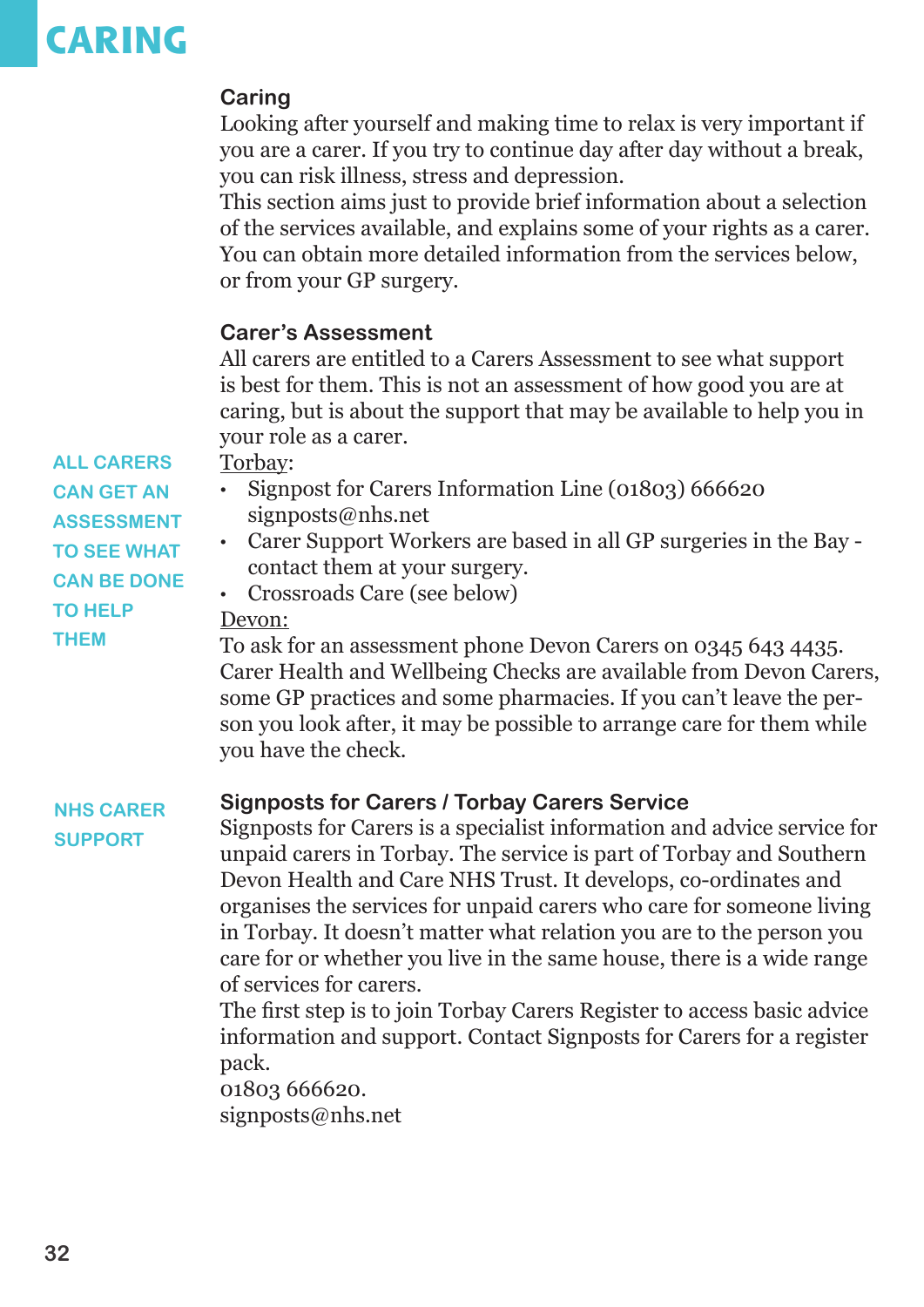

#### **Carers Aid Torbay**

A registered, independent charity providing a free, supportive service to unpaid Carers in Torbay. Their aim is to help Carers get a bit of balance and time in their lives, reducing any stress or worries they might have. They offer:

- advocacy support attending formal meetings, tribunals, helping with any paperwork or forms, writing letters on behalf of the carer themselves
- free IT training for all carers
- benefits and entitlements service form filling, financial reviews to check you are accessing all you are entitled to.

01803 323510 steph@carersaidtorbay.co.uk

#### **Torbay Hospital Carer Support**

**TORBAY HOSPITAL CARER SUPPORT**

The Torbay Hospital Support Worker for Carers can offer help for those faced with caring responsibilities, or those struggling to manage. Support is given to ensure a carer's own needs are taken into account during discharge planning and in the immediate period beyond. A Carers Assessment can be completed and a variety of services accessed.

01803 654747 sally.smith5@nhs.net

#### **Devon Carers**

**I**nformation and support services for carers in Devon. Helpline 03456 434 435 www.devoncarers.org.uk Benefits to carers include:

- Contact with someone to give you advice and support
- Peer support from other carers
- Access to a Carers Assessment
- A Carer Alert Card to ensure the person you care for gets help if something unexpected happens to you.
- A regular magazine with information about events in your area.

**GP SURGERY CARER SUPPORT**

#### **Torbay GP Surgeries Carer Support Workers**

GP Surgeries in Torbay have Carer Support Workers whose aim is to support carers, and link carers to other support services and agencies. Ask at your surgery.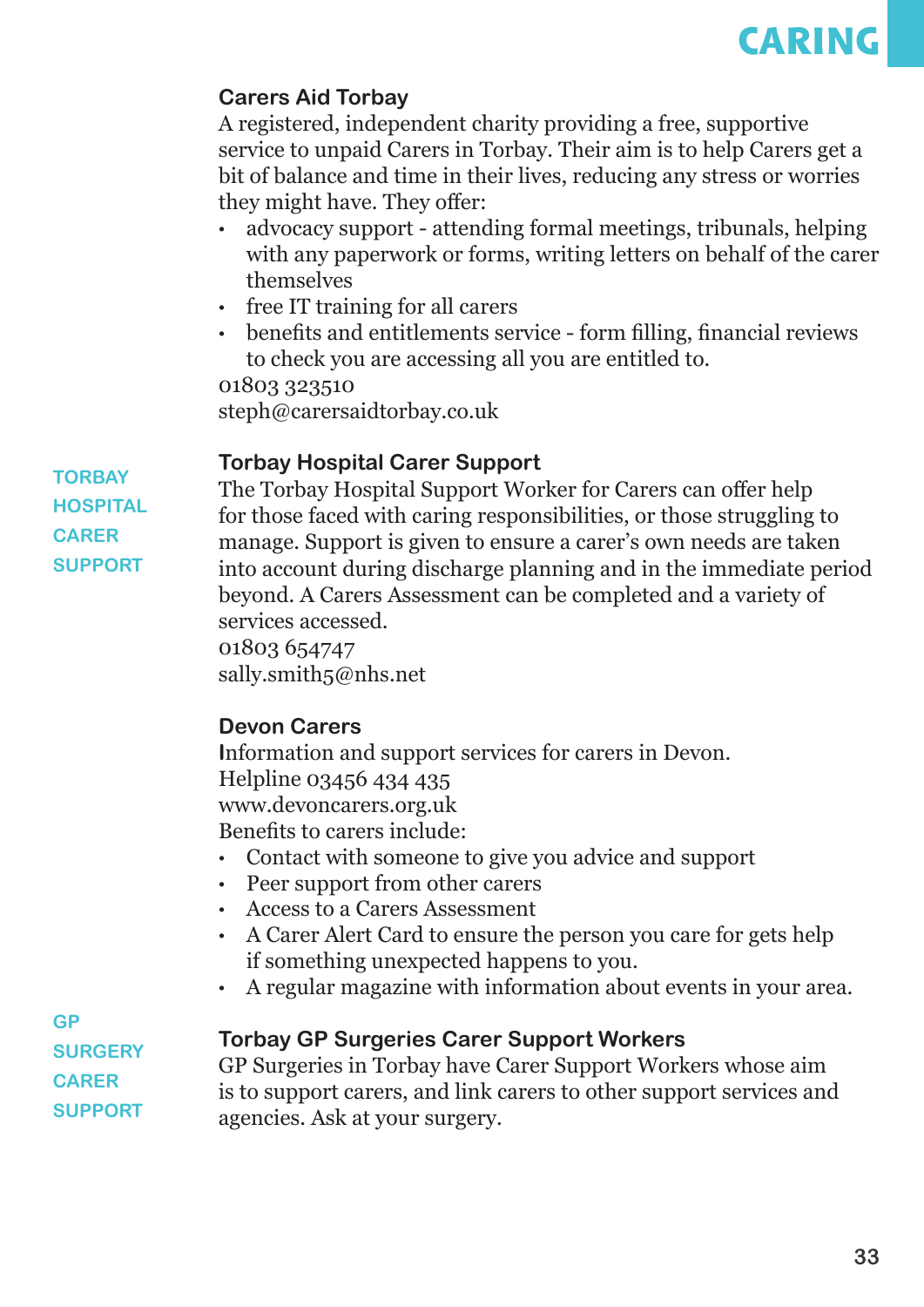### **CARING**

| <b>CARERS</b><br><b>EMERGENCY</b><br><b>CARD</b> | <b>Carers Emergency Response Card</b><br>Registering as a carer can provide an emergency card with a back-<br>up plan for the person you care for, and which doubles as a discount<br>card and Carers Passport. This can link you to support in hospitals<br>(such as free hospital parking when visiting or supporting the person<br>you care for), GPs, pharmacies and employment.<br>Signposts for Carers: 01803 666620.<br>Devon Carers: 03456 434 435                                                                                                                                               |
|--------------------------------------------------|----------------------------------------------------------------------------------------------------------------------------------------------------------------------------------------------------------------------------------------------------------------------------------------------------------------------------------------------------------------------------------------------------------------------------------------------------------------------------------------------------------------------------------------------------------------------------------------------------------|
|                                                  | <b>Carers Education &amp; Training</b><br>Regular training courses for carers. Support for the cared-for person<br>can be put in place to allow carers to attend. Most courses are free.<br>Torbay: Signposts for Carers 01803 666620<br>Devon Carers: 03456 434 435.                                                                                                                                                                                                                                                                                                                                    |
| <b>CARERS</b><br><b>BREAKS</b>                   | <b>Breaks from caring</b><br>Both Devon and Torbay provide a range of breaks for carers,<br>designed to replace the care that you would normally be giving the<br>person you care for. It may be needed so you can look after your own<br>health and wellbeing, and to take a break from caring.<br>Signposts for Carers 01803 666620<br>Devon Carers on 03456 434 435                                                                                                                                                                                                                                   |
| <b>YOUNGER</b><br><b>CARERS</b>                  | <b>Younger Carers</b><br>Emotional and practical support for younger carers.<br>Torbay Youth Trust 01803 895299.<br>Devon Younger Carers 03456 434 435.                                                                                                                                                                                                                                                                                                                                                                                                                                                  |
|                                                  | <b>Housework and Home Help</b><br>Torbay Disability Information Sheet P11 'Housework, Domestic<br>and Laundry Services' gives contact details of local agencies that<br>provide housework, shopping, domestic and laundry services, meal<br>preparation and letter-writing.<br>01803 546474<br>torbayandsouthdevon.nhs.uk/services/dis-info<br>Devon<br>Some people may be eligible for social care support with personal<br>care and equipment. If you need help for the person you are<br>supporting to live well at home:<br>Care Direct on 0345 155 1007 or<br>email csc.caredirect@devon.gov.uk, or |

Devon Carers on 0345 643 4435.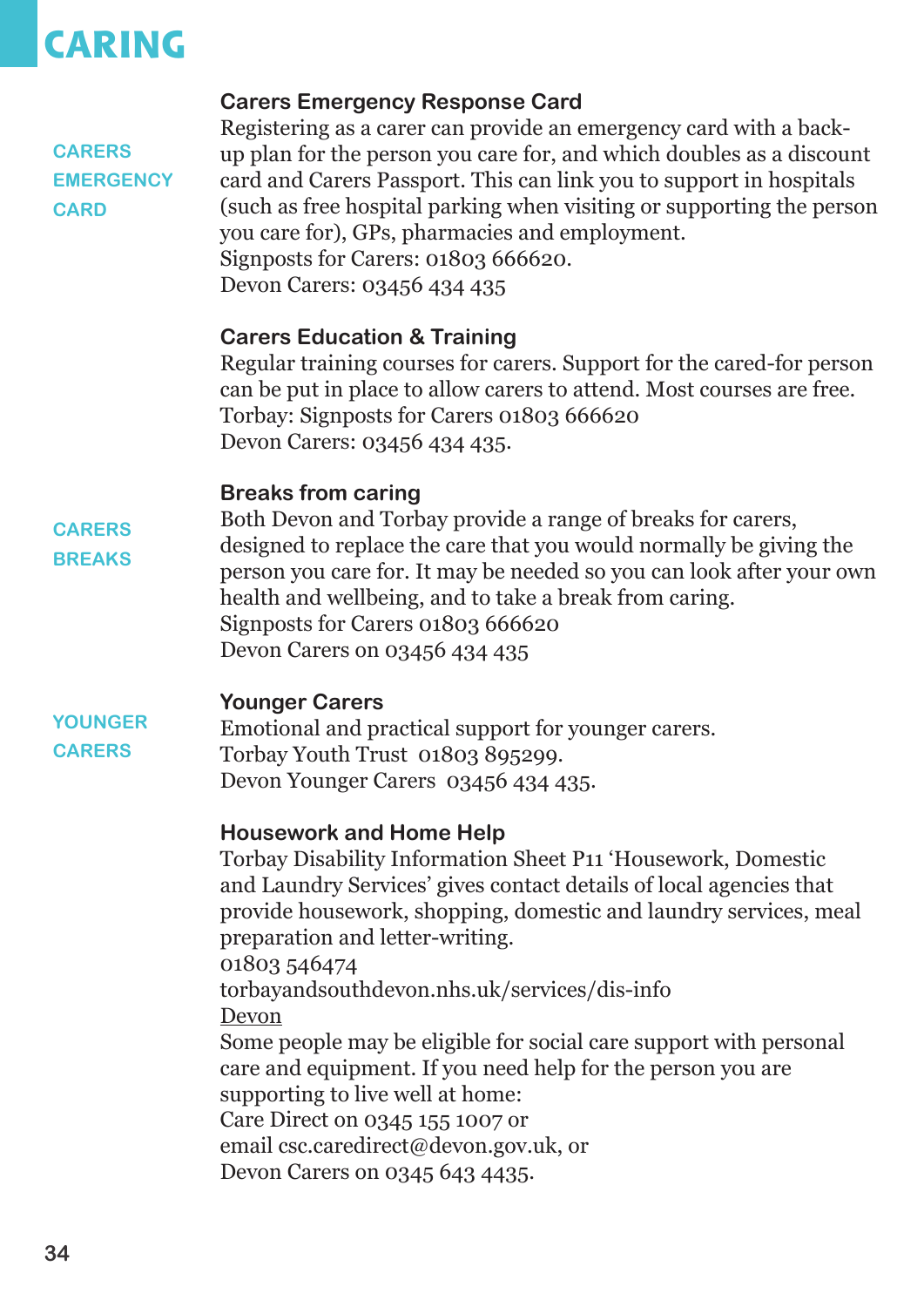

#### **Torbay Carers Telephone Line**

A confidential telephone line run by voluntary carers to provide support. More information from Val Shute on 07596 103291.

#### **Personal Care (domiciliary) Agencies**

Torbay Disability Information Service Information Sheet P05 'Domiciliary Agencies' gives contact details of agencies that provide personal care, help with washing, dressing and toileting. 0300 456 8373. Web address on page 42.

#### **Care Homes**

For some people there comes a time when they realise that despite how hard they try, and how many outside services might be available, remaining at home is no longer an option. When faced with this, you will be assessed by a professional health worker and advice will be given on the type of care home that should be chosen. Age UK's Fact Sheet FS20, 'NHS Continuing Healthcare and NHS funded Nursing Care' is available

ageuk.org.uk/publications

Torbay Disability Information Service has information sheets with details of care homes in Torbay. 0300 456 8373 Devon

If you think you, a relative or someone you care for might need residential care home support we can arrange for a social care needs assessment to identify your needs and the support required. Contact Care Direct on 0345 155 1007

email csc.caredirect@devon.gov.uk

#### **Care Home Ratings**

**CARE HOME RATINGS**

Care Quality Commission can provide independent information on Care Home and Domiciliary Care organisation ratings. Call 03000 616 161.

You can also look up the ratings of individual Care Homes online at www.cqc.org.uk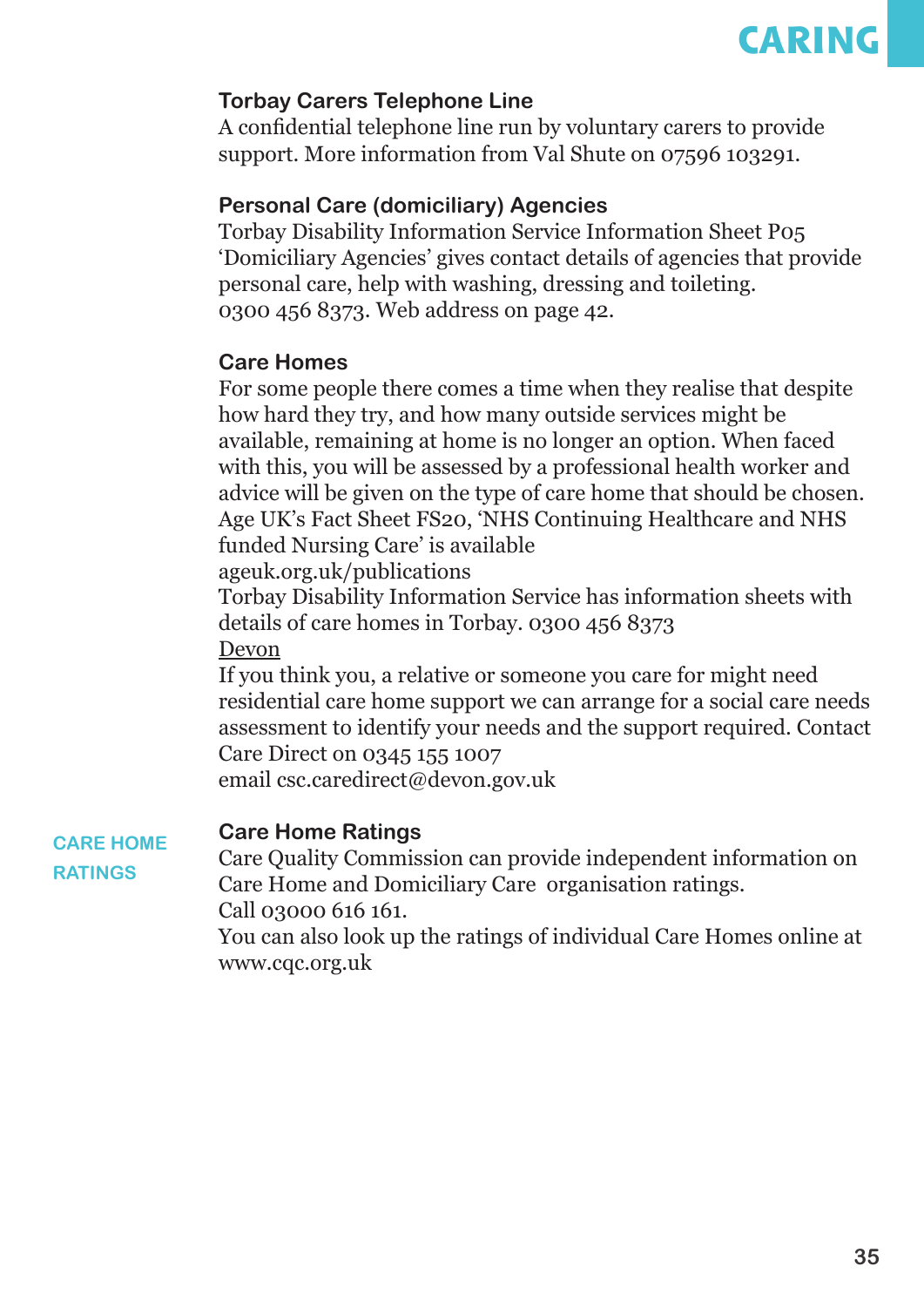### **BENEFITS**

#### **BENEFITS, FINANCIAL, and LEGAL**

There are many benefits which you or your carer may be entitled to.

Benefits are very complex.

**It is important to get impartial advice.** 

#### **GET IMPARTIAL ADVICE ON BENEFITS**

**If you want to contact the benefits service yourself:**

Disability Living Allowance helpline 0800 1214 600 Attendance Allowance helpline 0800 7310 122 Personal Independance Payment helpline 0800 1214 433 Employment Support Allowance Helpline 0800 169 0350 Universal Credit Helpline 0800 328 5644 All numbers and more on: gov.uk/disability-benefits-helpline

#### **Agencies that can help you with benefits include:**

Citizens Advice Bureau Free, impartial and confidential advice on:

- Entitlement to benefits
- Employment rights
- Consumer issues
- Legal issues
- Housing problems
- Tax

To find your nearest office, contact the National Helpline: 03444 111 444

Torbay Disability Information Service 0300 456 8373

Age UK Torbay 01803 555181.

Age UK Devon 0333 241 2340

Age UK National Information and Advice Helpline 0800 678 1602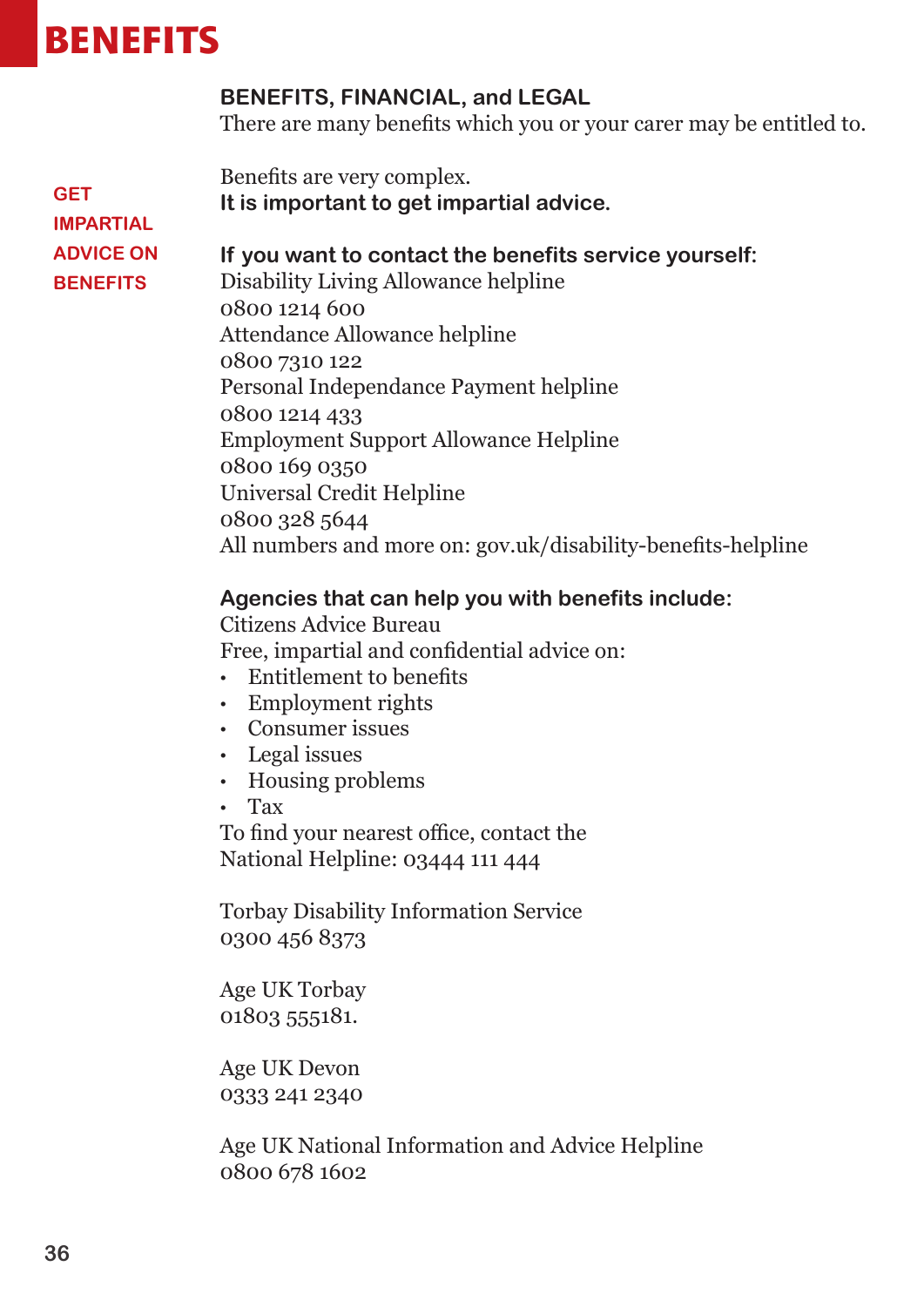

Carers Benefits Checks: Signposts for Carers Information Line 01803 666620 Crossroads Care 01803 323510 Care Direct Devon can offer information and advice regarding benefits and other entitlements: 0345 1551007.

Disability Support Torbay: You can get help to fill in benefit forms and plan appeals. Advice with housing and debt issues from Disability Support 01803 21587 info@dstorbay.org.uk

#### **Benefits**

See Stroke Association Benefits and Financial Assistance Information Leaflet – details on page 40

#### **Work WORK**

With the right care, support and advice many people do return to work after a stroke. This depends on the effects of your stroke, the type of support you need, the work you were doing before your stroke. Every stroke is different, and every recovery is different. Someone who had a small stroke could return to work within weeks, while others may return after months or years. There is no set pattern. Talk to your doctors, nurses, and therapists about what you can expect. The most important thing is to take things as they come and follow any treatment or rehabilitation therapy you may have been given.

See Stroke Association A complete guide to Work and Stroke Information Leaflet – details on page 40

#### **Financial Difficulties**

See Torbay and Southern Devon Finding Funding for Extra Needs (P12) Information Sheet – details on page 42

| <b>GET</b>       | <b>Debt Issues: StepChange</b>                                |
|------------------|---------------------------------------------------------------|
| <b>IMPARTIAL</b> | Information and help to manage debts, deal with creditors and |
| <b>ADVICE ON</b> | advice on how to look after your money.                       |
| <b>DEBT</b>      | 0800 138 1111                                                 |
|                  | www.stepchange.org                                            |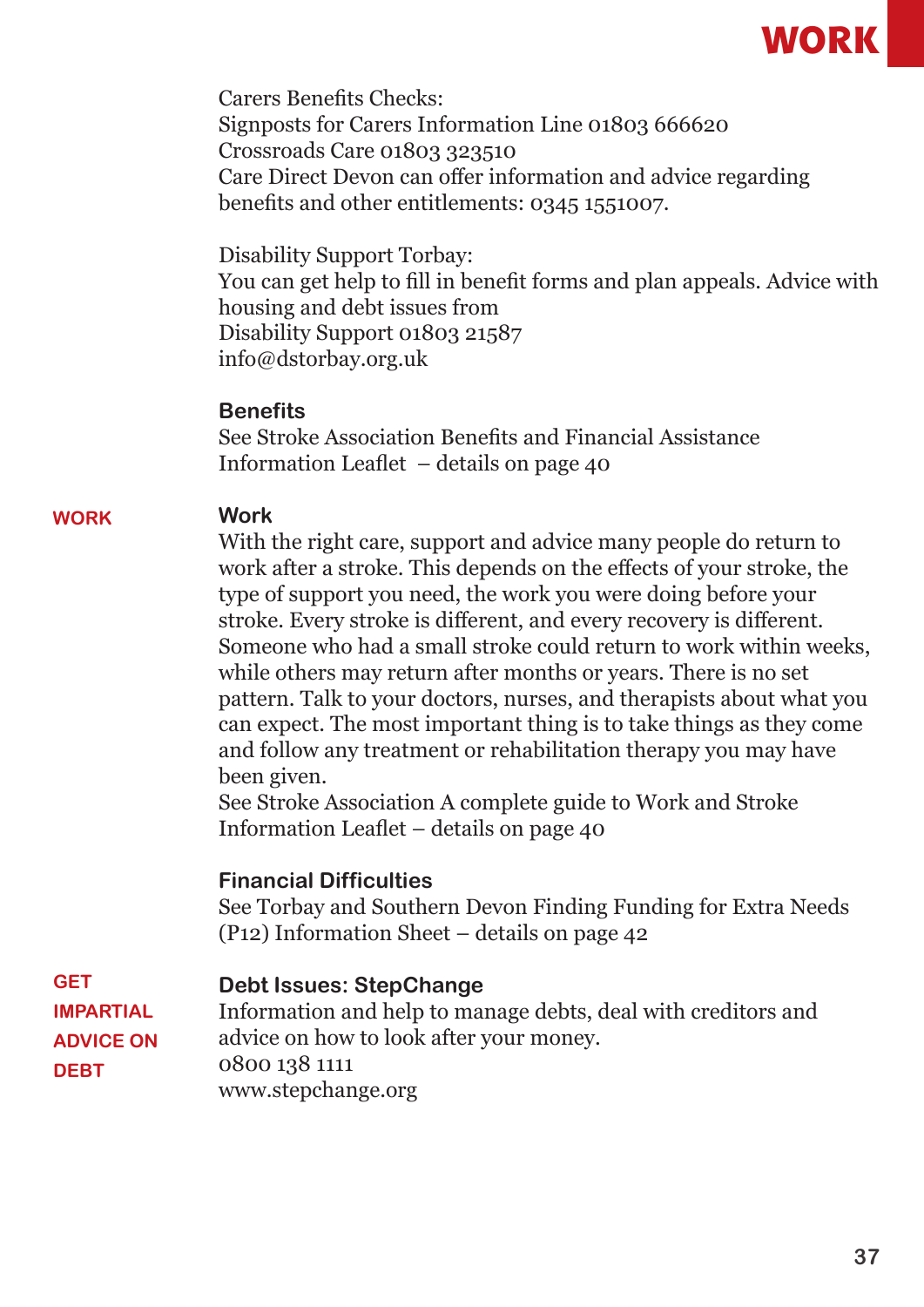### **DECISIONS**

#### **Direct payments**

Once the services that you can receive have been agreed, you can choose if you prefer to arrange the services yourself, and receive a Direct Payment.

The use of a Direct Payment can facilitate the employment of a personal assistant or to pay a care agency to provide the support that is required. Direct payments can also be used to pay for short breaks or respite care when assessed as being needed by the local authorities.

Torbay and Southern Devon Health and Care NHS Trust 01803 219700 Devon Direct Payment Finance Team 0345 155 1007

Not-for-profit charities that can help manage direct payments and provide a payroll service include:

Disability Focus 01803 867968 info@disabilityfocus.org Disability Support 01803 21587 info@dstorbay.org.uk

#### **Making Decisions**

#### **POWER OF ATTORNEY**

The Mental Capacity Act 2005 sets out what should happen when someone lacks capacity to make decisions, and allows people to appoint someone to make their health, welfare and/or financial decisions if in the future they lack capacity to make these decisions. This person is appointed via a formal document called a Lasting Power of Attorney (LPA). There are two different types of LPA:

- A personal welfare LPA is for decisions about health and personal welfare.
- A property and affairs LPA is for decisions about finances.

For further information,

Signposts for Carers Torbay 01803 666620. Carers Trust Devon 03456 434 435

#### **Court of Protection**

The Court of Protection is a court that makes decisions for people who are unable to do so for themselves. It can also appoint someone (called a deputy) to act for people who are unable to make their own decisions.

Court of Protection 0300 456 4600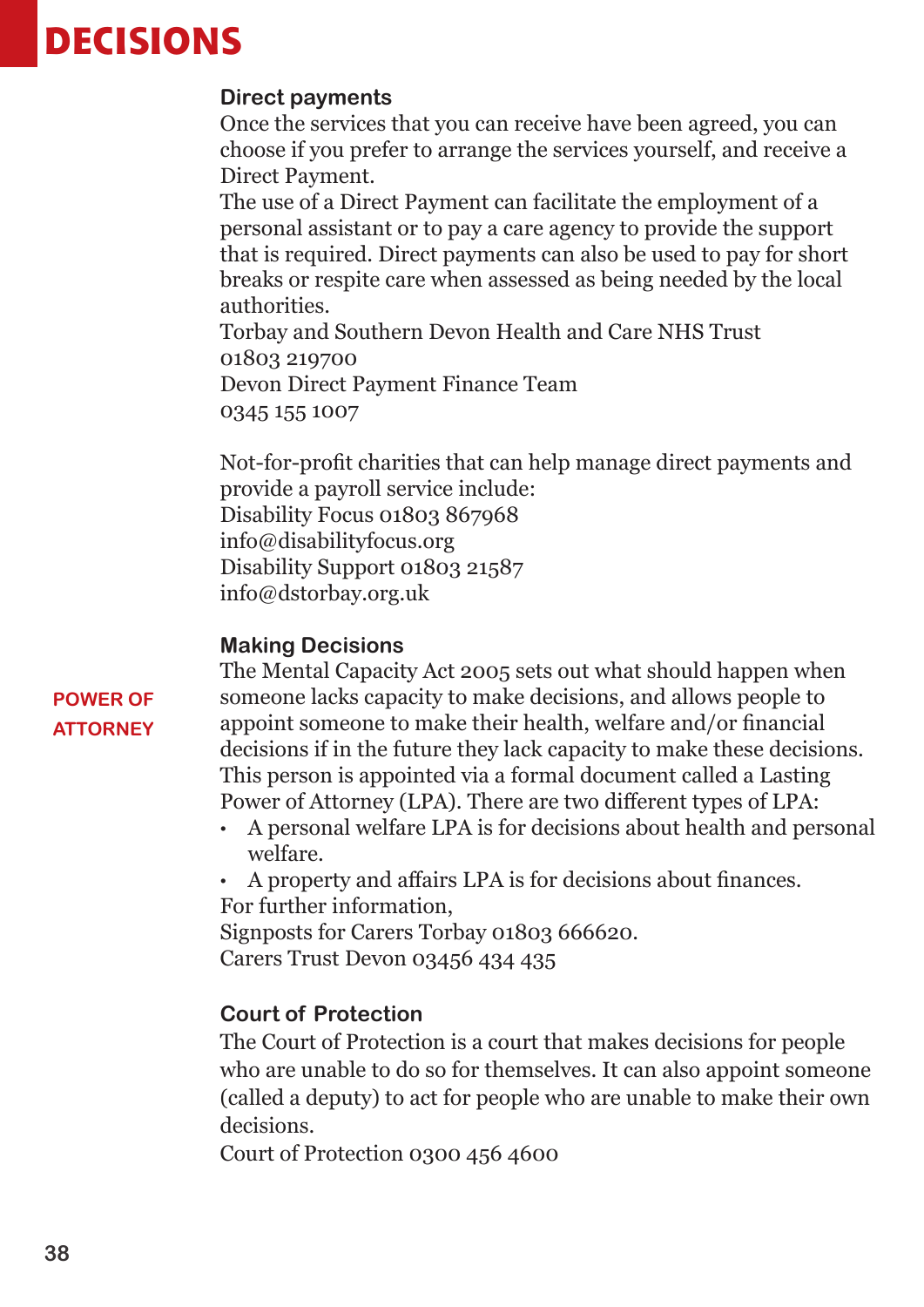

#### **Access to Bank Account or Disability Benefits**

If you need to have access to another person's bank account, you can contact the bank to arrange a "third party mandate".

If you need to help someone collect their pension or benefits, contact your local Department for Work and Pensions office about becoming

an agent or appointee. An agent collects someone's benefits. An appointee deals with all aspects of benefits for someone who cannot act for themselves.

Work and Pensions 0800 7310 469

**BANK AND** 

**BENEFITS**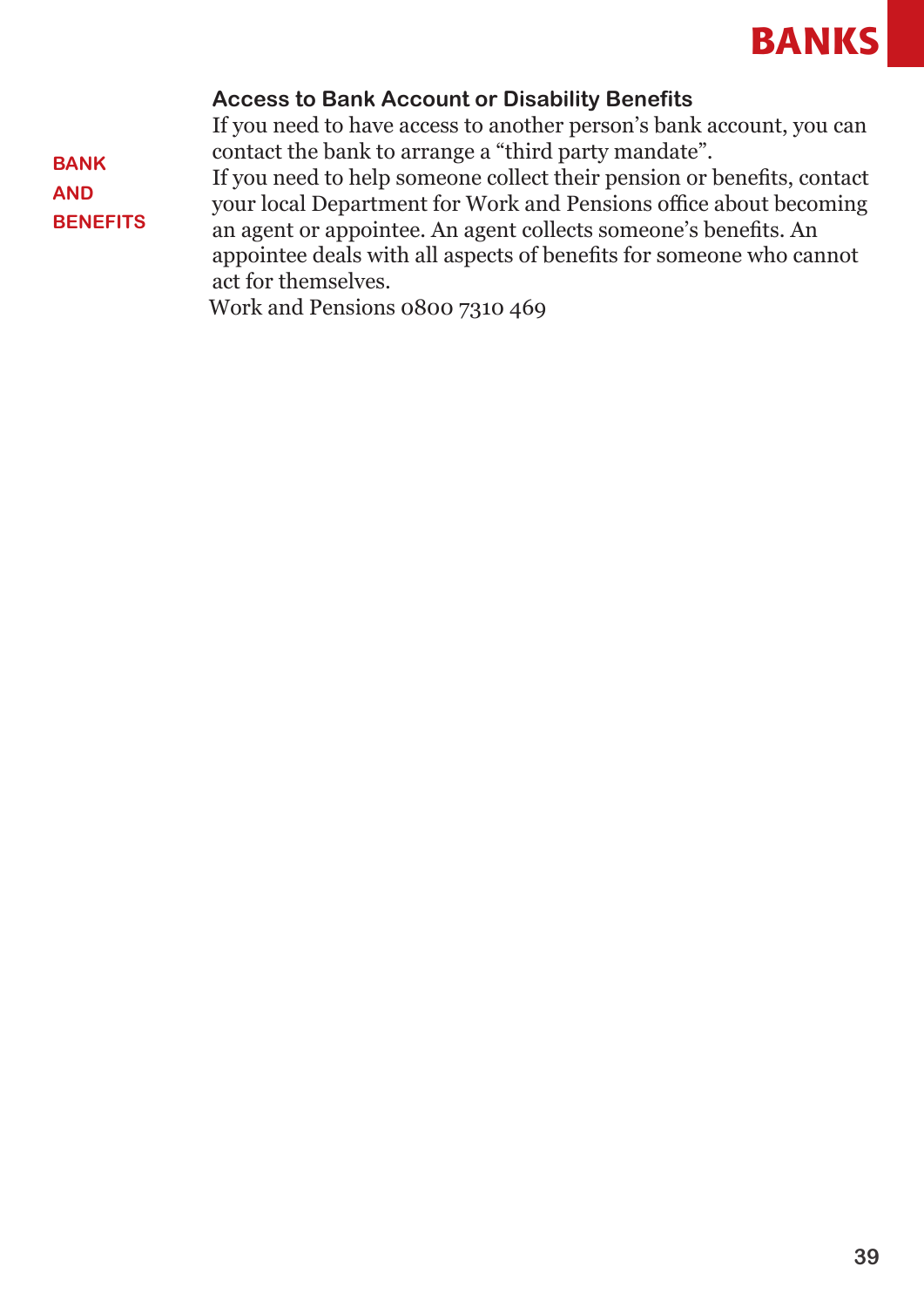

#### **STROKE ASSOCIATION LEAFLETS**

These helpful and comprehensive leaflets are highly recommended. They are available free to download from: stroke.org.uk/our-publications, where you can also order copies. Or call Helpline: 0303 3033 100

- A complete guide to stroke for employers
- Benefits and financial assistance
- Diabetes and stroke
- Equipment for independent living and mobility
- Leisure activities after stroke
- Seizures and epilepsy after stroke
- Women and stroke
- Driving after stroke
- Atrial fibrillation (AF) and stroke
- Childhood stroke guide
- Bleeding in the brain: haemorrhagic stroke
- Ischaemic stroke guide
- Blood-thinning medication after stroke
- Carotid artery disease
- High blood pressure and stroke
- Accommodation after stroke
- How to reduce your risk of a stroke
- Next steps after a stroke
- When you have a stroke
- Supporting a stroke survivor
- We are the Stroke Association
- A complete guide to work and stroke
- Holidays and stroke
- Exercise and stroke
- A complete guide to emotional changes after stroke
- Depression and other emotional changes
- A complete guide to cognitive problems after stroke
- Problems with memory and thinking guide
- Vascular dementia
- Dealing with swallowing problems
- A complete guide to communication problems after stroke
- A complete guide to swallowing problems after stroke
- A complete guide to vascular dementia
- Alcohol and stroke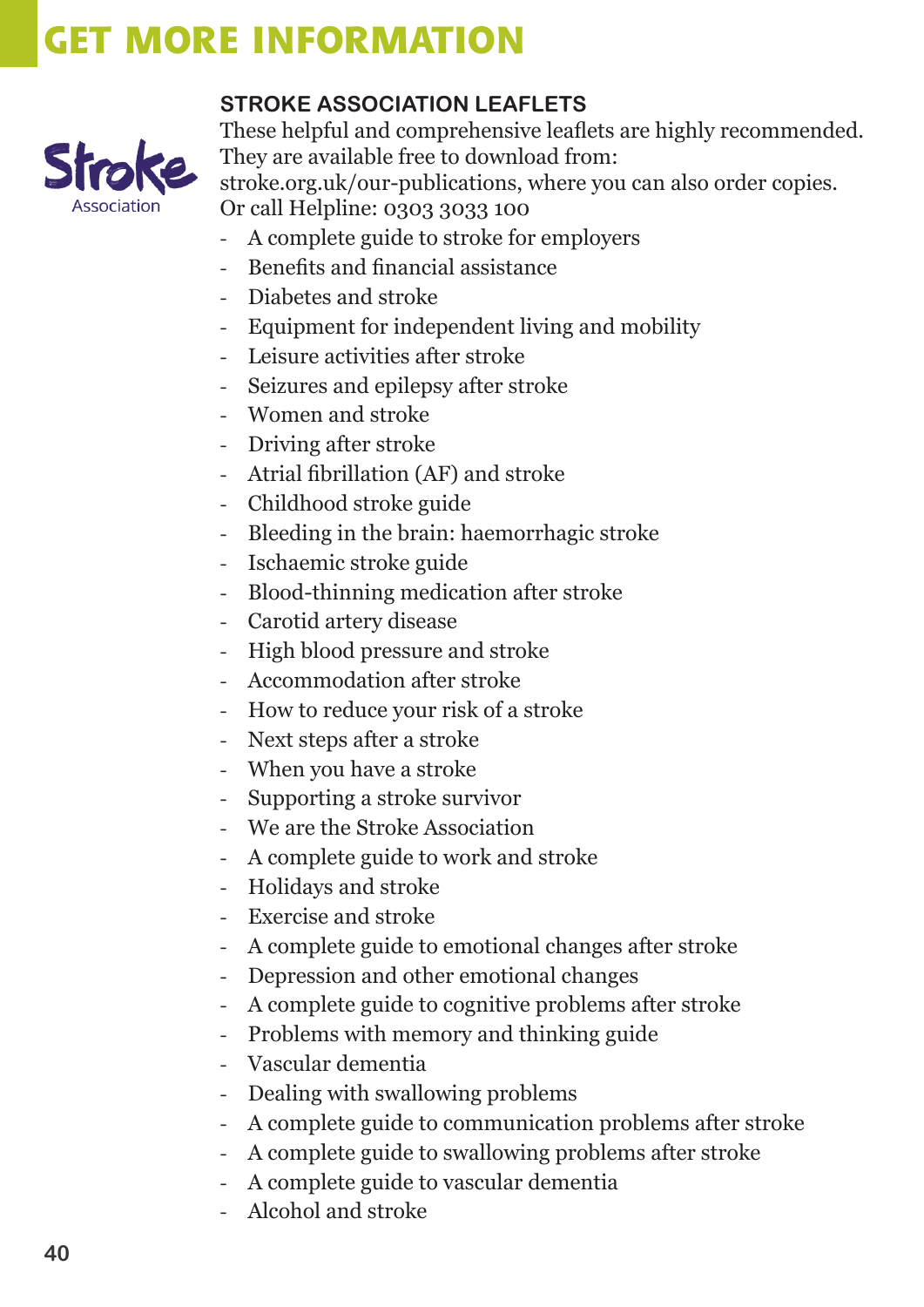- All about stroke: information for children
- Changes to your behaviour
- Reducing your risk of stroke: information for African and Caribbean people
- Reducing your risk of stroke: information for South Asian people
- Smoking and the risk of stroke
- Physiotherapy after stroke
- Helping someone with communication problems
- Private treatment
- Occupational therapy after stroke
- Continence problems after stroke
- Healthy eating and stroke
- Migraine and stroke
- Physical effects of stroke guide
- Sex after stroke
- Balance problems after stroke
- Fatigue after stroke
- Pain after stroke
- Visual problems after stroke
- Stroke: a carer's guide
- Bereavement and stroke
- Rare effects of stroke
- Transient ischaemic attack (TIA)
- Communication Licence
- Atrial fibrillation: What you need to know



#### **AgeUK Information Guides**

Age UK produce a range of very helpful Information Guides, including information on

- Bereavement
- Benefits
- Health and Wellbeing
- Staying Safe at Home

These can be obtained from: ageuk.org.uk/guides-and-factsheets 0800 678 1602.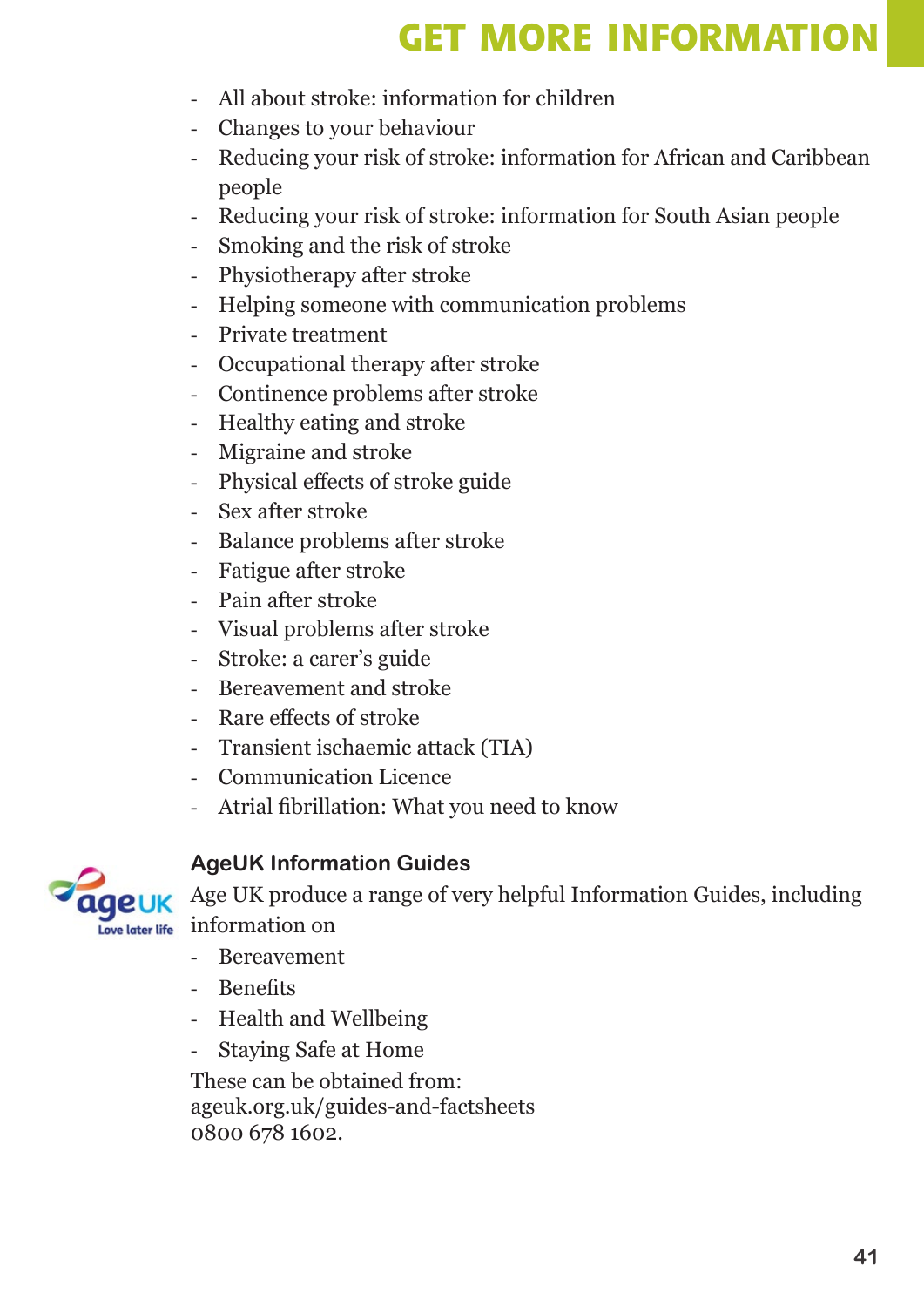

**Torbay and Southern Devon Health and Care NHS Trust Disability Information Service Information Factsheets** These free and very helpful information sheets are available from: Torbay Disability Information Service, 0300 456 8373 torbayandsouthdevon.nhs.uk/dis-information-sheets

- Adult Abuse: how to raise your concerns (P35)
- Bathing and Showering (P02)
- Computers (P27)
- Continence Management (P24)
- Domiciliary Care Agencies (P05)
- Emergency Care for Pets (P06)
- Equipment Centres (P07)
- Equipment Hire and Loan Services (including wheelchair hire) (P08)
- Family and Emotional Support Services (P03)
- Finding Funding for Extra Needs (P12)
- Gentle Exercise (P22)
- Holiday Services (national contacts) (P09)
- Home Maintenance Services and Building Adaptations (P10)
- Home Visiting Services (P23)
- Housework, Domestic Help and Laundry Services (P11)
- Housing Options for Older People (P25)
- Information Advice and Advocacy Services (P01)
- Keeping Safe and Warm at Home (P13)
- Leisure and Day Opportunities (P28)
- Meal Delivery Services (P14)
- Motoring (P17)
- Parking and Public Conveniences (P15)
- Shop Delivery Services (P16)
- Sitting Services (P18)
- Sport and Outdoor Activities (P34)
- Stairlifts and Vertical Lifts (P19)
- Support for People with Asperger Syndrome and High Functioning Autism  $(P33)$ 
	- Support Groups (P21)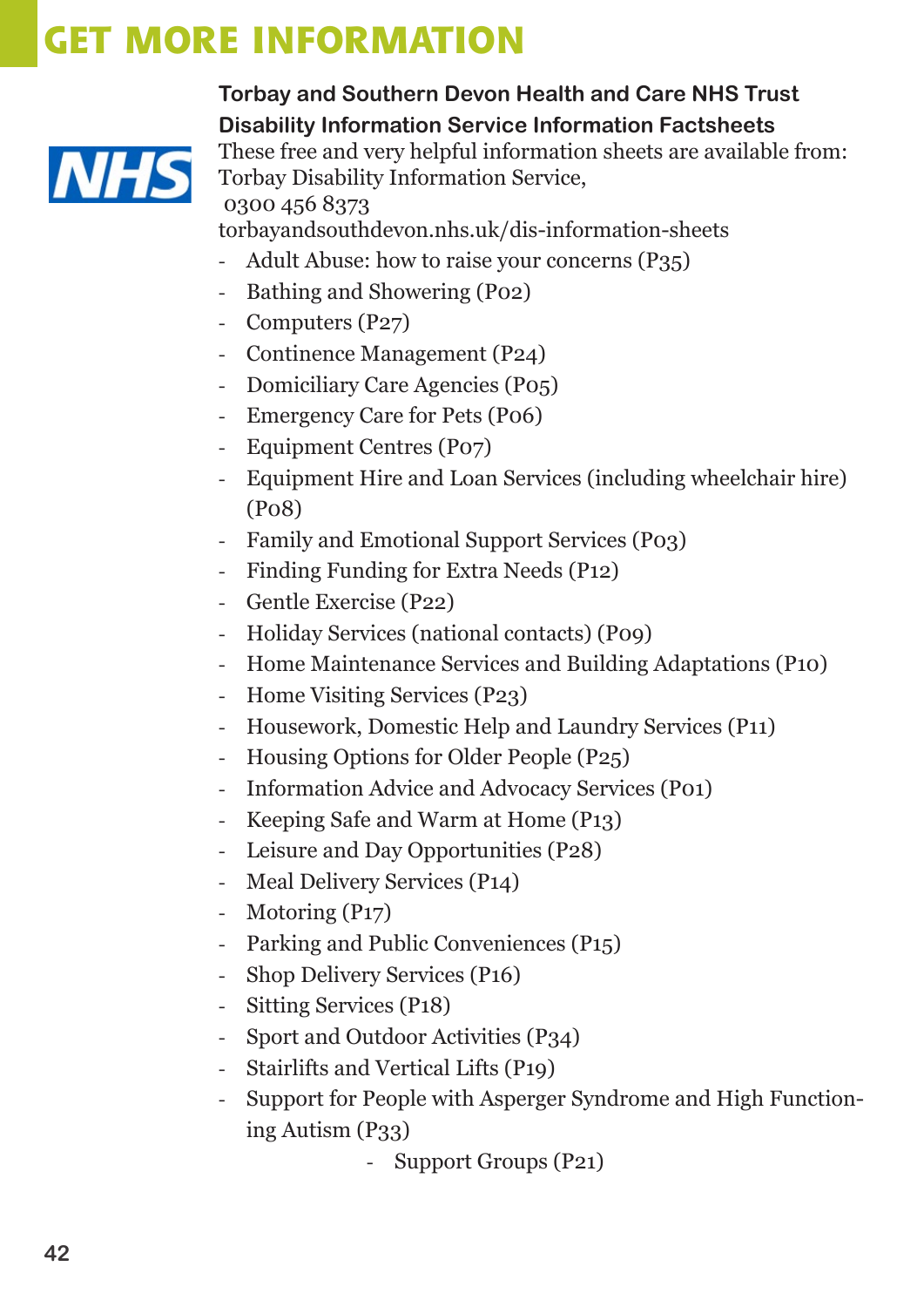- Telecare (includes community alarm systems) (P04)
- Transport Services (P20)
- Caring for Someone with an Alcohol or Drug Problem (P31)
- Care Homes: Day Care, Torbay (C09)
- Care Homes: Dementia (residential and nursing), Torbay (C06)
- Care Homes: Learning Disabilities, Torbay (C05)
- Care Homes: Mental Health, Torbay (C08)
- Care Homes: Nursing, Torbay (C03)
- Care Homes: Paignton and Brixham (C01)
- Care Homes: Torquay (C02)

### **Information Packs for Younger Stroke Survivors**

These free packs are available from Different Strokes, which provides a service to younger stroke survivors. They are run by stroke survivors for stroke survivors, for active self-help and mutual support. Different Strokes,

0345 130 7172

info@differentstrokes.co.uk

Different Strokes information packs can be downloaded online: differentstrokes.co.uk

- Life after stroke (stroke information & prevention)
- Preventing another stroke
- Services for stroke survivors (services & organisations that may be able to help)
- Benefits (entitlements)
- How to get help from social services (entitlements & procedures)
- Directory of Charities that may be able to help
- The invisible side of stroke (dealing with counselling & the emotional aspects of stroke
- Sex and relationships after stroke
- Drop foot and FES (Functional Electrical Stimulation)
- Learning to drive post-stroke
- Work After Stroke
- Work After Stroke Information for family and friends
- Work After Stroke Employer's guide
- Work After Stroke Information for health & social care professionals
- Care after a stroke in childhood
- Caring for somebody after a stroke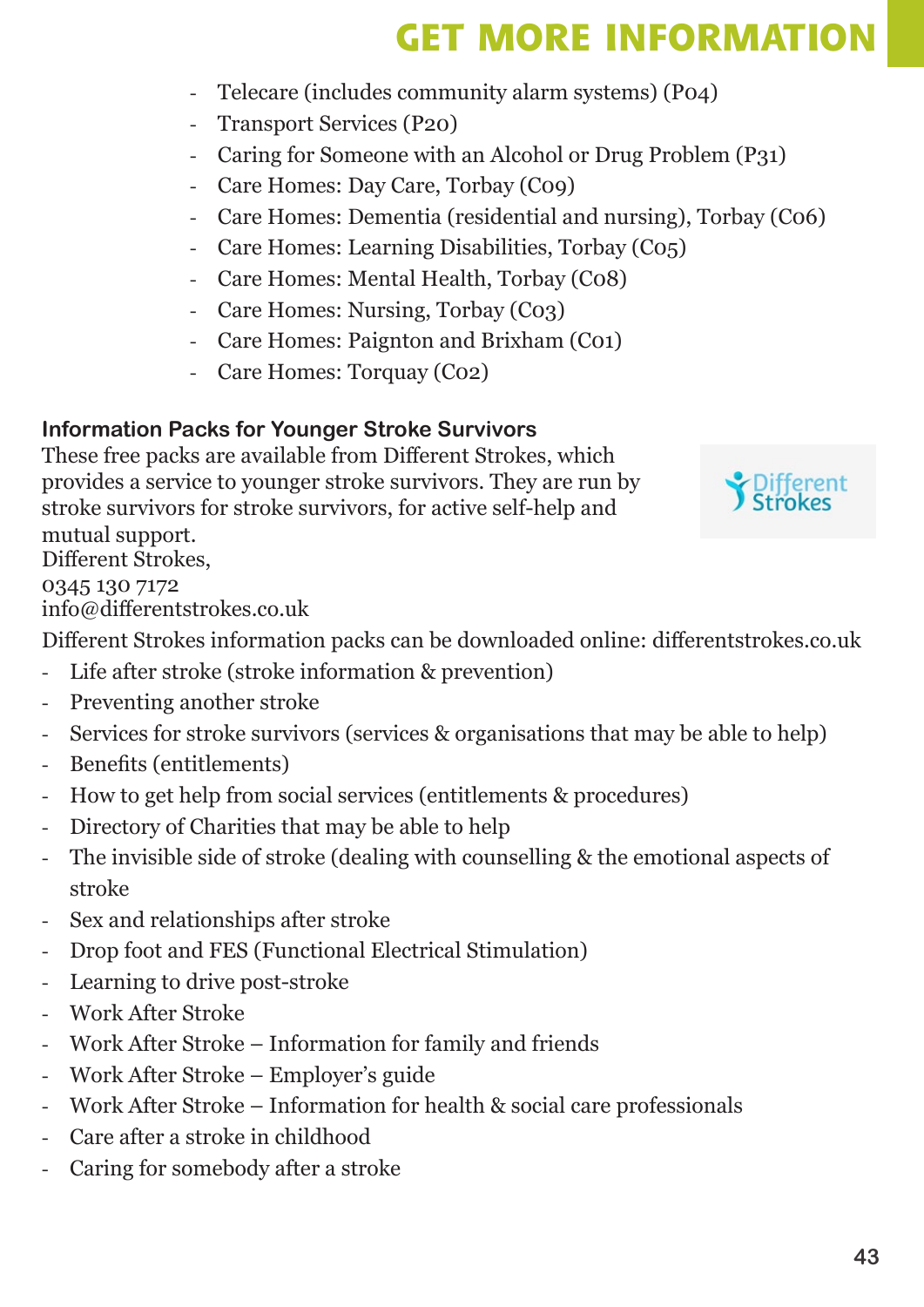| Agnosia                          | The inability to recognise an object by touch alone with both<br>hands.                                                                                                                                                                                   |
|----------------------------------|-----------------------------------------------------------------------------------------------------------------------------------------------------------------------------------------------------------------------------------------------------------|
| Agraphia                         | Difficulty writing or drawing.                                                                                                                                                                                                                            |
| Alexia                           | Difficulty reading.                                                                                                                                                                                                                                       |
| Aneurysm                         | A balloon-like bulge in the wall of an artery that may burst<br>and cause a haemorrhage (bleeding).                                                                                                                                                       |
| Angioplasty                      | A technique whereby the doctor inserts a catheter into the<br>narrowed portion of the artery and stretches the artery by<br>inflating a little balloon on the end of the catheter.                                                                        |
| Anticoagulant                    | A drug that is used to 'thin' the blood and thus reduce the risk<br>of clots forming within the circulation. Anticoagulants include<br>Warfarin, Dabigatran, Rivaroxaban and Apixaban.                                                                    |
| Aorta                            | The main artery taking blood from the heart to the rest of the<br>body. All other arteries branch off it.                                                                                                                                                 |
| Aphasia                          | Inability to use language. It can either be a problem<br>understanding language (receptive) or speaking it<br>(expressive). People are often affected by both sorts.                                                                                      |
| Apraxia                          | The inability to do complex tasks when requested and there is<br>no paralysis of the muscles.                                                                                                                                                             |
| Assessment                       | Looking at someone's situation and deciding what sort of help<br>they need.                                                                                                                                                                               |
| Ataxia                           | Loss of the control of muscle function, leading to a staggering<br>walk and difficulty performing delicate tasks with the hands.                                                                                                                          |
| <b>Atrial Fibrillation</b>       | Heart condition in which the upper left side of the heart beats<br>out of rhythm with the other three chambers. It increases the<br>risk of a blood clot forming inside the heart, which can break<br>off, travel to the brain and cause a TIA or stroke. |
| <b>Carers Assessment</b>         | Looks at what support or assistance a carer needs in order to<br>continue in their caring role.                                                                                                                                                           |
| Cardio Embolic<br><b>Stroke</b>  | Stroke due to a clot that formed in the heart and travelled to<br>the brain.                                                                                                                                                                              |
| Care Quality<br>Commission (CQC) | The Care Quality Commission registers, inspects and reports<br>on health and social care services in England. Its aim is to<br>improve services and eliminate bad practice.                                                                               |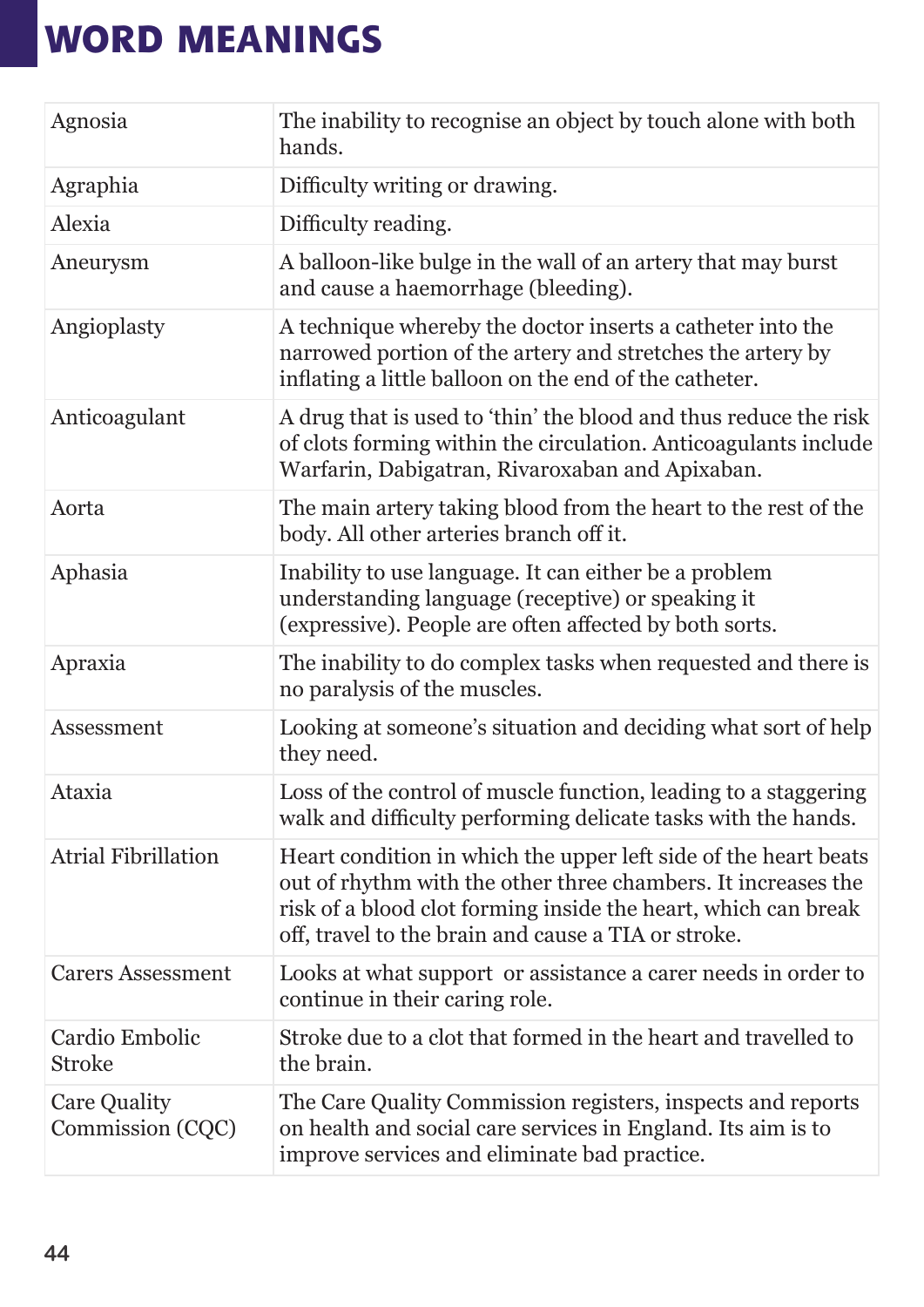| <b>Care Plan</b>              | A map or plan of someone's needs and how they are being<br>met.                                                                                                                                                                             |
|-------------------------------|---------------------------------------------------------------------------------------------------------------------------------------------------------------------------------------------------------------------------------------------|
| Carotid artery                | There are two carotid arteries, one on each side of the neck,<br>which carry blood from the heart to the head, notably the face<br>and front of the brain. Disease of a carotid artery is a common<br>cause of stroke.                      |
| <b>Community Nurse</b>        | Community nurses are registered nurses who work in the<br>community: in people's homes, in schools and in local<br>surgeries and health centres.                                                                                            |
| Continence/<br>Incontinence   | Whether someone is able to control movements of their bowel<br>or bladder.                                                                                                                                                                  |
| <b>Court of Protection</b>    | Specialist Court for issues relating to people who lack capacity<br>to make decisions. The Court can make decisions or appoint<br>Deputies (see Deputy) in the best interests of those people<br>who lack capacity.                         |
| <b>CVA or CVE</b>             | Abbreviations for 'cerebro-vascular accident', and 'cerebro-<br>vasuclar event'. The terms are widely used but are not good<br>ones: many strokes do not affect the cerebrum and none of<br>them is an accident. 'Stroke' is a better term. |
| Day Care Centre               | A place where groups of stroke survivors can go during<br>the day, where care is provided for social activity and<br>(sometimes) training. This is sometimes provided to give your<br>carer a break.                                        |
| Daily Living                  | How someone manages their day-to-day life (e.g. shopping,<br>laundry, cleaning, cooking)                                                                                                                                                    |
| Deep vein thrombosis<br>(DVT) | A clot of blood in the veins, usually of the leg.                                                                                                                                                                                           |
| District Nurse                | A nurse who provides nursing care for people by visiting them<br>in their own homes.                                                                                                                                                        |
| Dysarthria                    | Speech disorder in which the pronunciation is unclear,<br>although the meaning of what is said is normal.                                                                                                                                   |
| Dysgraphia                    | Difficulty in writing.                                                                                                                                                                                                                      |
| Dyslexia                      | Difficulty reading.                                                                                                                                                                                                                         |
| Dysphagia                     | Difficulty in swallowing.                                                                                                                                                                                                                   |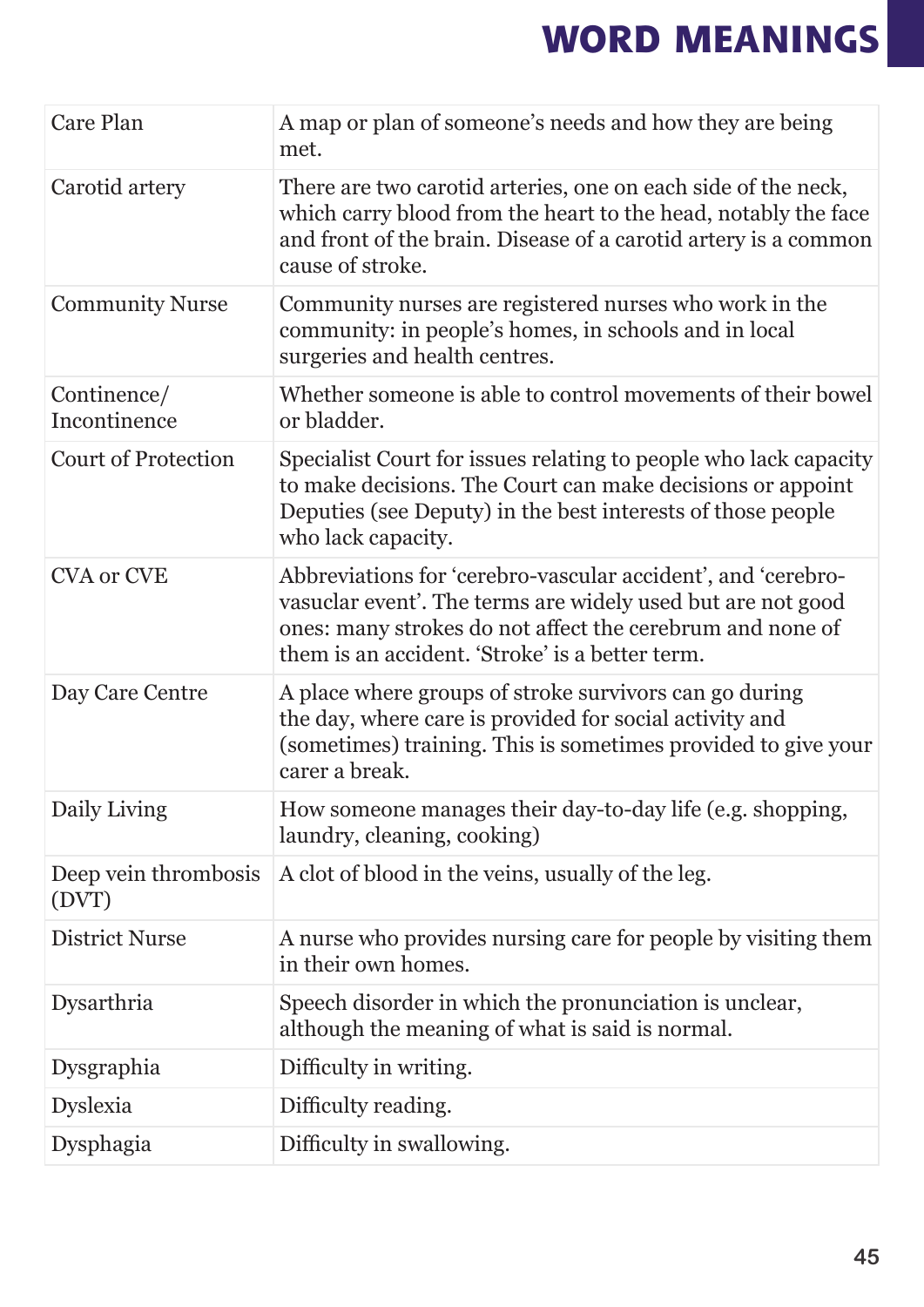| Dysphasia                         | Difficulty in using language. It can either be a problem<br>understanding language (receptive) or speaking it<br>(expressive). People are often affected by both sorts.                                                      |
|-----------------------------------|------------------------------------------------------------------------------------------------------------------------------------------------------------------------------------------------------------------------------|
| Dyspraxia                         | Difficulty doing complex tasks.                                                                                                                                                                                              |
| Embolism                          | When a piece of solid material, usually a blood clot, travels to<br>elsewhere in the body and blocks an artery, causing damage<br>to the organs involved.                                                                    |
| <b>Emotional lability</b>         | Emotions (crying or laughter) that are not in context with<br>what is happening. Common after stroke.                                                                                                                        |
| Endarterectomy                    | Surgical operation to remove obstructions (usually fatty<br>tissue or blood clot) from inside an artery.                                                                                                                     |
| <b>Financial Assessment</b>       | Looking at information about your finances (income and<br>expenditure) from which it is worked out how much you have<br>to pay towards services.                                                                             |
| <b>Home Care Provider</b>         | An agency who provides a home care service.                                                                                                                                                                                  |
| <b>Hospital Discharge</b>         | The planning of arrangements to enable someone to leave<br>hospital and return home or into an alternative care setting.                                                                                                     |
|                                   |                                                                                                                                                                                                                              |
| Hypertension                      | High blood pressure.                                                                                                                                                                                                         |
| Hypotension                       | Low blood pressure.                                                                                                                                                                                                          |
| Infarction                        | An area of cell death (e.g. part of the brain) as a result<br>of being deprived of its blood supply.                                                                                                                         |
| Intermediate Care<br><b>Teams</b> | Teams and workers who provide short-term support for<br>people to increase their independence, often after a period of<br>illness or after being in hospital.                                                                |
| Ischaemia                         | Cells that have an inadequate blood supply (see also<br>transient ischaemic attack).                                                                                                                                         |
| Lability (Emotional)              | A condition of emotional instability, which can be caused<br>by stroke, in which the mood can swing from joy to sorrow,<br>affection to anger, and so on. Sometimes an expression of<br>emotion is inappropriate or extreme. |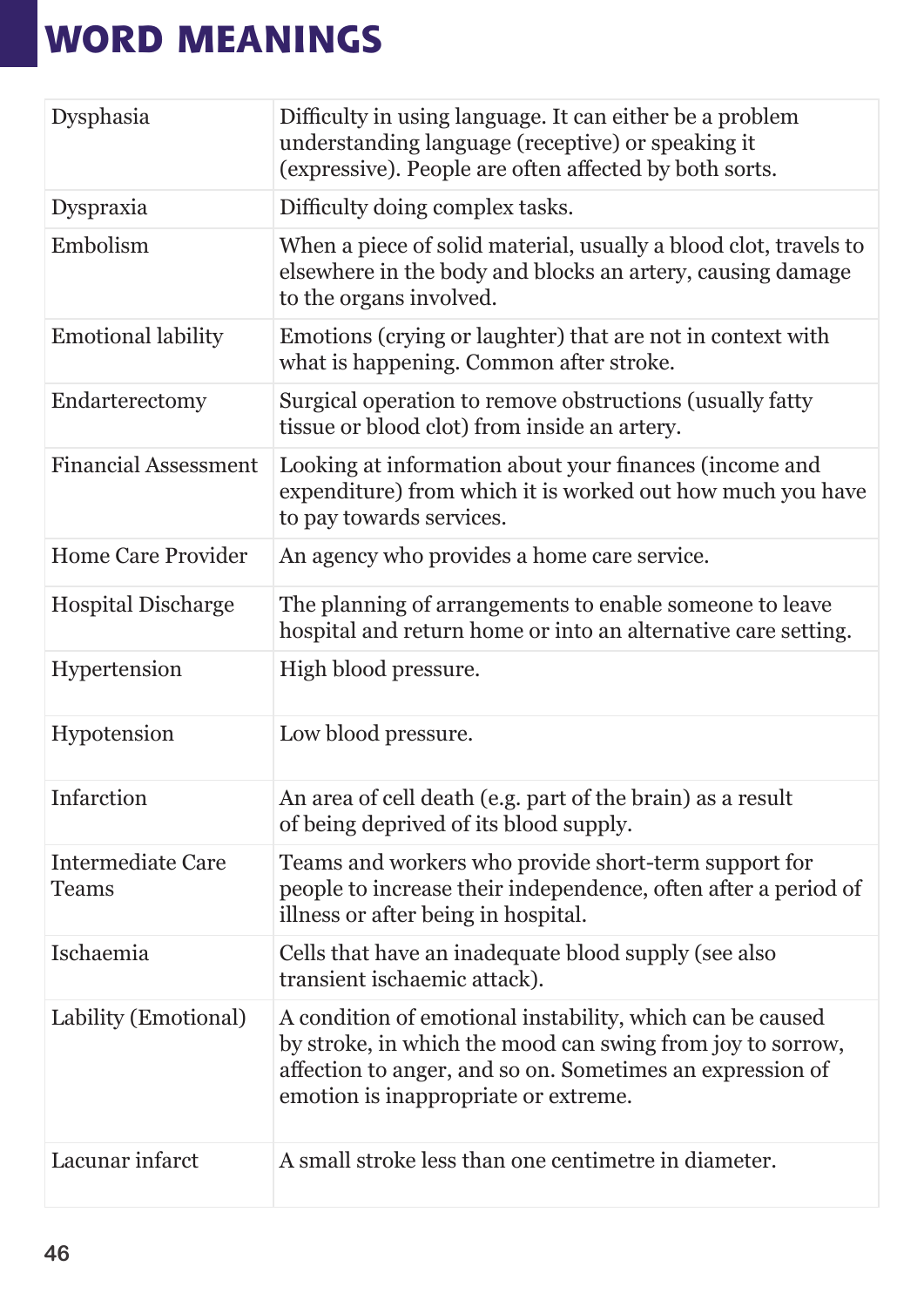| Middle cerebral            | The artery that most frequently becomes blocked. It is the                                                                                                                                                                                                                                                          |
|----------------------------|---------------------------------------------------------------------------------------------------------------------------------------------------------------------------------------------------------------------------------------------------------------------------------------------------------------------|
|                            | most common site of a stroke.                                                                                                                                                                                                                                                                                       |
| Multi-Disciplinary<br>Team | Describes the joint working of people with different roles or<br>functions within the same organisation or across sectors<br>e.g. Doctors, social workers and therapists.                                                                                                                                           |
| Myocardial infarction      | The medical term for a heart attack.                                                                                                                                                                                                                                                                                |
| <b>Nursing Home</b>        | A residential home which has trained nursing staff that can<br>look after people who need regular nursing care.                                                                                                                                                                                                     |
| Occupational<br>Therapist  | A worker who helps to improve someone's independence<br>through assessment and provision of specialist equipment or<br>activities.                                                                                                                                                                                  |
| Personalisation            | Is the all-encompassing term for the Government's agenda to<br>give people more choice about, and control in the care they<br>receive. The system intends to place the service-user at the<br>centre of the process and allows them to choose the support<br>they use and the manner in which they receive support. |
| <b>Residential Care</b>    | Care provided to a group of people in a home set up for that<br>purpose.                                                                                                                                                                                                                                            |
| Respite break              | When someone goes to a day centre or to a care home for a<br>short period of time to allow their carer to have a break from<br>looking after them.                                                                                                                                                                  |
| <b>Risk Assessment</b>     | Looking at and weighing up of any dangers that may occur in<br>someone's home.                                                                                                                                                                                                                                      |
| <b>Personal Care</b>       | How someone looks after themselves (e.g. washing, dressing,<br>bathing, going to the toilet)                                                                                                                                                                                                                        |
| Physiotherapy              | Physiotherapy is treatment to restore, maintain, and make<br>the most of a patient's mobility, function, and well-being.<br>Physiotherapy helps through physical rehabilitation, injury<br>prevention, and health and fitness. Physiotherapists get you<br>involved in your own recovery.                           |